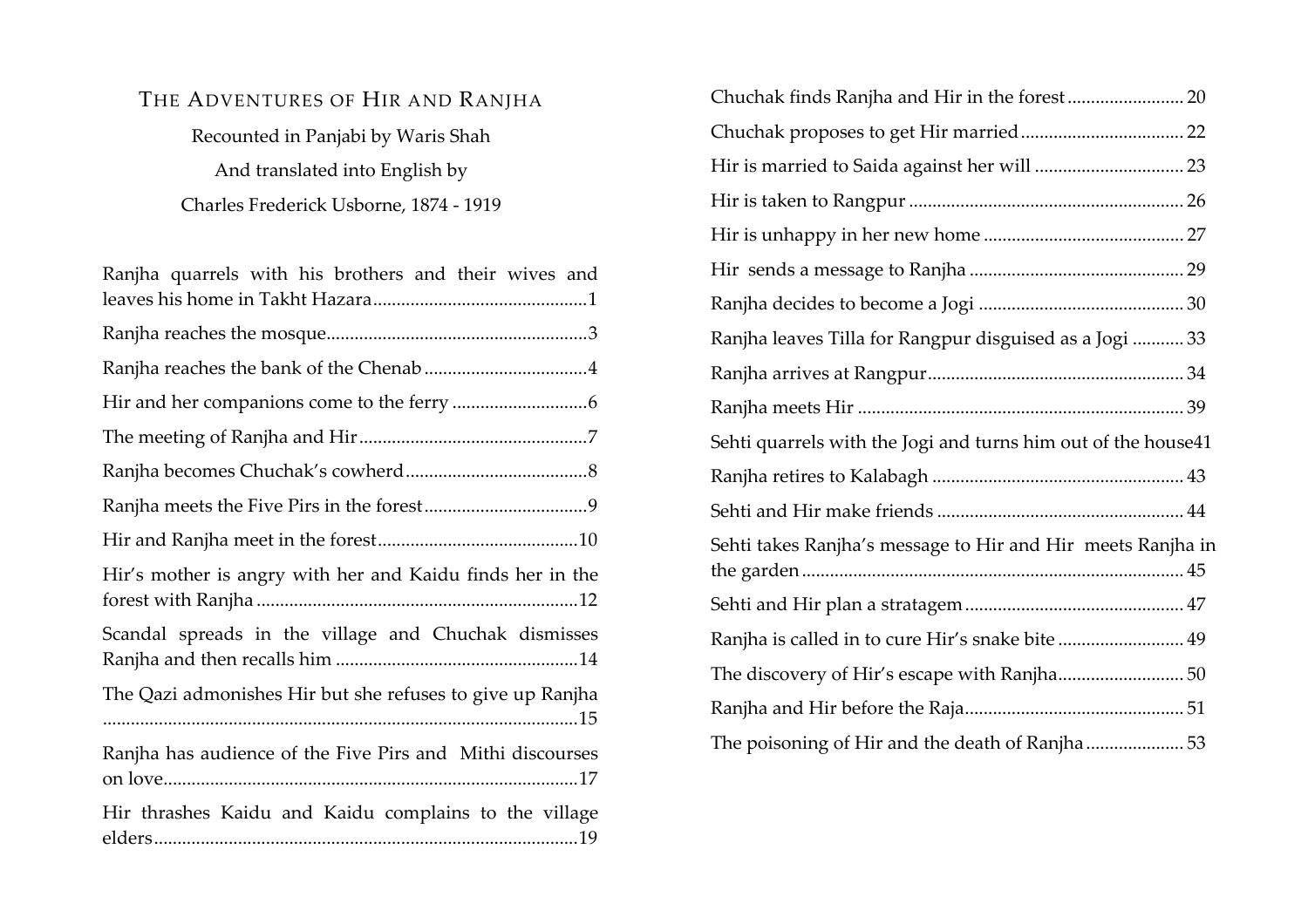# INVOCATION

PRAISE be to God who made love the foundation of the world; God Himself was the first lover for He loved the Prophet Muhammad. Praise be to the Prophet whom God hath raised from the dust of the earth to great dignity. God hath cleansed him from the sins of the world. When the Almighty desired his presence He sent a swift steed to bear him to Heaven and gave him Gabriel, chief of the Angels, to be his messenger. Verily the power of the Prophet is great, whereby he broke the Moon in twain with his finger. To the four friends of the Prophet also be praise, even to Abu Bakr, Umar, Usman and Ali. They are like unto four jewels sparkling on the hand of the Prophet. Each outshineth the other in beauty?

Let us also praise the holiness of Pirs;<sup>2</sup> without the help of holy men our boat cannot reach the shore. Praise to score out even the writing of the Pen of Destiny.8 Praise also to the beloved Pir Chishti Shakarganj. When Shakarganj made his abode at Pakpattan, the Punjab was delivered of all its troubles.4

In truth it is meet and proper to praise God and invoke the help of Saints and Prophets before essaying this story of Love. My friends came to me and said, 'Write for us afresh the forgotten story of the Love of Hir.' So we have written it right cunningly and plucked a new rose in the Garden of Poetry. Even as a sweet smell cometh out of musk so is the fragrance of love distilled from the beauty of our verse. We have bridled the steed of genius, set Love on his back, and let him loose on the field.

#### **Notes**

1. This is the traditional invocation used by Sunni Muslims.

2. 'Pir' is a person who is regarded as a spiritual leader. The disciples and followers of a Pir are known as Murids'. Literally the word 'Pir' means an old man. 'Mohiuddin' means one who revives religion, and is the popular title of Sayyid Abdul Qadir Gilani, the chief saint of the Qadiriyya Sect of the Sufis. The Shakarganj of Pakpattan mentioned here belonged to The Chishtiyya Sect. It is not unusual for a person to owe allegiance to more than one sect of the Sufis. This is the case with Waris Shah.

3. This is not what Omar Khayyam has to say about the Moving Finger of Destiny! See also Chapter 19, note 7.

4 Much as one would like to agree with Waris Shah this is not historically correct. The Punjab has had plenty of troubles even after Baba Farid honoured it by making it his home and his place of burial!

## CHAPTER 1

## *Ranjha quarrels with his brothers and their wives and leaves his home in Takht Hazara*

TAKHT HAZARA<sup>1</sup> is a pleasant place on the banks of the river Chenab. There streams are flowing and gardens smiling. It is a Paradise on earth. It is the abode of the Ranjhas<sup>2</sup> who live there in proud luxury. Their young men are heedless and handsome and care naught at all for any man. They lord it with earrings in their ears and new shawls over their shoulders. They are proud of their beauty and each one out-rivals the other in his glory.

Mauju3 Chaudhri4 was chief land owner in the village. He had eight sons and two daughters. He lived in wealth and happiness with his family, esteemed by his brethren and honoured by all. Of all his sons Ranjha was the most beloved of his father; and as his father loved him, so his brethren hated him. For fear of their father they would not wound him openly but their secret taunts pierced his heart, even as snakes strike sleeping men in the dark.

Now it came to pass on the Night of Nights<sup>5</sup> that the leaves of the Tree of Life were shaken and by the decree of God, Mauju died. And Ranjha's brothers and their wives redoubled their taunts, saying, 'You eat the bread of idleness and drink two men's share of buttermilk.'6 And they meditated in their hearts some device by which they might be rid of him.

So they sent for the Qazi7 and the assembly of the elders to measure the family land. They gave bribes to the Qazi and thus the good land was given to the brothers and the barren and inhospitable land was given to Ranjha: and Ranjha' s enemies flapped their arms exultantly and said, 'Now Ranjha's brethren have entangled him in a net.' And they jeered at the Jat, saying, 'How can a man plough who wears long hair and anoints his head with curds?8 What woman will marry such a ne'er-do-well?' And his brothers jeered saying, 'He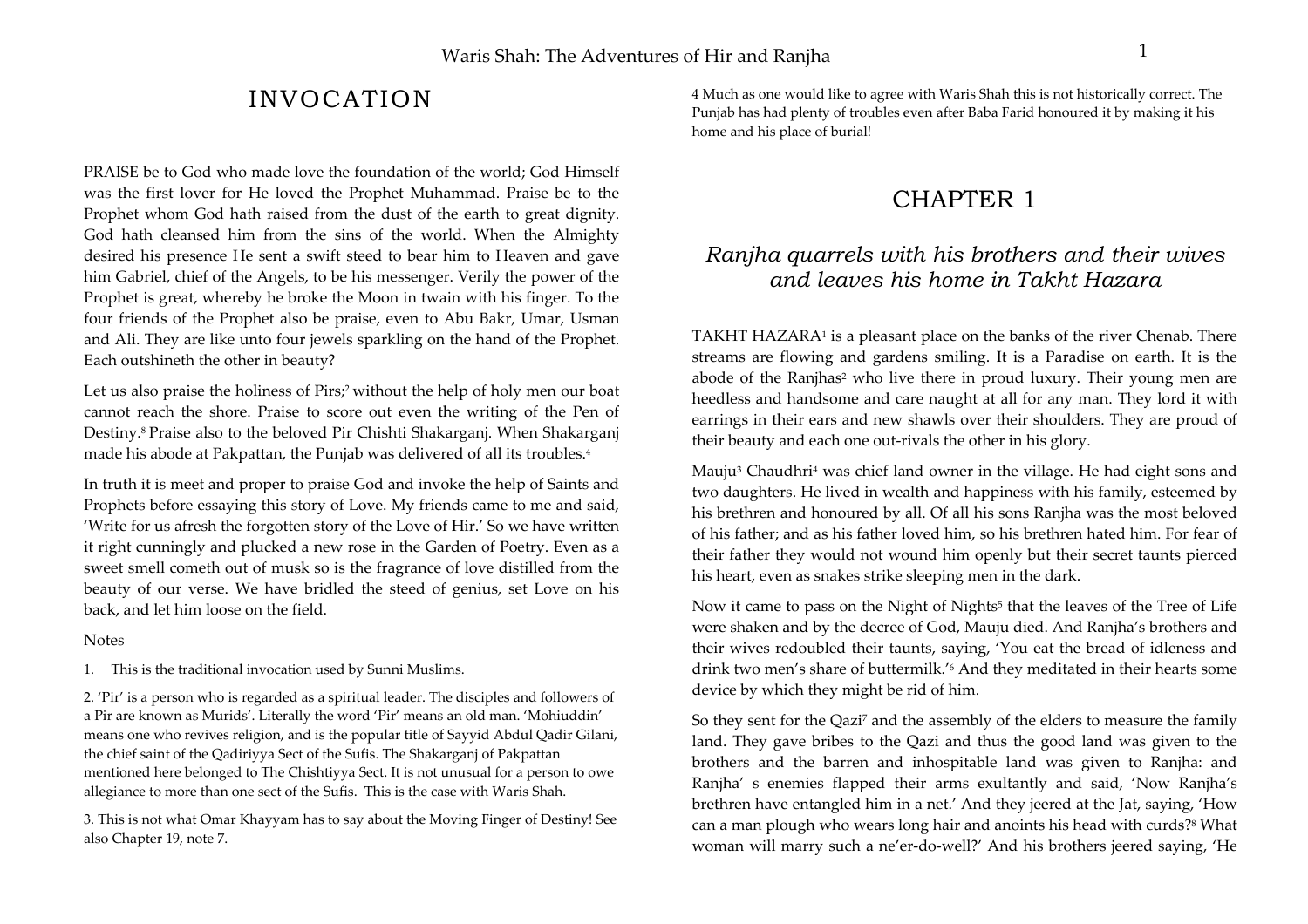wears a looking-glass<sup>9</sup> on his thumb like a woman. He plays on the flute all day and sings all night. Let the boy quarrel about the land if he so wills. His. strength will not avail against us who are many.

So Ranjha, heavy at heart, took out his yoke of oxen to the field to plough; but his soul was sad within him, and the sun smote him sore. And being tired of ploughing, when, he came to a shady place, he took the yoke pegs out from the yoke and lay down to rest. And Sahiba, his brother's wife, brought him food. Arid he told of his sorrows to Sahiba, his brother's wife:

'Sister, I do not like this ploughing; the soil is hard, my hands are blistered and my feet are exceedingly sore. The good days when my father was alive are alas! gone and now evil days have fallen upon me.'

And Sahiba replied tauntingly, 'Verily you were your father's darling but the very shame of your mother.'

Whereupon Ranjha's anger was hot within him and he replied, 'It is truly written in the Holy Qur'an: "Women are ever deceivers."10 Did not women befool Raja Bhoj,<sup>11</sup> put a bit in his mouth and drive him like a donkey round the palace? Did not women destroy the Kauros and Pan-dos?12 Did not a woman kill Ravana?13 It is you who have stirred up strife it is you who have separated me from my brethren. I used to be happy day and night with my friends, but now your evil tongues have raised up the smoke of contention. You women make men into rams so that they fight with one another.'

Sahiba replied, You eat too much milk and rice, hence you are proud and overbearing. You are the only blot on our family. If you would leave your home and go hungry for a time, perhaps you might give up this devilry. You are idle and do no work. You prowl about the village making eyes at the girls. The other women of the village taunt us at the spinning parties<sup>14</sup> and say we are in love with you. For women fall in love with such beauty as is yours; even 'as flies are caught in honey. Day and night the women run after you. Your love has ruined many households.'

Thereupon Ranjha was wroth and spoke angry words to his sister-in-law, saying, 'All the world knows that you are the most quarrelsome woman in the village, and as for your beauty, it is such that your husband need not fear that any man will want to run away with you.'

The eyes of Sahiba reddened with rage and her black curls glistened like cobras:

'If we are not good enough for you,' said she, 'go and marry one of the Sial girls; go and play your flute among their houses and entrap some of their women. If you don't like our beauty go and marry Hir. Seek her day and night that you may entrap her. You can beguile women even out of the palace of Rani Kokilan.15 If you cannot get her out of the door by day, pull down the back wall and take her away by night.'

Ranjha replied, 'Men who have sisters-in-law like you should drown them in the deep stream. I will bring back Hir of the Sials in marriage and women like you shall be her hand-maidens.'

And he turned away in a rage; and Sahiba looking over his shoulder, said to him, 'You should be quick about this marriage business, or the beauty of hr will fade and you will be too late.'

So Ranjha, with his flute under his arm, left his father's country declaring that he would no longer eat or drink in Takht Hazara. And it came to pass that a herdsman ran and told his brethren and they said to him, 'Ranjha, what has befallen you that you quit our home? Our wives are your maid-servants and we are your slaves.'

And his brothers' wives besought him saying, 'We shed tears of blood when you talk of We give our life and our property and ourselves as a sacrifice to you.

Ranjha replied, 'Why do you try to mike me change my mind? For many days the food and water of Takht Hazara have been hateful to me. First with your taunts you burnt my heart and separated me from my brethren, and now you turn round and say smooth things. You cannot prevail. My mind is firm. The drum of my departure has sounded and I will leave the home of my father.'

So Ranjha quarrelled with his brethren and left Takht Hazara.

Notes

1. The village is still in existence. It ii situated in the Shahpur District of the old Punjab.

2. Ranjha is still a well-known caste of the Jats in the old Punjab. The hem of *Hir-Ranjha*  is known by his caste. His real name is given as Dhidhu, which with the plebeian ring about it, would be somewhat unusual for a man of aristocratic origin like Ranjha. It is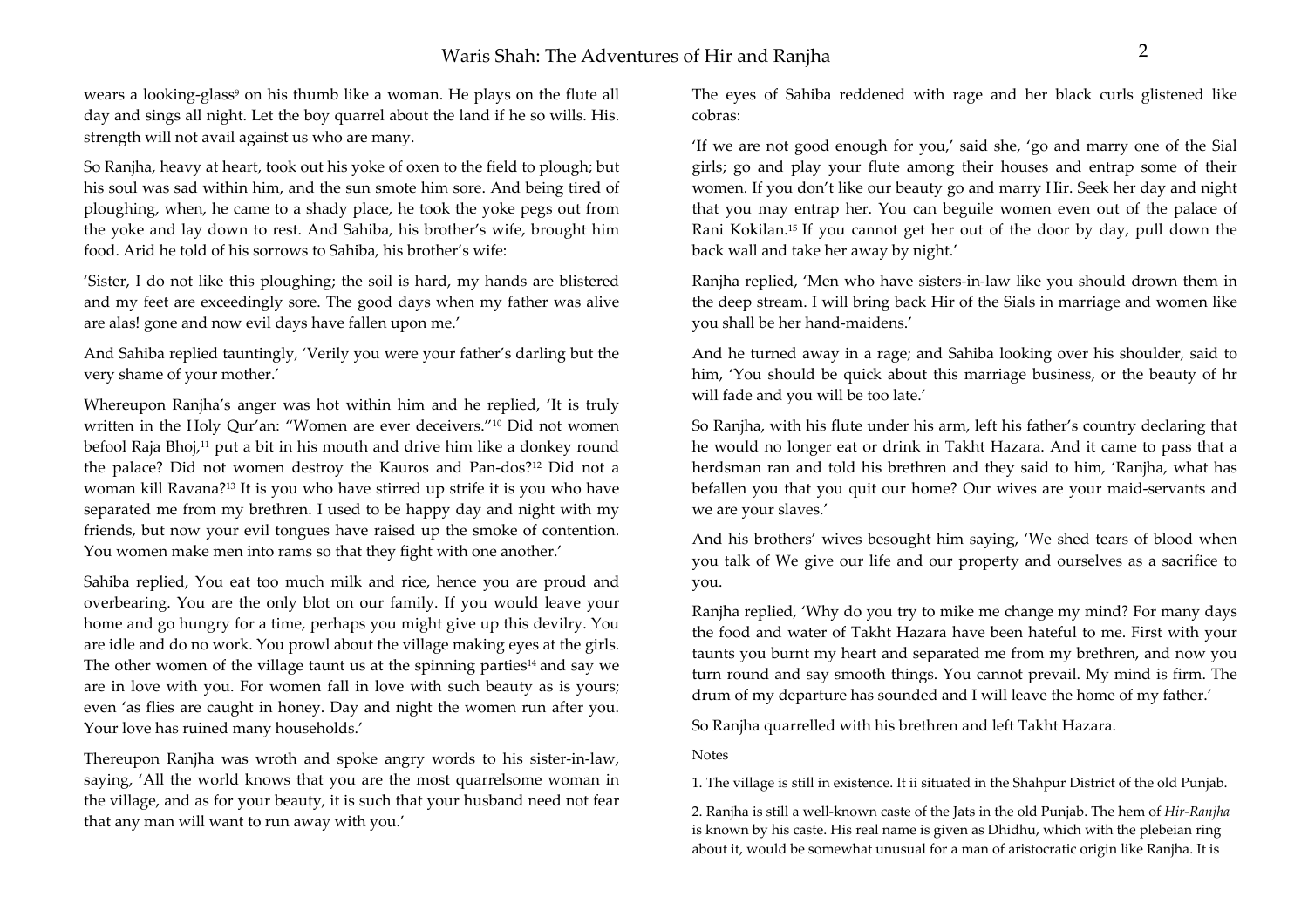possible that Dhidhu was only a nickname.

3. Mauju is a corruption of Muizud Din, which is the name given in some of the Persian Hir-Ranjha Mathnavis. Mauj Din is now a common name In the old Punjab.

4. Chaudhri means primarily the headman of a village. It is also an honorific appellation used for addressing members of certain tribes, such as Jats and Rajputs. The word is common to Urdu, Punjabi and Bengali.

5. A reference to the Laila-tul-Qadr, the Night of Nights on which the first revelation of the Quran came to the Prophet. It is identified as the 27th night of Ramazan, the fasting month.

6 Lassi is a favourite drink in the Punjab countryside. It is the equivalent of the Iranian 'doogh' and the Turkish 'asran.

7 The job of measuring land today is one for the village 'patwari, a subordinate revenue official who wields great power and local influence.

8 Washing the hair with curds is still well known in the Punjab countryside.

9. Arsi, a small looking-glass worn on the thumb, i5 the old equivalent of the modern vanity case' of ladies and was a well known ornament for brides. Here Ranjha is accused of effeminacy, not that he could have been actually wearing an arsi on his thumb.

10. Ranjha is certainly no scholar of the Quran, which does not lay down any general proposition about the deoeitfulne~ of women anywhere. The reference is probably to the chapter entitled 'Yusuf' (Joseph) in Part 12 of the Quran where an unnamed witness accuses Potifer's wife of having falsely accused Joseph, and adds, Verily, great is the deceitfulness of you women. This is only an individual remark which carries no authority with it.

11. Raja Bhoj is a popular figure of legend who probably corresponds to a Hindu ruler in ancient India. His name lives in the famous proverb *Kahan Raja Bhoj aur Kahan Ganga tel*i, that is, how can Ganga the poor oil-seller compare with Raja Bhoj? Whether the Raja was befooled by women in the manner described is difficult to say.

12. Kauros and Pandos were the two opposing parties in the wars of the 'Mahabharata'. They were cousins. The fair Draupadi is prominent in the story somewhat like Helen in the Trojan War.

13. Ravana is the legendary king of Ceylon, who figures as the chief adversary of Rama in the Ramayana epic. He carried off Sita, Razna's wife, whose rescue is the main theme of the poem. Ravana was killed in battle by Razna and the victory is celebrated every year at the Hindu festival of the Dushera when Ravana's effigy is ceremonially burnt.

14. Spinning parties — the Punjabi name is 'tarinjan' or 'bhora' — were a famous institution of the Punjab village. Young girls, generally unmarried ones, sat together wit their spinning-wheels and competed with each other in spinning skill and scandalous conversation.

15 Rani Kokilan is a legendary queen whose palace is supposed to have been particularly well guarded. Whether any of the female mates of the palace were beguiled out of it is anybody's guess.

# CHAPTER 2

## *Ranjha reaches the mosque*

After much journeying he reached a mosque, which was as beautiful as the Holy Mecca or the great Mosque at Jerusalem. And hunger and cold fell upon him and weariness of travel. Then he took up his flute and played,' and strange things happened. Some became senseless and others hearts yearned when they heard the music. Not a man or woman remained in the village. They all thronged round the mosque. Last of all out came the Mullah who was a very bag of quarrels. And the Mullah seeing Ranjha said, 'Who is this infidel with long hair? This is no place for rogues. Cut off your long hair so that you may be acceptable in God's sight.'

Ranjha retorted to the Mullah, 'You have a long beard like a venerable Shaikh, yet you behave like a devil. Why do you send innocent travellers and poor faqirs like me away? You sit in the pulpit with the Quran in front of you, yet your mind is bent on iniquity. You lead the village women astray; you are as a bull among cows.'2

The Mullah replied, 'Mosques are God's houses and evil liven are not admitted therein. You have abandoned prayer and keep long hair and scented moustaches. Such men we beat out of mosques. Dogs and beggars are alike impure, and both should be whipped.'

To which Ranjha gave reply, '0 deputy of Allah, may your sins be forgiven. In your mercy grant pardon to my faults. Tell me, 0 learned in wisdom, what is clean and what is unclean? What is right and what is wrong? What is prayer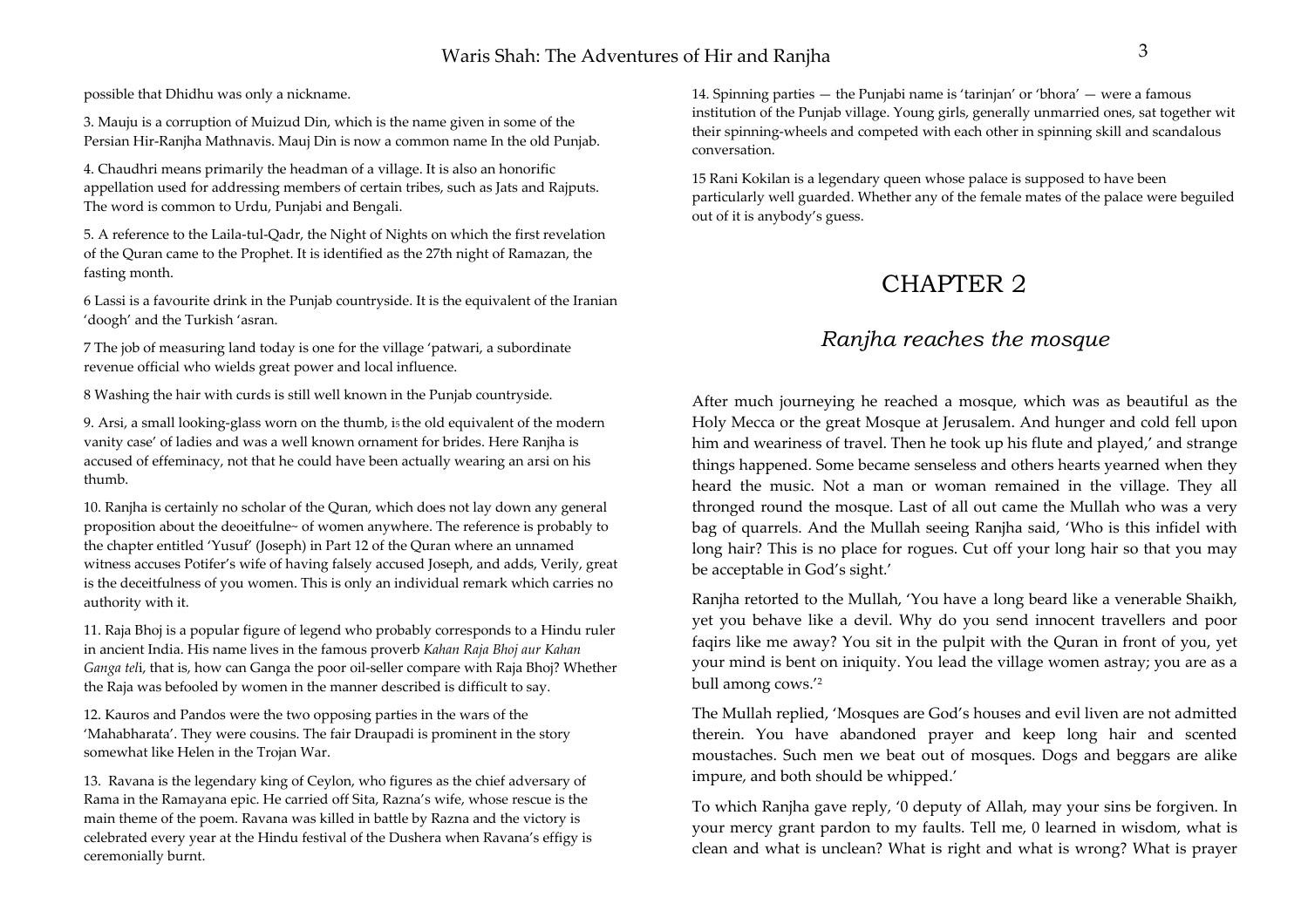### Waris Shah: The Adventures of Hir and Ranjha <sup>4</sup>

made of and what is it built? How many cam and noses has prayer? What is its length and size, and with what is it caparisoned? To whom was prayer ordained in the beginning?

Whereupon the Mullah protested that he knew all the doctrines of the faith and all the prayers ordained for believers, and could lead the pious across the bridge of salvation. 'But,' said he, lewd fellows like Ranjha should be spurned from the assemblies of honest men.'

Hearing this, Ranjha jested right merrily at the Mullah's morals and his bawdy tricks, so that his hearers were much astonished and not a few were mightily pleased. And he teased the Mullah sorely, 'Mullahs run after women in mosques and cultivated land like laymen. They are like curses clinging to the house of God. They are blind men, lepers and cripples, always waiting greedily for a death in the house so that they may take the dead inn's raiment. They arise at midnight their fat bellies are smitten with hunger and they cry for something to eat. Under the shelter of Holy Writ they curse the living and when poor wayfarers and strangers come to beg for succour they cry, begone, begone!'

The Mullahs face was blackened. He hung his head and there was no spirit left in him. So he said to Ranjha, 'Remember God and cover your knees. I give you leave to pass the night in the mosque, but see to it, foolish Jat, that you leave it with covered head at early dawn, or I will summon four lusty scoundrels who will belabour you with cudgels and thrust you out of the assembly.'

So Ranjha slept in the mosque during the night and at early dawn he set forth on his travels. In his heart he remembered Hir and his mind was set on how he might compass his desire.

As he set out, the skirt of night was lifted and the yellow dawn appeared. The sparrow chirped and the starling began to sing. The men took their oxen out to plough and the girls brought their milking stools and cleaned their milk cans. The women of the household began to grind corn, while others kneaded flour with their hands. The noise of the grinding-stone was heard in every courtyard.

Notes

1. Playing the flute in a mosque is regarded as a sacrilege. It is strange that throughout the somewhat vigorous exchanges that follow between Ranjha and the Mullah, the latter makes no objection to this. Music before mosques was a serious point of dispute between Hindus and Muslims before the Independence and led to frequent intercommunal rioting.

2. Usborne has left out some of the coarser gibes of Ranjha here, which are full of anatomical detail typical of the more vigorous variety of Punjabi conversation.

3. Bridge of salvation is the *pul sirat*, a mythological bridge no broader than a sword's edge over which saint and sinner have to pass before reaching their final destination, The saint will cross to heaven, while the sinner will be cut through and fall to hell. Needless to add, the bridge is an invention of the pious imagination. The Quran does not mention it. 'Sirat', in Arabic means 'path'.

4 This is how a morning begins even now in a Punjab village.

# CHAPTER 3

## *Ranjha reaches the bank of the Chenab*

AT the third watch of the day, when the sun began to slope to the west, Ranjha reached the bank of the river Chenab. Many travellers were assembled at the ferry waiting for Luddan, the ferryman, to take them across. Now Luddan was as fat as a leather bag full of honey, such as trader folk bring home when they corns with merchandise from Kashmir. Ranjha said, 'Master ferry-man, for the love of God take me across the river.'

And Luddan smote his fat paunch, laughed, and with a bawdy oath replied, 'We have naught of God's love. We ply this ferry for gab.'

And Ranjha entreated him saying, 'I sorely need to reach my journey's end with despatch. I myself will take an oar.

Luddan replied, 'He who is for yonder shore, let him pay his pence.<sup>2</sup> Him who gives his pence we will take across; even though he be a dacoit or a thief we will not repeat his name, but we chase away all beggars, faqirs<sup>5</sup> and those who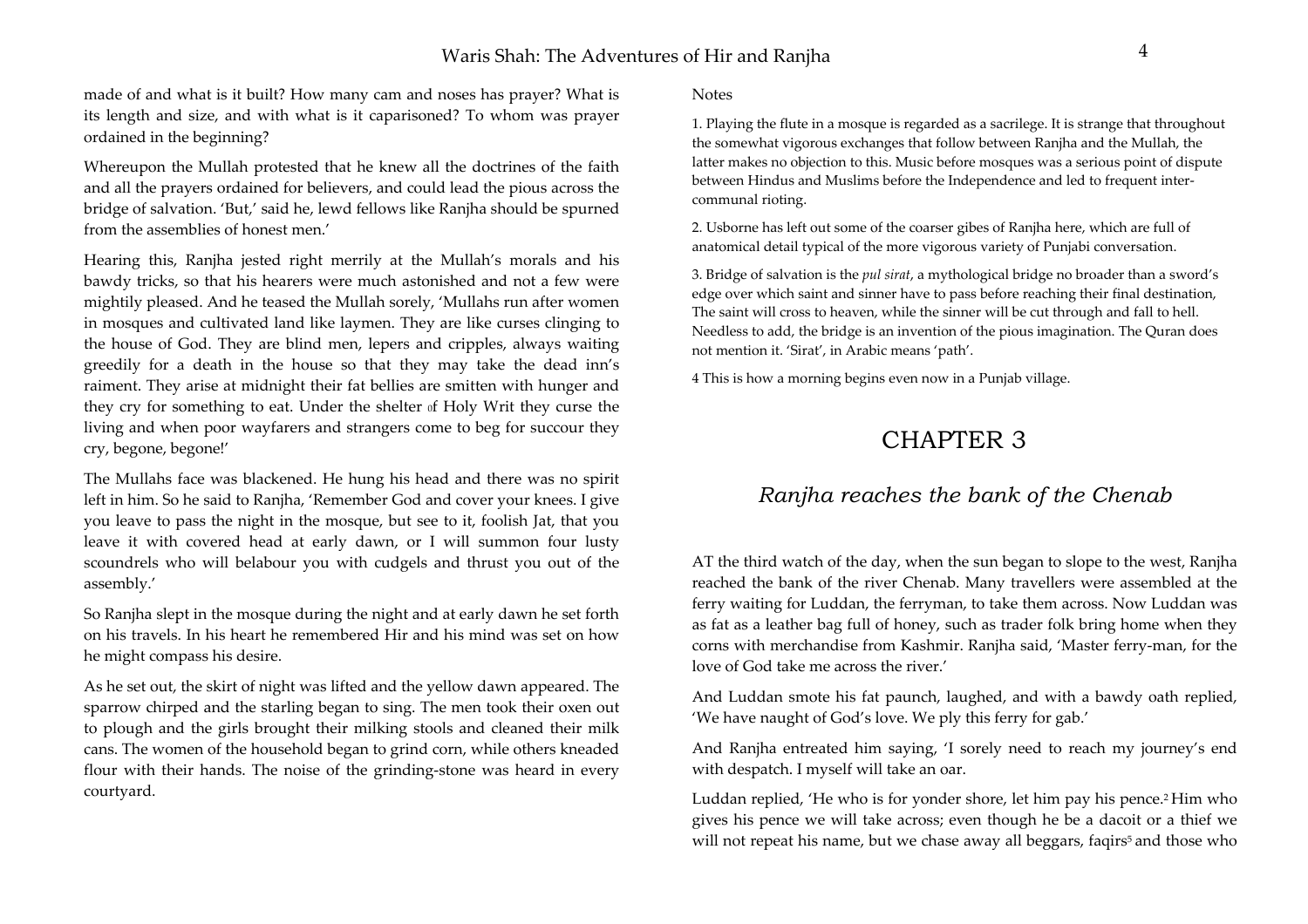eat unlawful meat like dogs. Those who attempt to enter our boat forcibly we throw into the river. Even the son of a Pir like Waris,' we will not take into our boat for nothing.'

At last Ranjha, weary of entreating the ferryman, sat down in a corner by himself. He drew out his flute and played the sad music of separation from one's beloved; and he wept hot tears as he thought of the evil fortune that had befallen him. Hearing his sweet music, all the men and women left the ferry and sat round Ranjha. The two wives of Luddan took his feet in their hands and pressed them. And Luddan's heart was angry within him, and he muttered, 'This youth is a wizard. He has east some spell over my wives.' And he appealed to the villagers around him saying, 'Save us from the wiles of this Jat. He will beguile all our womenfolk away.'

But they heeded not his word, so powerful was the enchantment of his flute. Then Ranjha having solaced his soul with music, paid no heed to the entreaties of the folk at the ferry, but taking his shoes in his hand, set his feet in the river. And the people said, 'Sir, go not down into the river. The stream of the Chenab runs deep and strong. Even long poles cannot touch its bottom. One's life is lost at the mere sight of the waves of the Chenab.'

Luddan's wives tried to prevail on him to return and caught the skirt of his clothing. But Ranjha replied to them, 'It is best that those in trouble should die. They are happy who do not quit their homes. My parents are dead and

I have been tormented as Joseph was tormented by his brethren.' So Ranjha tied his clothes on his head and putting pride away from his soul, called on the names of God and Khwaja Khizr,' the Prophet of the Waters, and essayed to cross the river.

But the people' ran and caught him and brought him bark saying, 'Friend, enter not, the river or you will be drowned. We ourselves will carry you on our shoulders. We are your servants and you dwell as it were in the apple of our eye.' So they caught Ranjha by the arms, put him in the boat and seated him on the couch of Hir. And Ranjha

made much questioning concerning the couch and the fine linen thereon. And the people answered, 'This is the couch of a Jat damsel, the daughter of Mihr Chuchak. She is as lovely as the moon. The Queen of the fairies always seeks God's protection from her beauty. Those who have become a prey to

her charms can find no shelter on earth. Her beauty slays rich Khojas<sup>6</sup> and Khatris<sup>1</sup> in the bazaar, like a murderous Kizilbash<sup>8</sup> trooper riding out of the royal camp armed with a sword. Luddan and his boatmen are afraid of her, even as a goat fears the wolf. She is the pride of the Sial assembly. Her name is Hir.' (Quoth the poet: 'This is not a boat but a marriage procession.')

So Ranjha bade all the passers-by sit on the couch, boys and men, rich and poor. They surrounded him like moths round a lamp. And Luddan repented him that he had not taken Ranjha across at first, 'For, I fear,' said he, 'that this robber of the Chenab may by his magic beguile away my wives from me.'

Now the shepherds took the news to the village that a young man was singing in the boat. 'flowers drop from his mouth when he speaks. Luddan's wives are in love with him, and he sits on Hir's couch.'

And the people of the ferry asked Ranjha his story, 'Whence have you come? Why have you left your home? You seem very delicate. Has nobody given you any food, not even a drop of milk to drink?'

So Ranjha told his story unto the people, saying, 'I was the darling of my parents, but see now the work of God, in what strange wise fate has dealt with me.'

#### Notes

1. This is a description of the oath and not a translation. Boatmen are known for the unprintable words that frequently occur in their speech.

2. Pice would be more appropriate here. Usborne has used the English equivalent as it came more naturally to him.

3. Faqir is a mendicant. See also Introduction, note *24.* 

4 This is a reference to Waris Shah, the poet himself.

5 Muslims believe Khizr to be a prophet of God. According to legend he enjoys eternal life and knows the secret of everlasting youth. lie holds authority over the waters, including the Water of Life. Clad in green garb (the name Khizr means green) he roams the world as a wandering immortal and appears to a fortunate few whenever and wherever it pleases him to do so. He is supposed to have taken Alexander of Macedon to the Water of Life and to have brought him back without having had a drink, Goethe speaks of Chiser (Khizr) in 'Hegire' the first poem of the Weg-Oestlither Divan: *Unter Lieben, Trinken, Singen.*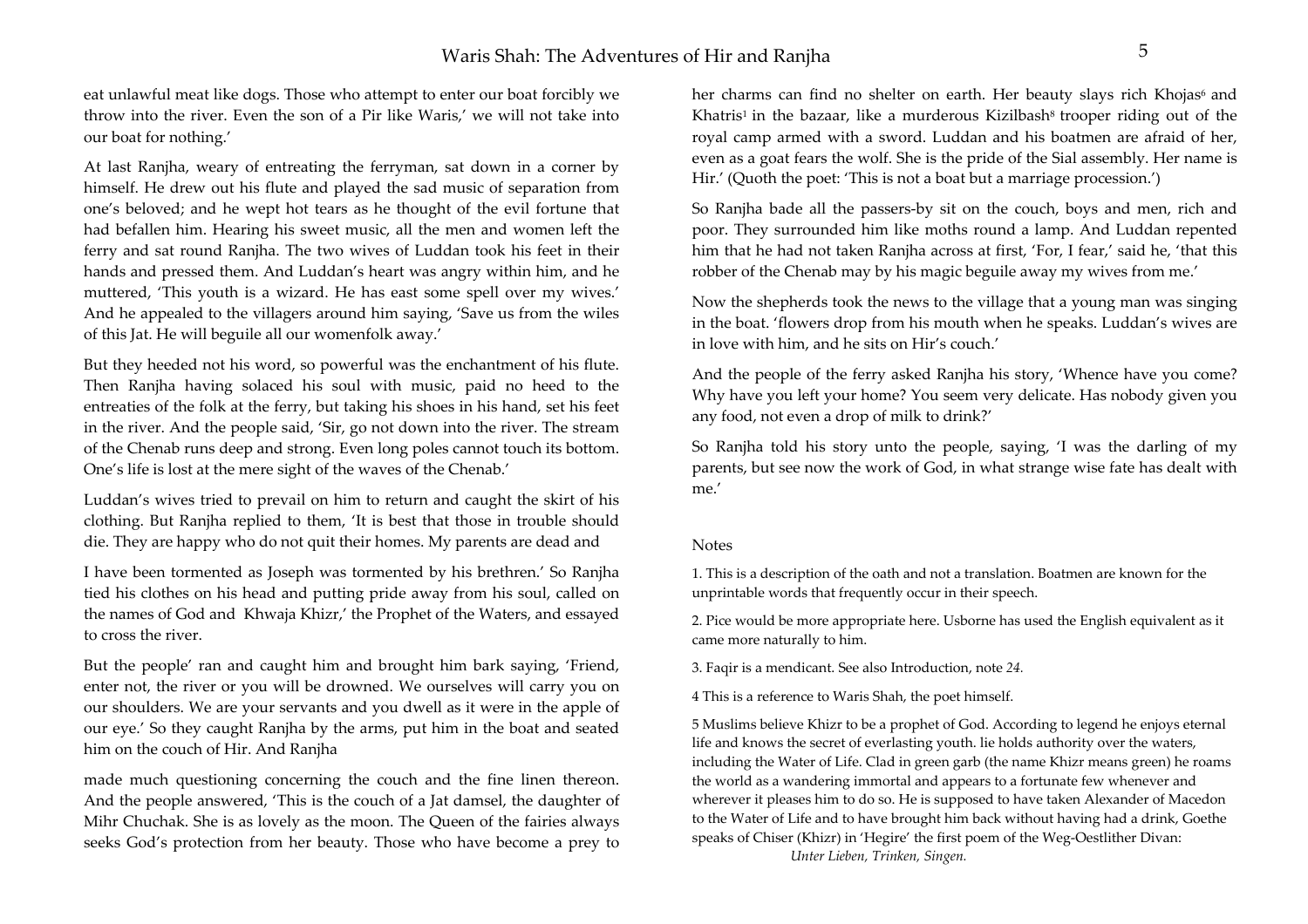### *SoIl dich Chiser's Quell verjungen.*

6 Khojas are a well-known tribe of Hindu converts to Islam in the old Punjab who are mainly engaged in trade. The followers of the Agha Khan are also known as khojas, but they are not the ones referred to here.

7. Khatris are the Hindu merchant class in Northern India. The word Khatri i5 apparently derived from 'Kshatriya', originally the fighting and ruling c]ass in the Hindu caste system.

8. Kizilhash is, literally, a red-head. This is the name of soldierly tribe of Turkish origin in Iran, a number of whom came to India with the armies of Nadir Shah, and settled don in the Northern areas of the country.

# CHAPTER 4

## *Hir and her companions come to the ferry*

How can the poet describe the girl friends of Hir? They were fair and bright with beauty. Lovers became like moths round the lamp of their loveliness. Their eyes were pencilled with the collyrium of Ceylon and Kandahar.' Their eyebrows were like the bows of Lahore and their eyelashes like , the arrows thereof. Neither the Chinese nor those of the North can rival the features of the Sials. When they walked hand in hand down to the river their lovers were slain in battalions. The music of their bangles echoed as they walked. Their foreheads were as fair as the porch of a mosque.

Last of all came Hir surrounded by her friends even as an eagle floats through the air. She was proud of her beauty and handfuls of pearls swung from her ears. The ring from her nose shone like the polar star. Her beauty was as mighty as the onset of a storm. When the red shirt on her breast quivered in the sun, whosoever saw it forgot both Heaven and Earth.

Poet, how can you praise the beauty of Hir? Her eyes were as soft with love as the eye of a deer or a narcissus; her cheeks were as bright as roses. Her features were as lovely as the curves of a manuscript written by a cunning scribe. When her eyes flashed it was as if the armies of the Punjab had fallen upon Hindustan.2 Her lips were as red as a ruby and her chin like an apple of

the north.3 Her teeth were like pearls and beautiful as the seeds of a pomegranate. Her nose was like the blade of Hussain's sword *;* her locks were black cobras<sup>5</sup> sitting on the treasures of the Desert. She stood like a cypress in the garden of Paradise Her thighs were as white as camphor and her legs as shapely as the pillars of a minaret. To look at her was the vision of the Night of Nights. The redness of her lips made a man cry 'Oh God, Oh God!' The onset of her beauty was as if armies from Kandahar had swept over the Punjab.8

Thus Hir and her girl friends came to the river to bathe. The tinkling of their anklets was heard from afar. They thundered like a cloud when they drew near the boat. They descended on the boatman as a hailstorm sweeps over a field. They ordered the guards of the ferry to be bound hand and foot. Hir spoke straightaway and said, 'Luddan, you black-faced rogue, why have you deified my couch? Whom have you allowed to sleep on my bed? Have you no respect for me or fear of God that you have done this thing?'

So they ran to the boat and looked at the conch and. behold a comely youth was sleeping thereon with a red shawl over his shoulders. And Luddan lifted up his hands and said, 'Spare me, Lady, I am innocent. I did not invite the lad to sleep on your bed; he has come here himself without our invitation. The songs that he sings have cast a spell over our hearts. Be not proud of your beauty, Queen, nor be overbearing to your servants. Even tyrants fear God. Take heed that you become not like Zulaikha<sup>9</sup> when her eyes fell on the beauty of Joseph.'

And Hir made answer in her anger, 'This lad takes no heed of aught that may befall him. Does he not know that this is the kingdom of my father Chuchak; I care for no one, belie a lion, an elephant or the son of a noble. Does lie think he is the son of Nadhu Shah10 or that he is the Pir of Baghdad?'1 I have a thousand slaves like him and I care not a whit for such as he.'

And Hir turning to Ranjha said, 'Sleeper, arise from my bed. Who are you and why have you chosen my sleeping place? One whole watch of the day<sup>12</sup> have I been waiting with my girl friend, Tell me, why are you sleeping so soundly? Have evil days befallen you that you run the risk of being flogged? Has sleep not come to you all night long that you sleep so sound a slumber? Or have you heedlessly slept on the bed thinking there were no master thereof forsooth?'

And Hir cried aloud in her wrath to her maidservants to belabour him with cudgels. The Queen in her wrath was furious to behold.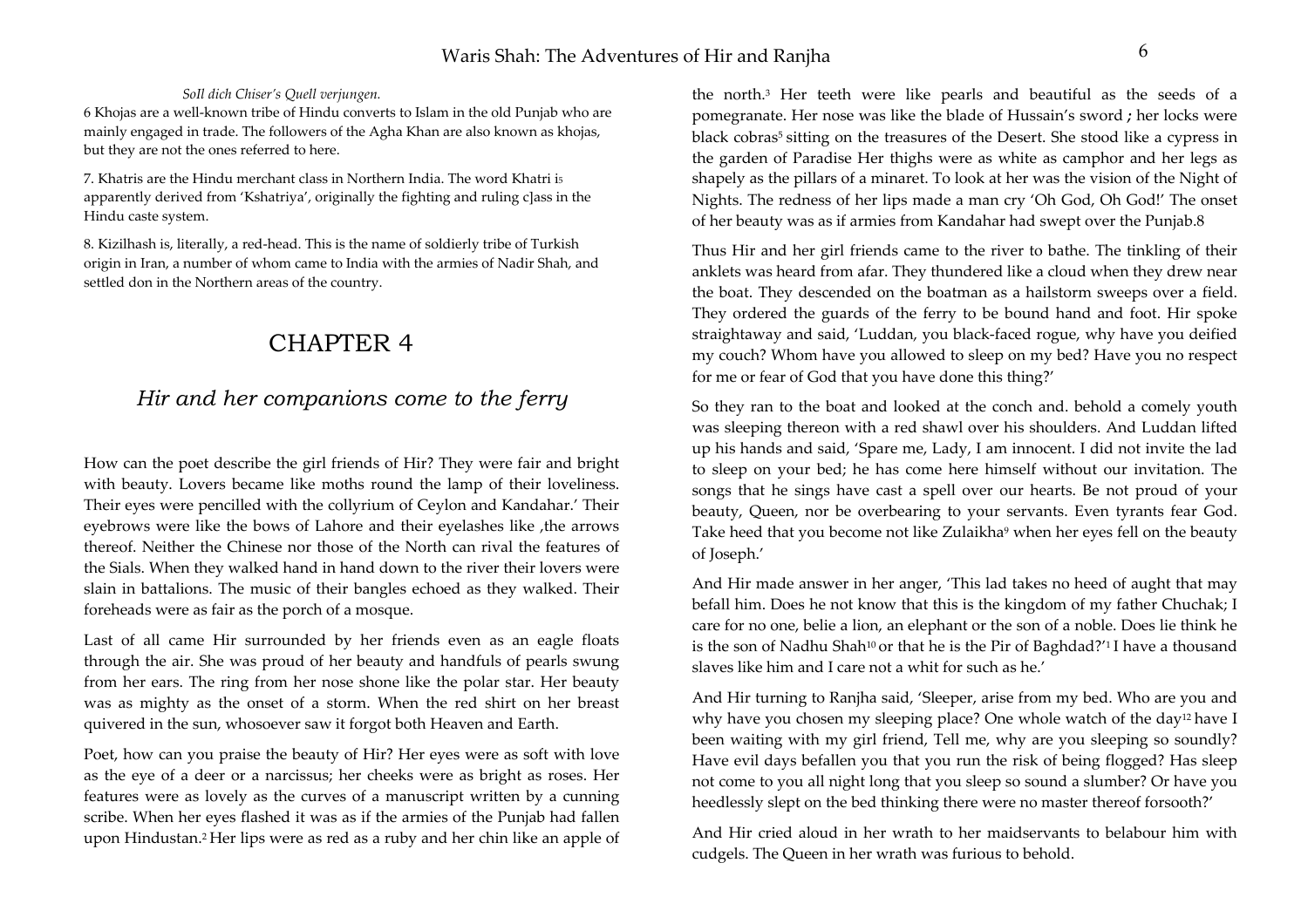### **Notes**

1. Kandahar still has collyrium mines.

2 Historically speaking, this is an imaginary situation, as in the past the armies of the Punjab are known to have defended Hindustan on more than one occasion rather than to have fallen upon it at any time. Even the Sikh power which rose long after Waris Shah's poem was written, was contained on the banks of the Sutlej river by the Anglo-Sikh treaty of 1809, , and never became a menace to Hindustan. The poet's flight of fancy may have been inspired by a mistaken sense of local patriotism.

3. 'North' here may refer to Kabul or Kashmir, both of which are famous for their apples.

4 The Imam Hussain, grandson of the Prophet of Islam, who was martyred in the battle of Karbala in 6' AN., equivalent to the year 68o of the Christian era- The battle was fought against the forces of the Ummayad Caliph Yazid who had succeeded his father Muawiya on the throne of Damascus. Speaking of swords. 'Zulfiqar', the sword of the Caliph Ali, father of Imam Hussain and fourth successor of the Prophet, is more famous than that of Imayn Husain himself.

5 According to Iranian poetic tradition, serpents are supposed to be guardians of hidden treasure. '*Mar bar sar-i-gan*j' (the serpent on the treasure) is a familiar expression in Persian. Cobras would, of court, be much more formidable guardians of treasure than ordinary snakes.

6 See Chapter 1, note 5.

7 Still a favourite exclamation with Muslims, whose thoughts readily turn to God whenever they see one of his beautiful works.

8. The Punjab has often been the battleground of invading forces from the North. The campaigns of Mahmood of Ghazna are famous. Here, the poet may be thinking of Ahead Shah Abdali, whose capital was Kandahar. and who, in 1748, began a series of invasions of India through the Punjab.

9. According to the Muslim tradition Zulaikha is the name of Potifer's wife, who fell in love with Joseph and tried to seduce him without success- The incident *is* narrated in the Quran in the chapter entitled *'Yusuf'.* See also Chapter 1, note 10 Nadhu Shah was probably a rich merchant or *shroff* (banker) of the time.

11. Pir of Baghdad is a reference to Abdul Qadir Gilani, who is buried in Baghdad. See Invocation, note 2.

12. This is obviously a coquettish exaggeration – Hir could not have waited so long before venting her feelings on Ranjha!

# CHAPTER 5

## *The meeting of Ranjha and Hir*

And Ranjha opened his eyes and beheld lift and said, Be gentle with me, sweetheart.'

And Hir's heart melted within her even as the snow of Kashmir melts under the tyrannous sun of June.

Ranjha had his flute under his arm, and earrings in his ears. His beauty was as that of the full moon. Their four eyes met and dashed in the battlefield of love. The heart of Hir swelled with happiness even as a loaf swells with leaven. She sat in' his lap as lovingly as arrows nestle in the embrace of the quiver. They conversed happily one with the other. Love triumphant rode on the field of victory. The soul of Hit was sore perplexed within her. She abandoned the pride of her beauty and became submissive unto Ranjha.

'It is well,' quoth she, 'that I did not beat you or say anything that was unbecoming.' (Poet Waris: 'None can withstand when eyes fight eyes in the tourney of love.')

Ranjha replied 'This world is a dream. Even you, proud lady, will have to die. You should not be unkind to strangers or treat poor men with haughtiness. Take back your couch and quilt and I will depart hence and be no more seen.

And Hir made reply, 'This couch, Hir2 and everything of 'nine is yours. Surely I did not reproach you. I clasp my hands in front of you? I swear I never lifted a finger against my lord. I have been wandering masterless amongst my friends, and now God has sent me Ranjha to be my Master.'

And Ranjha replied, 'Oh beauteous Lady: lovers, faqirs and black cobras cannot be brought to submission without incantations. The wine of your beauty has intoxicated me but you walk disdainfully.'

Hir replied, 'I am your slave. Tell me, friend, whence have you come? Has some proud woman driven you from your home? Whither and why are you wandering? What is your name? Of what caste are you? Who is the wedded wife you have left behind, for whom you are sorrowing? Your eyes are as soft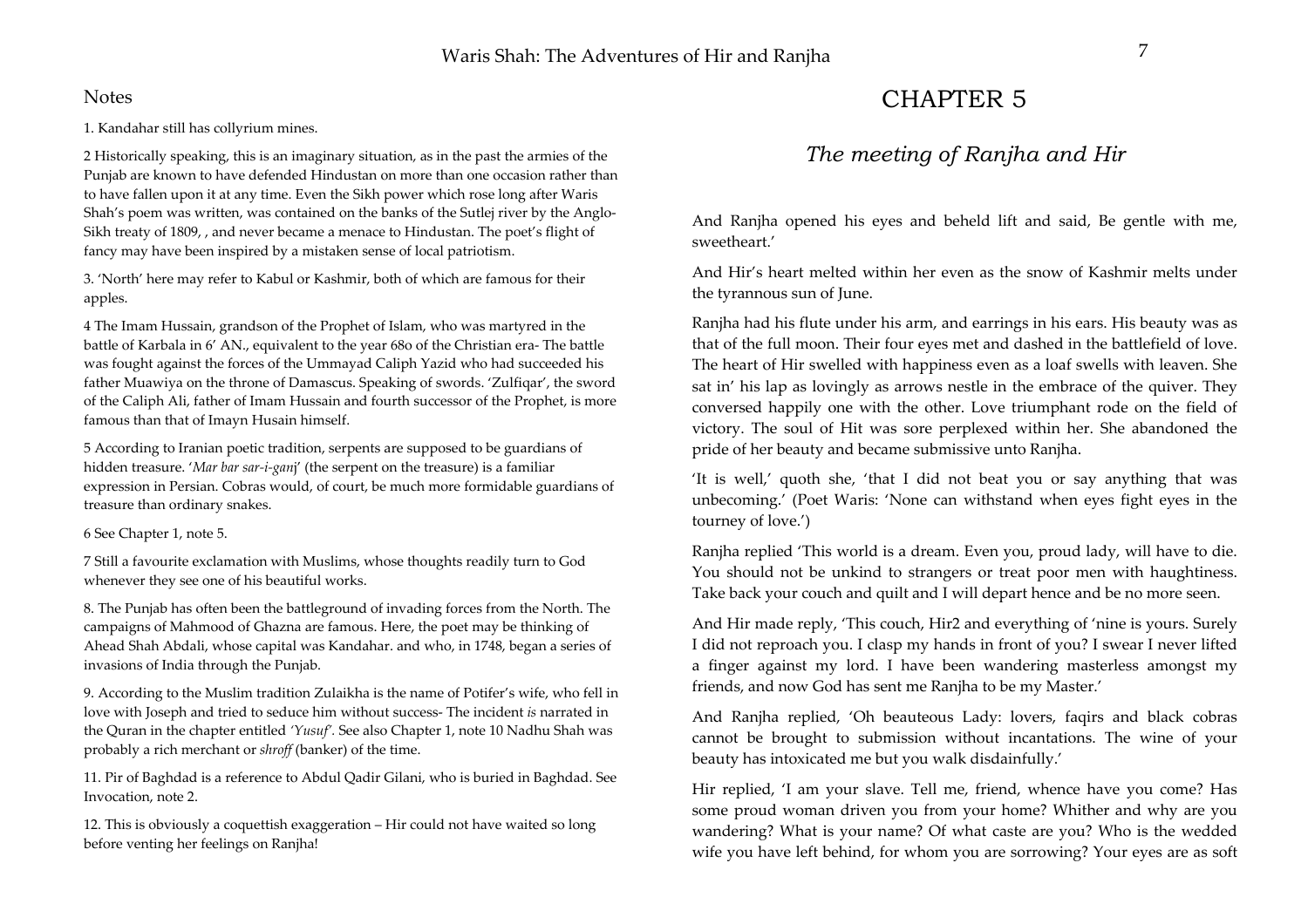## Waris Shah: The Adventures of Hir and Ranjha 8

as the eyes of a deer. Flowers drop from your mouth as you speak. I am even as your slave. Tell me, friend, would it please you to graze my father's buffaloes? The herd belongs to my father, but you will be my servant. Does that plan suit my Lord's fancy? When you drink bf my father's grey4 buffaloes' milk you will forget all your sad songs.

Ranjha replied, Girl,5 I am Ranjha and a Jat by caste. I come from Takht Hazara. I an, the favourite son of Chaudhri Mauju. On his death evil days befell me. My brothers by cunning stole the best fields. My portion was stones and bushes, and no rain fell thereon. My brothers burnt me with their taunts until I became like roasted meat. If your loveliness so pleases I will graze the herd under the shadow of your eyes, and do whatsoever your heart wishes. But how shall I be able to meet you? Let us devise some plan lest you go away with your girl friends, desert me and kill me in my helplessness.'

 Hir replied with folded hands 'I will remain your slave and all my handmaidens will do your bidding. Is not the forest a meet place for the clashing of four eyes and the meeting of four lips? Journeys end in lovers' meeting. God has given me the cowherd for my lover and I have forgotten the love I had for my old friends and acquaintances.

Ranjha replied, 'Hir, you will sit among your girl friends at the spinning parties. I shall wander alone and disconsolate in the courtyard, and no one will take any heed of me. Do not feed me on bread and then deceive me, and expel me from the courtyard. Sir, do not beguile me. If you mean to be true, keep to your plighted word. Do not fist be kind to a stranger and then turn your back upon him.'

Hi replied, 'I swear my father and my mother die if I turn my face from you. Without you I declare food to be abhorrent to me. I will never give my love to any other Sitting on water I swear by Khwaja Khizr, the lord of the waters. May I turn into a pir if I break the is oath of Love. May I be a leper and lose my sight and limbs if ever I seek any husband save Ranjha.'

And Ranjha replied, Hir, the way of love is difficult and my heart is perplexed within me. Love is more fearful than a sword or spear or the triple venom of the chuselra7 snake. Pledge me your faith that you intend to be true. Remember that on the day of Resurrection those who have broken faith will meet those whose who they have betrayed.'

Notes

1. Is not Hir committing herself too early and too far? Sitting in a stranger's lap is certainly unusual, even in a case of alleged love at first sight.

2 Herself in other words.

3. That is, I beg your pardon. It is customary in the old Punjab to beg someone's pardon with folded hands. It is a custom probably inherited from Hindu society. The folding of hands is intended as a gesture of goodwill and non-aggression, if not of actual submission.

*<sup>4</sup>*A grey-coloured buffalo is highly prized in the Punjab countryside. Apart from her beauty, she is said to be richer in milk than buffaloes of other colours.

5. Queen', lady', girl' and 'fir used by Ranjha in such quick succession and I-hr's tender response to each loving epithet shiny her precipitous descent into familiarity with the stranger whom she originally wanted to belabour. No wonder this was followed before long by physical intimacy.

6. The pig is an abomination to the Muslims as it is to the Jews. Although the word may, like many other terms of abuse in Punjabi, be used humorously between friends without giving offence, calling a man a pig is normally the reverse of a compliment.

7 This is a mistake of Usborne's. 'Chuselra' is a misreading for 'joshelra', which means a snake which is excited and on the offensive. This can be true of any snake and certainly does not refer to any particular variety of snake.

# CHAPTER 6

## *Ranjha becomes Chuchak's cowherd*

So Hir pledged her faith and Ranjha, trusting her, stood before Mihr<sup>1</sup> Chuchak. Hir went into the presence of her father and made Ranjha stand beside her. (Quoth the poet: 'See what a net of deceit Hir, the Jat girl, has spread.')2

And Hir said, 'My father, hail. May my life be sacrificed to you, under the shadow of whose protection my youth has passed happily in the Sandal Bar.5 Verily have I swung on cords of silk in the garden of beauty. My father, I have found a servant who can tend our buffaloes.'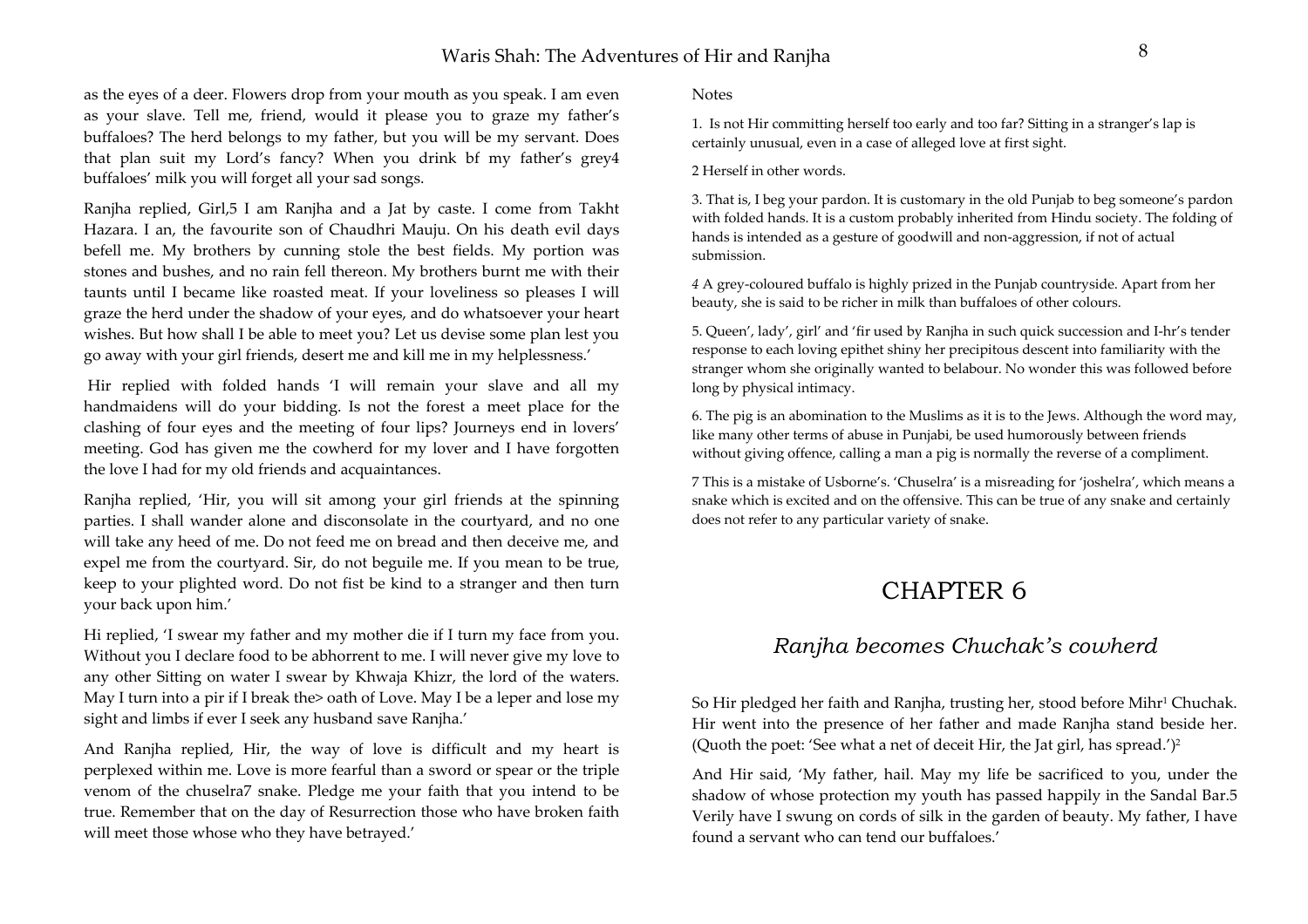## Waris Shah: The Adventures of Hir and Raniha

And Chuchak replied smilingly, Who is this boy and whence has he come? His body looks so soft that if you touch him he will bruise. He is not fit for buffaloes' work. He seems of such gentle birth that methinks he will consider the buffaloes his own and himself no one's servant. The splendour of God shines in his face. It is not meet that he should he a herdsman.'

And Hir replied to her father, 'My father, Ranjha is of gentle birth. He is the son of a Chaudhri of Takht Hazara. It is a real jewel that I have found.'

And Chuchak said, 'He seems to be a mere lad, but he has wise eyes and a kindly disposition. But why is he sad and why has he left his home? Is he meditating any deceit in his heart?' And Hir replied subtly, 'My father, he is as learned as Solomon, and he can shave the very beard of Plato.' He has cunning to trace out thefts and he speaks with wisdom in the assembly of the elders he can decide thousands of disputes and is as learned in the wisdom as the Dogar Jats.<sup>6</sup> He can swim buffaloes across the river and recover stolen cattle. He keeps all the herd as it were in the apple of his eye. He is one in a thousand in a country where thieves an many and good servants scarce. He stands steadfast in duty as a wrestler stands firm in the -midst of the arena.

And Chuchak replied with tenderness to Hir, 'You are championing his cause with zeal. We will see how the boy turns out. We accept what you say; the boy can be given charge of the buffaloes, but bid him take care, as it is no easy task to tend buffaloes in the Bar.'

(Quoth the poet: Lovers are fortunate whose tangled affairs have been put straight by the kindness of God.')

Then Hir came and told her mother, 'Mother, the difficulty that has so long beset us has at last been settled. The herd will no longer be masterless nor go astray in the forest. I have a Jat, a real jewel. I entreated him kindly and beguiled him with sweet talk and **I** have at length persuaded him to tend our cattle.'

And thus it came to pass that after a while Hir came to Ranjha and consoled him with sweet talk. And the boys of the village laughed and said to Ranjha, 'Now you will live on milk and cream all your life long.' -

And Hir said, 'You should not mind the jests of these rude boys. I will bring you butter and sugar and sweet bread. Co and drive the buffaloes into the forest and trust in God . I and my sixty7 maids will accompany you and together we will track the footprints of the lost cattle.'

#### Notes

1. Mihr i*s* an honorific title used by some castes of ]ats and Arains.

2 The poet's intervention as a commentator at this stage, however traditional in character, is utterly unnecessary

3. Sandal Bar is the territory between the Jhelum and Chenab flyers which derives its name from a legendary dacoit named 'Sandal' who was presumably the terror of the area. There are also other 'Bars' in the old Punjab, such as 'Nili Bar' in the Montgomery area (now renamed Sahiwal). 'Bar' may he described as a jungle.

4 That is, defeat him in argument.

5 The Panchayat, as it is called, is the Council of the elders of the village which hears disputes and settles them without recourse to the ordinary law. It was formally recognised as an institution by the British régime.

6 Dogar Jats are a Hindu tribe probably identical with the Dogras of Kashmir. Whoever they may have been, it seems they had a great reputation for wisdom.

7 Rather a large retinue for a girl who wants to keep her affair secret!

# CHAPTER 7

## *Ranjha meets the Five Pirs in the forest*

God showed His mercy and the Bar was covered with green, even with innumerable grasses and herbs. The buffaloes formed into a black line like a snake and got out of the forest and Ranjha took upon himself the task of a herdsman. He called on the name of God and entered the forest. And the sun smote him sore and he was in great tribulation.

Good fortune however came to him and he met the Five Pirs' on the way. First came Khwaja Khizr, lord of all the waters, then Shakarganj, the holy saint of Pakpattan. Then Shahbaz Qalandar, the holy saint of Uch,<sup>2</sup> and Zakana, saint of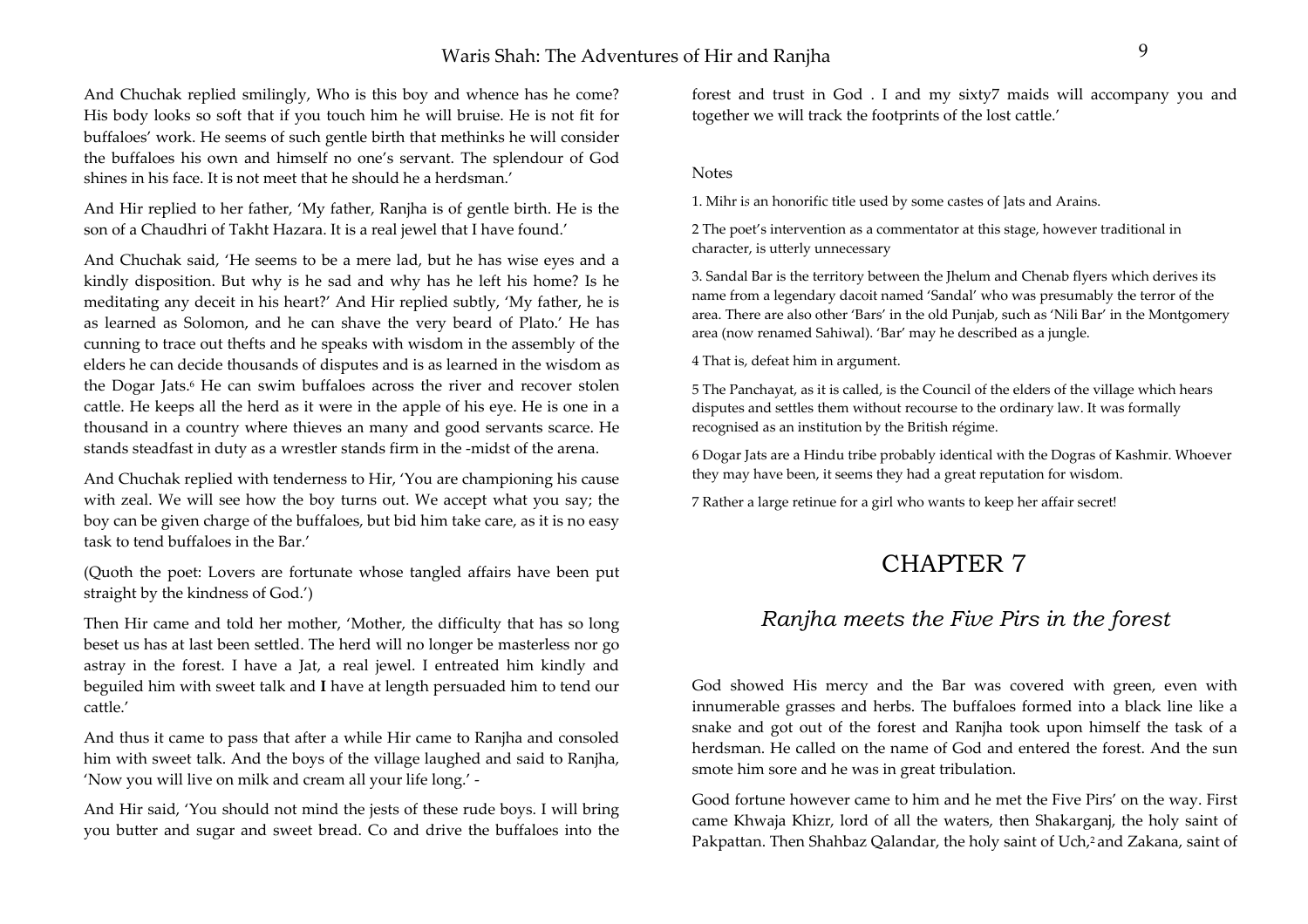Multan, and Sayyid Jalal of Bukhara, whom men also call Makhdum Jahanian. Ranjha saw by their countenances that they were holy men and besought their help.

The Pir replied, Child, eat your fill and drink grey buffaloes' milk and live on the fat of the land. Dismiss all sadness from your mind. God Himself will set your affairs a-right.'

And Ranjha replied, 'Sirs, I am in great distress. You are mediators with God and I salaam before you seven times.<sup>3</sup> I beseech you bestow the girl Hir upon me, for the fire of love is devouring me.'

The holy Pirs answered and said, 'Child, all your wishes will be fulfilled; your arrow will hit the target, and your boat will reach the shore. Hir has been bestowed on you by the Darbar of God. My child, remember the Five Pirs in the time of your distress.'

Thus by the grace of God and the kindness of the Five Pin, Hir, the Jat girl, was bestowed on Ranjha.

(Quoth the poet: 'When the days of good fortune come, all the Pirs, Faqirs,<sup>5</sup> and Amirs, $6$  are ready to help.')

The Five Pirs were gracious unto Ranjha, Khizr gave him a turban tuft,' Sayyid Jalal a dagger, Zalkaria a thick blanket, Lal Shahbaz a ring, and Shakarganj a kerchief. And they said, 'No one will do you harm. God has made you the owner of these cattle.'

And the buffaloes streamed out into the forest and were the glory of the land, even as swans are the glory of a lake. There were black buffaloes, grey buffaloes and brown. Some had horns upturned, others drooping, others had curly horns. Some were lazy and mild tempered, others were fat and lusty and of fiery spirit They gambolled and jumped and threshed their tails from side to side. They swam in deep water. Their soft eyes were lotus buds and their teeth like rows of pearls.<sup>6</sup> Ranjha drove the cattle into the forest and they were happy with him and hearkened to his voice, and he drove them whithersoever he listed.

Notes

1. 'Pir' is literally an old man. It has come to mean a saint, dead or alive. The importance of a Pir' depends on the number of his disciples, or the visitors and offerings to his tomb, as the case may he. See also Invocation, note 2.

2 Uch is an ancient ton in Bahawalpur, now part of West Pakistan. It is famous for its Gilani and Bukhari Saints, who hailed originally from Gilan (Iraq) and Bukhara (Central Asia) respectively. Lal Shahbaz Qalandar is buried in Sind. 'Zakaria' is a reference to Baha-ud-Din Zakauia of Multan, a famous mint who is busied in that city. Jalal of Bukkara or Jalal Bukhari, who originally came from Uch, is also buried at Multan.

3. Seven low curtseys, a milder version of the Chinese kow-tow, were part of the ritual of the Mughal Court.

4 Darhar is the court of a king or notable.

5 A 'faqir' is a poor man, a mendicant. It also means a saint. See also Introduction, note *24.* 

6 'Amir' in Arabic means a ruler, from 'Am? meaning rule, government, order. In the Urdu and Punjabi languages it has now come to mean a rich man.

7 'Tuft is the well-known 'turrah', beloved of the rural aristocracy of the Punjab. It spreads like a peacock's tail over the side or the back of the more fashionable Punjabi turban. The tufted turban is a comparatively recent development, and is said to have been invented by the 'mirasis' or hereditary bards of the Punjab in the late nineteenth century.

8 This would seem to be the limit of poetic exaggeration. But if Shakespeare could describe the owl's 'to.whit-to-whoo' as 'a merry note', and Shelley could see beauty in serpents, why blame Waris Shah for trying to discover lotus buds and pearls in the eyes and teeth of his buffaloes?

# CHAPTER 8

## *Hir and Ranjha meet in the forest*

Hir Jatti<sup>1</sup> set out from Jhang Sial. She came as a cloud of -beauty from Paradise to fertilise the Sandal Desert, or as the soul coming to awaken the body. She came to fulfil the eagerness of her heart, for she was possessed with love for Ranjha. She brought him boiled rice, sugar, butter and milk, and she said, with weeping eyes, **'**I have been searching for you all over the forest.' And she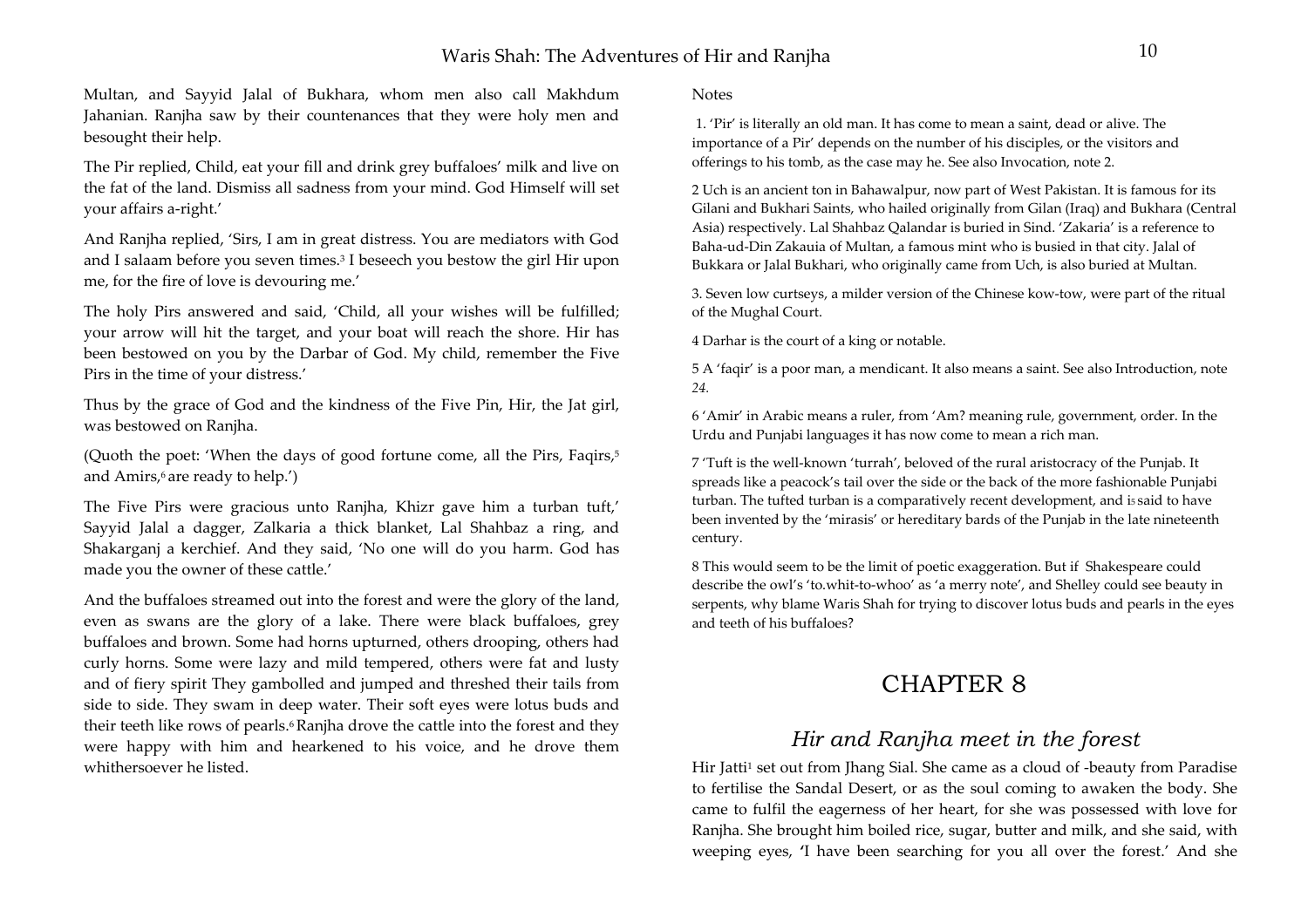served him with all manner of attention. And Ranjha told Hir that according to Muhammadan2 law the promises of women were not t**o** be trusted:

God Himself hat said in the holy Qur'an: 'Verily your deceit is great." Satan is the Lord of evil spirits and women. Women falsify the truth and feel no shame. The word of women, boys, hemp smokers and bhang smokers cannot be trusted. Only if you intend to keep your word, Hir, can the son of Mauju endure the humiliation of being a servant

Hir replied, 'Do not upbraid women. None can be so persistent or steadfast as a woman. For the love of Joseph Zulaikha renounced her kingdom. For the love of Mahiwal Sohni was drowned in the river, Is not the love of Laila<sup>5</sup> known throughout the world and does not the grass row green on her tomb to this day? Sassi died a martyr in the burning sands and Shirin died too for the sake of her lover Farhad. Had not prophets and saints mothers that bore them? Was not Eve Adam's equal?<sup>6</sup> Men cannot be as bold as women. Ask Waris the poet, he knows this well.' As God and the Prophet are flue, I give you my plighted word that I will be your slave as long as blood runs in my veins. I am yours to do with as you will; You -may sell me in the bazaar if it so pleases you.' So Hir comforted Ranjha with sweet words and poured out all her soul to him. She said, 'We shall be surrounded by enemies and you must confront all troubles with patience. The waves of the ocean of love are heavy with fate. They will either take us ashore or drown us. But beware of Kaidu, my wicked uncle. He is like Satan and bent on mischief. The world will reproach us and those who are ignorant will cast taunts at us, but the true lover sacrifices his life for his beloved. Lovers have no support but God.'

Thus every day Hir used to take a bowl of rice and pudding<sup>8</sup> to Ranjha in the forest, and she swore to be true to him. She gave up her spinning and no longer sat with her girl friends. She was with Ranjha all the day. She set aside the blanket of beholding her wantonness.9

(Ouoth the poet: 'Those who commit sin will burn in Hell')<sup>10</sup>

The news spread over the whole of Jhang that Hir had fallen in love with a shepherd and that she went to visit him every day in the forest.

### **Notes**

1. Jatti means a Jat woman. In Punjabi and Urdu, the sound 'i'denotes the feminine gender, e.g. 'buddhi', old woman, 'ghori, a mare.

2 This is incorrect. Under Muslim (to call it Muhamnmadan is again incorrect) law, women are entitled to enter into contracts, including that of marriage.

#### 3. See Chapter 1, note to.

4 Bhang is the Indian hemp which i5 used as an intoxicant and a narcotic. It is a favourite with the mystically inclined, particularly among Muslims and Sikhs. It is still smoked, chewed, eaten or drunk in the old Punjab area by wandering mendicants and many of those seeking spiritual exaltation or sexual pleasure, to both of which it seems to minister with equal facility. It is often euphemistically referred to as 'Thandyai', that is, cool drink. Most people would agree with Waris Shah about the word of bhang consumers not being trustworthy. It i5 not that they art given to deliberate untruth, but the opacity for invention and exaggeration which bhang promotes seems to lay veracity by the heels. There is the notorious example of the devotee of bhang who, in 1739, when Delhi had been invaded by Nadir Shah, declared that the invader had been beheaded by the vanquished Mughal Emperor Mohammad Shah. The rumour spread like wildfire, and the citizens of Delhi, who could have had no love for Nadir's soldiers, started killing them wherever they found them. Nadir heard about this, and in a fit of rage ordered a general massacre. The tragic incident may have been present in Waris Shah's mind when he wrote his *Hir* in 1766.

5. *Laila-Majnun, Shirin-Farad, Sohni-Mahiwaj* and *Sassi-Punnoo* are all tragic romances which have become classics. *Laila-Majnun* is a romance of the Arabian desert, with Majnun (literally 'mad man' the common appellation of Qais, of the tribe of Banu Amir), as the tragic lover and Laila as his sweetheart. *Shirin-ftarh4d* is a story of pre-Islamic Iran, Shirin being the famous beauty for whoa' young Farhad gave his life. *Sohni-Mahiwal* has its setting In The old Punjab. Sohni (literally the beautiful one) belonged to Gujurar, on the river Chenab, and Mahiwal (literally one who tends buffaloes) fell in love with her and the love affair ended in both of them losing their lives for each other. *Sassi-Punnoo* is a story of old Sind. Sassi (literally a girl who is well spoken of) belonged to Bhambore. an old city, the ruins of which are now being excavated by the Pakistan Archaeological Department. Punnoo was a Baluch chief who lost his heart to Sassi. True to the tradition of oriental romance they also died for each other. The story of Laila-Majnun occurs repeatedly in Arabic, Persian, Urdu and other lang,mges in the Muslim countries. Similarly the Shirin-Parhad story has been related in Persian, Urdu and a number of other languages. SoJtni-Mahiwal and *Sossi-Funoo* have also travelled beyond their original setting, being popular both in the old Punjab and Sind. See also Introduction, note 4.

6 This accords with the Muslim view of the sexes. 'Women are like garments unto you *and* you art like garments unto them,' says a verse in the Quran.

7 Quite! He seems to have had good reason to know.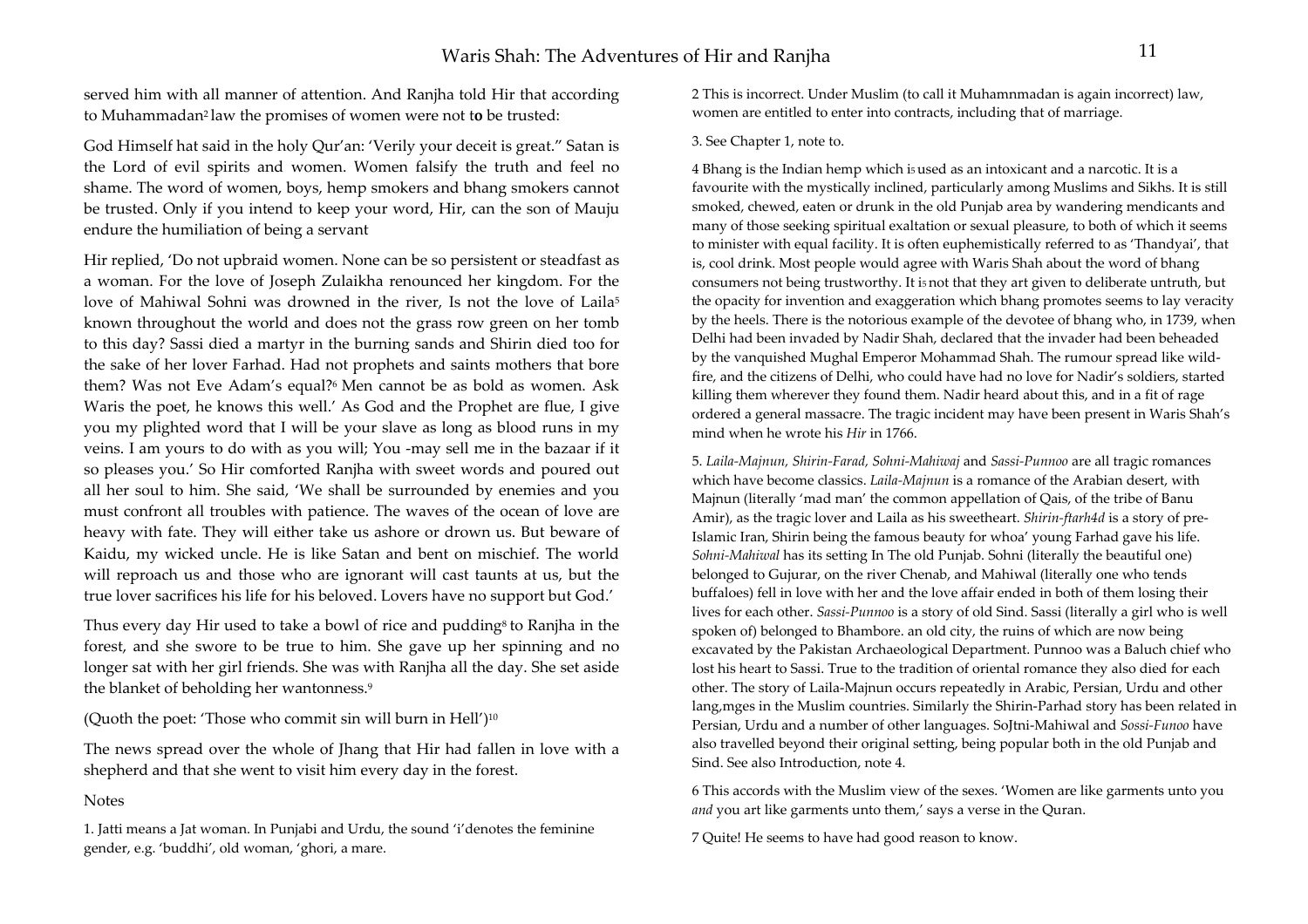8 Pudding here is a reference to 'halwa', a sweet dish prepared with semolina and ghee (clarified butter).

9 That is, she revealed her wantonness for all to see. This is a !somewhat circuitous translation by Usborne. Here Waris Shah is acting merely as a mouthpiece of popular opinion or sentiment, and does not necesarily wish to convey personal approbation or condemnation. in other words, that is the thing to say, whether you believe in it or not.

# CHAPTER 9

# *Hir's mother is angry with her and Kaidu finds her in the forest with Ranjha*

When Hir came back from the forest her mother rebuked her saying, 'The taunts of the village-folk have consumed us utterly. Would that no daughter Hir had been born to me. If you cease not from wickedness your father Chuchak and your brother Sultan will cut you in pieces.'

And Hir replied, 'Listen Milki, my mother, as long as breath remains in my body I will not leave Ranjha. Yes, though they carve me into little pieces and I become a martyr at Karbala? And so I shall go to meet the famous lovers of old; I shall see Laila, and Majnun and Sasses who was drowned in the river.'

And Milki was angry with Hir and said, 'This then is the reward your father and I receive for the love we have bestowed on our daughter. We thought we had planted a rose m our garden but it is a prickly thorn. You visit Ranjha daily in the forest and take him food, cake and pastry. You heed not what your parents say. Daughters who are disobedient to their pints are not daughter but prostitutes.'2

But Hir would not listen to her mother and continued to visit Ranjha in the forest

Meanwhile Kaidu the cripple, Hir's uncle, constantly urged Chuchak to chastise Hir. He kept watch over her footsteps as a spy.

He smelt the savour of the pastry and he secretly followed Hir when she went to the forest. At last the cunning of the cripple succeeded. Hir had gone to the river to fetch water and Ranjha was sitting alone, so Kaidu, in the guise of a mendicant faqir, came to him and begged for alms in the name God. And Ranjha, thinking he was truly a holy man gave him half of his pastry. Kaidu gave him a faqir's blessing and retired towards the village.

When Hir came back from the river she asked Ranjha where the other half of the pastry was, and he told her that a crippled faqir had come and begged in God's name, and as he seemed a saintly man he had given him half of the pastry. Hir replied, 'Ranjha, where have your wits gone? That was no saintly faqir but my Satanic uncle Kaidu who goes about to destroy me. Did I not wan, you? He is as evil as Satan. He separates husbands from wives and mothers from daughters. He is a great hypocrite, for what he sets up with his hands by day he kicks down by night with his feet. He will put in motion the well-gear<sup>5</sup> of destruction and will drop Ak4 juice into our milk'

Ranjha replied to Hiir, 'Kaidu has only just left and he cannot be far away. Go and stop him on some pretence.

The heart of Hir was scorched with anger against Kaidu. So she ran and overtook him in the way and fell on him in her wrath like a tigress. She tore off his faqir's cap and ropes of beads and threw tern on the ground. She thrashed at him even as a washerman beats his clothes on the washing-board.5 She thundered in her wrath, Give me back the pastry if you wish your life to be spared: else I will bind your hands and feet and hang you to a tree. Why do you pick quarrels with girls?' Half of the pastry fell on the ground, the other half Kaidu matched from Hir, and having secured his prize, the cripple ran off as fast as his crooked legs would carry him to the village.

Then Kaidu came before the council of the village elders and said, 'See, here are the pieces of pastry which Hir gave to Ranjha. Will you now believe when I tell you she is a shameless hussy? Why does somebody not tell Chuchak to chastise her? She is bringing shame and humiliation on the kindred. Chuchak should have repented the day on which he engaged this cowherd. His wits must have forsaken him that he has not turned Ranjha away. And they came and told Chuchak what Kaidu had been saying in the assembly of the elders.

And Chuchak was wroth and said, 'Kaidu is a tale-bearer and a liar; he chases moths all day. lie thinks he becomes a perfect faqir by wearing a rosary. He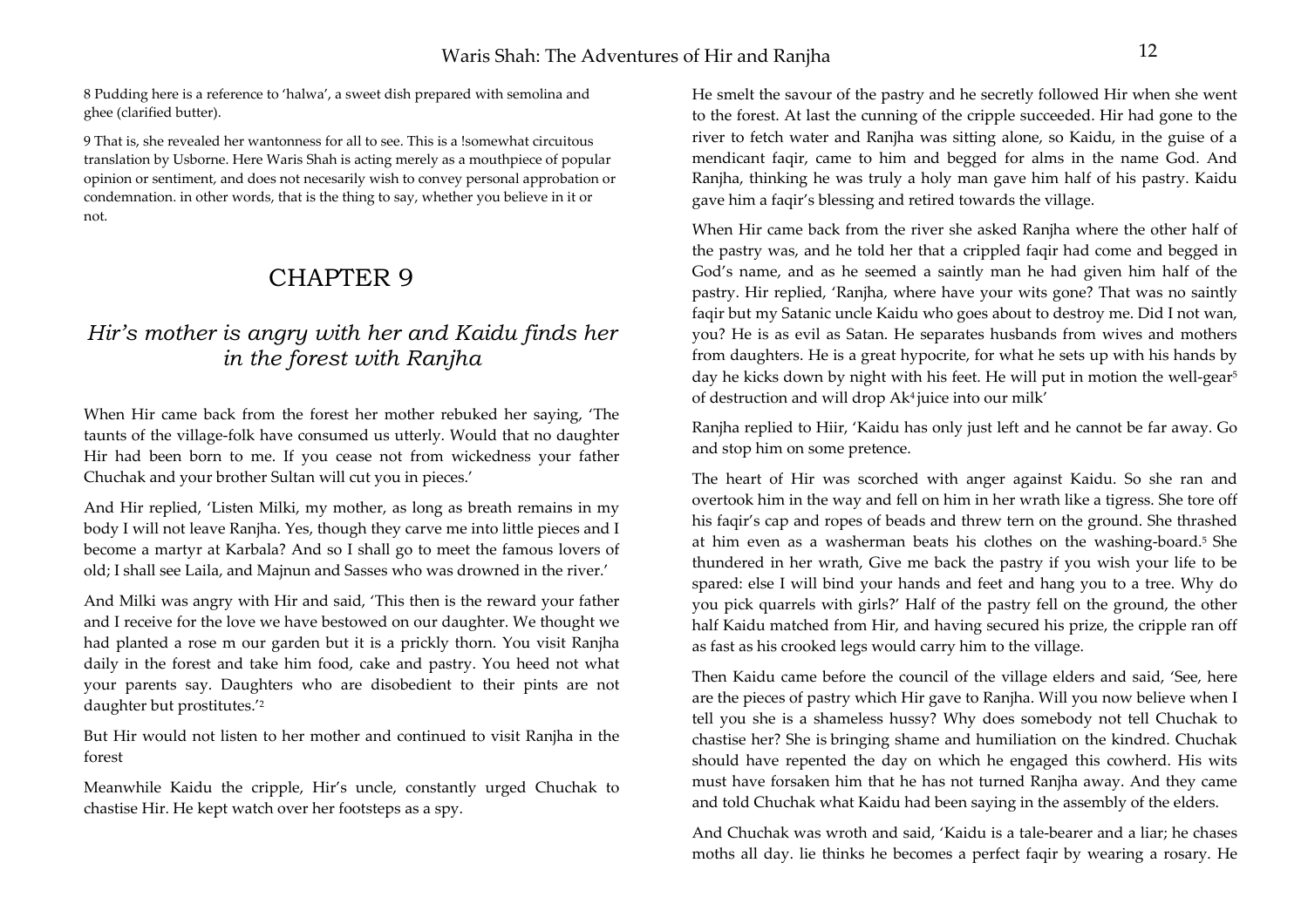thinks the girdle makes the darvesh.8 Why does he wag the tongue of slander against Hir? She only goes to the forest to play with her girl friends.'

But the women of the village mocked at Milki saying, 'Your daughter is a bad girl and our hearts are burnt with shame like roasted meat. The drum of her shame has been beaten throughout the whole valley of the Client. If we speak to her she is insolent to us. She has the pride of a princess. She goes to the forest under the pretence of going to the mosque, but she is getting another lesson from a different chapter. She is a bad example to the village and we are beginning to be anxious about our own daughters.'

 And Kaidu said to Milki, 'For God's sake get your daughter married. The Qazi always says, Marry a naughty girl as soon as you can. Or else break her head and cut her into small pieces, as she is a disgrace to the village. Why do you not plaster up her mouth, as you plaster up your cornbins?"

And Milki was at last tortured to frenzy by these taunts, and said to Mithi, the barber woman, 'Go and call that hussy Hir and say her mother wants her.'

So Mithi went and called Hir. And Hir appeared and laughingly said to her mother, See, I am here.'

And Mithi said, 'You bad girl, you should be drowned in the deep stream for causing such a scandal. Grown up daughters who venture outside their father's house should be thrown down the wells. You are so fond of your lover, Hir, that we shall have to find a husband for you. If your brother comes to hear of your goings on he will hurry on your betrothal or he will hack you in pieces with his sword. Why have you cut off the nose of the family<sup>9</sup> and covered us with disgrace? Come, Mithi, take off her ornaments. What is the good of giving jewellery to a girl like this? She is tarnishing the honour of Jhang Sial. We will dismiss the cowherd tonight. What do we want cowherds for?'

her out from the village. She is altogether abominable. Why did you not suffocate her when she was born, Milki, or poison her when she was a baby?

And Hir replied, 'Mother, I am very fortunate in that God has sent this cowherd to your house. All men thank God when they get such a treasure given them. What the Pen of Destiny has mitten has come to pass. Why do

you no]se abroad the whole affair? Do you not know that three things should be kept secret fire, a sore and Love?'

Thus Hir withstood her parents to their faces and refused to give up Ranjha. And Milki said to Chuchak, 'See how the girl withstands us to our faces. All our kith and kin put their fingers in their mouths<sup>'0</sup> with amazement and talk sarcastically about us. She has levelled the pride of the Sials to the dust.' And Chuchak replied; 'Give her away at once. Thrust her out from the village. She is altogether abominable. Why did you not suffocate her when she was born, Milki, or poison her when she was a baby?

### Notes

1. 'Martyr of Karbala' is the Imam Hussain, who gave his life at the battlefield of Karbala fighting the imperialist forces of the Ummayad Caliph Yazid. This is surely an exaggerated way of putting it, so far as Hir is concerned, See also Chapter 4, note 4.

<sup>2</sup>*A grossly exaggerated way of asserting parental authority. The expression is by no means unfamiliar in the Punjab villages even now. -*

3 Well-gear refers to the gear of the Persian wheel.

4 Ak is a wild plant which gives out a white milk-like substance believed to be poisonous.

5 A well-known technique with washermen all over the subcontinent, with which the advent of the steam laundry is interfering increasingly to the regret of many. Someone described the washerman's act as an attempt to break stones with cloth

*<sup>6</sup>*'Darvesh originally meant a wandering mystic. Later, when the institution deteriorated, the word came to mean a mendicant living on charity.

7. Cornbins arc plastered with mud and straw.

8. This again is an exaggerated way of putting it, although there may be a genuine sentiment at the bottom of it. The 'purdah' has never been an established institution in rural areas as it has been for a Long time among Muslims in towns and cities, and it *is*  quite usual for girls to move freely in the villages without a veil,

9. A well-known proverb common to Ulrdu and Punjabi. It means dishonouring and disgracing the family.

10. Fingers in their mouths is *a* typical female gesture common in the old Punjab. Having the finger of amazement in one's mouth' is also a familiar Persian idiom ('*angusht-i-hairat dar dahan*' )often used in Persian and Urdu poetry.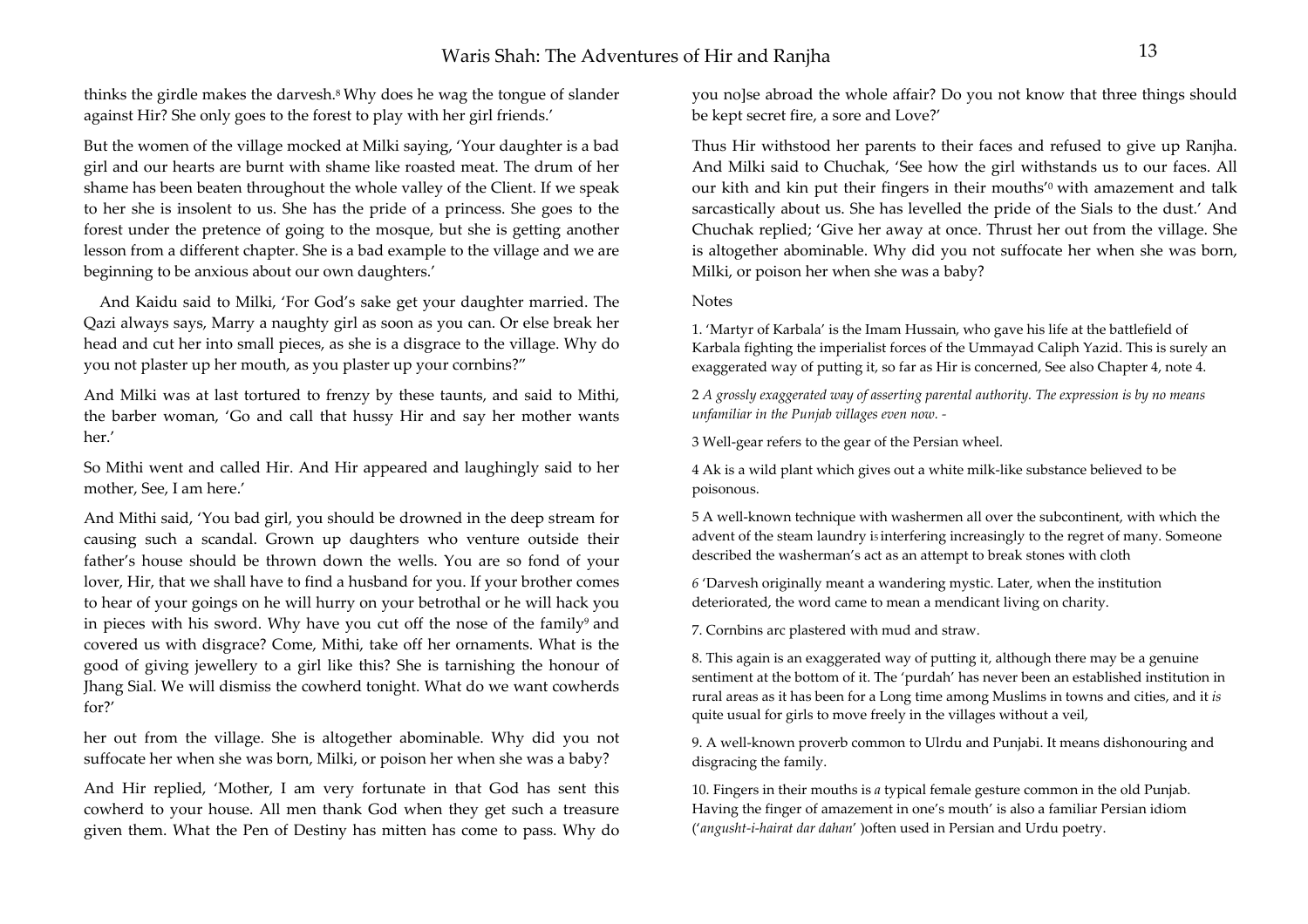# CHAPTER 10

# *Scandal spreads in the village and Chuchak dismisses Ranjha and then recalls him*

So when Ranjha brought the cows back that night Chuchak was wroth, and he caned Ranjha and in the presence of all his kinsfolk rebuked him saying, 'Friend, give up the buffaloes and go away. You have become a subject for scandal and evil tale-bearing, Tell me, brethren of the Sials, what use have we for a cowherd like this? I did not engage him to be a bull among my cows. I meant him to take buffaloes and not girls into the forest; we eat taunts<sup>1</sup> all day long on his account.

Thereupon Ranjha threw down his shepherd's crook and blanket and quitted Chuchak's herd of cattle, even as a thief leaves the hole in the wall when he hears the watchman's footsteps. And he spoke to Chuchak in his anger, 'May thieves take away your buffaloes and dacoits run away with your calves. What do I care for your buffaloes or your daughter? For twelve years<sup>2</sup>I have been grazing your buffaloes and now you turn me away without wages.<sup>3</sup> You are looting me like a Bania' whose ledger stays quietly in his shop while the interest swells into a mountain. So your daughter stayed in her house and you got my services for nothing.' So Ranjha in a rage shook the dust of the Sials off his feet and gave up the service of Chuchak.

But as soon as Ranjha had gone, the buffaloes refused to graze any longer. Some were lost, some were drowned; others were devoured by tiger<sup>5</sup> or got lost on the further bank of the river. The Sials made attempts to recover their cattle but to no purpose, so Chuchak repented of his decision saying, 'The buffaloes will not graze. We are worn out with our exertion.

And Hir said to her mother, My father has turned the cowherd away and see the poor condition into which the cattle have fallen. People do not think fly father has dealt fairly with the cowherd.'

And Milki said to Chuchak, 'All the people curse us for having turned the cowherd out without paying him his wages. Had he asked for his wages you

would have had to pay him a whole hag-full of money. Go and beseech him to come back. Tell him is disquieted by his absence.'

Chuchak said to Milki, his wife, Go you and pacify him. Tell him to graze the buffaloes till Hir's marriage. Let him enjoy happiness. Who knows what may befall between now and then. We Jats are known to be sharp customers.<sup>6</sup> We must get him by hook or crook.'

So MiIki went to her brothers' and their wives' courtyard' and enquired where Ranjha had gone, and having found him she entreated him saying, 'Do not fret over much about the quarrel you had with Chuchak. Parents and children often fall out in such small matters. Come back and milk our buffaloes and spread Hir's couch. Since you have gone she has been much displeased with us. Only you en, pacify her. Our cattle, our wealth, the Sials and Hir are all yours.'8

And hr said to Ranjha, 'You should hearken to my mother for is she' not the mother of your beloved? My parents have not yet decided on my betrothal, and marriage is a long way off. Who knows which side the camel will sit down?'9

So Ranjha hearkened to the words of Hir's mother, and once more became Chuchak's herdsman: and he drove the cattle into the forest; and he bathed and called on the panic of Cod. And Hir brought him roasted barley and wheat flour mixed with sherbet, and she bowed herself before him. Love in person ministered to Ranjha.

One day the Five Pirs appeared before him, and Ranjha bowed himself to the ground, and Hir was with him. And the Pirs said, 'Children, we salute you. Remember God. Do not tarnish the world of love. Ranjha, you are Hir's and Hir is yours. A pearl and ruby have come together.<sup>10</sup> Your love will cause trouble and strife in the world. The world will taunt you, hut be brave and steadfast. Do not abandon love, and remember God day and night.'

### Notes

1. Eating taunts *is* only a telling way of saying we hear them.

2. Twelve years is, by tradition, a perfect period of time for legendary lovers to spend in the service of their sweethearts. Majuun is traditionally supposed to have stood on one leg for twelve years to please Laila or earn her compassion as may have been the case.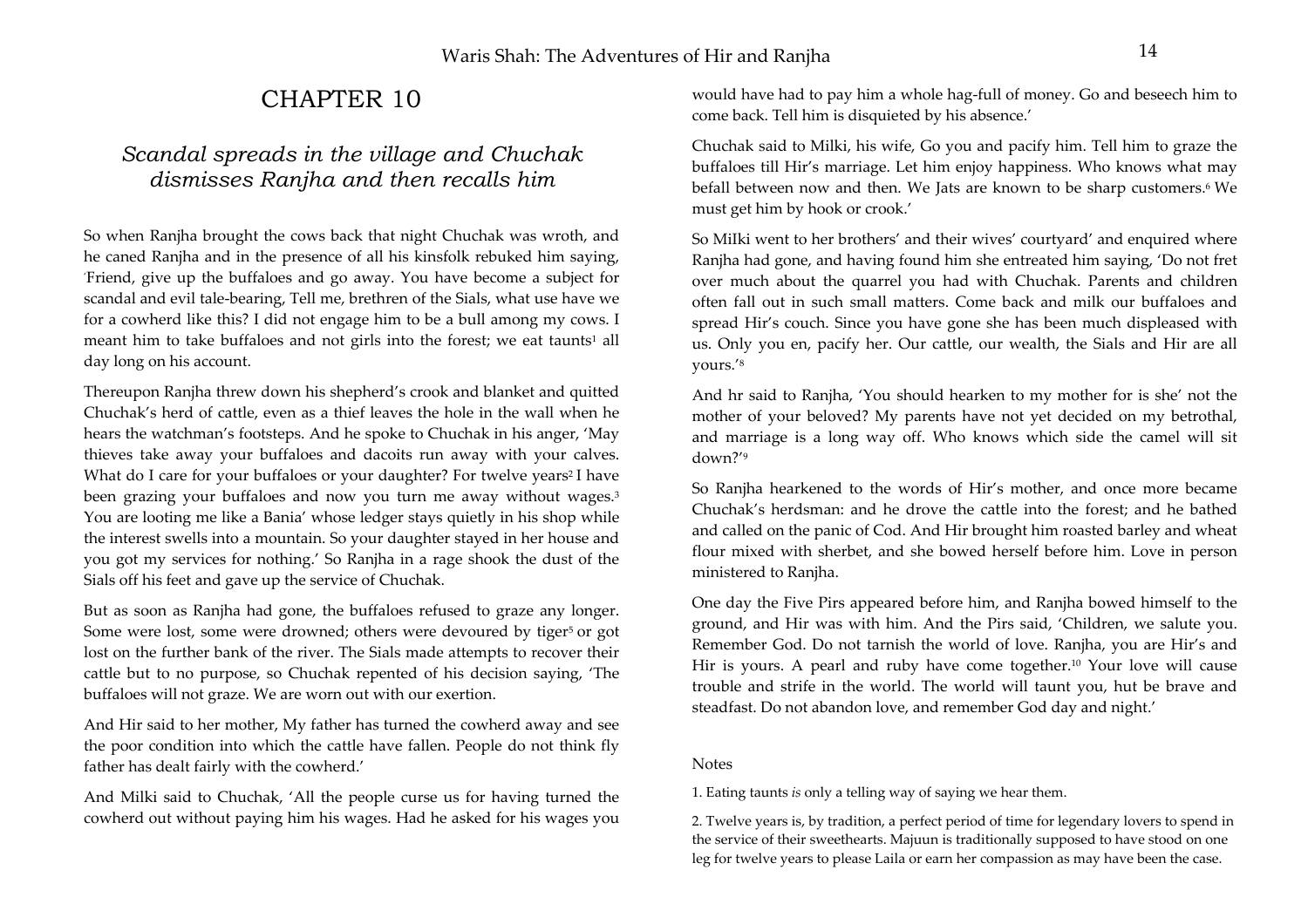As compared with this impossible performance, Mahiwal only tended buffaloes for twelve years. The reference to twelve years here is merely a conventional expression (unless it is a slip of the pen on the part of the poet) and is hardly meant to be taken literally. In any car, it could not have taken twelve years for a scandal like this to develop, particularly when it all started with love at first sight!

3. Incidentally, the poet has never told us what wages were fixed by Chuchak with Ranjha. Indeed, there has been no mention of wages at all.

#### 4. Bania is a Hindu shopkeeper.

5. This is the first time tigers are mentioned as being active in this neighbourhood. The reference need not however, be taken seriously. In Punjabi poetry tigers have a way of being at hand when the poet wants them to do a job of this kind, and are prompt in doing the needful.

6 This is uncalled for self-praise, if one could call it so. Actnally, Jats have a reputation for being simple and honest folk.

7 Old houses in the Punjab countryside had a big courtyard with a number of livingrooms and bedrooms round it. A number of brothers living with their parents as a joint family was quite common.

8. This is merely a way of saying nice things and naturally does not imply any solemn promise or undertaking, least of all one involving a possible transfer of worldly possessions.

9 Or in English, 'which way the wind will blow'.

10 The Five Pin, or Saints, as Wads Shah presents them, seem to be concerned more with the success of an illicit love affair than with any idea of social morality! This is all the more remarkable as according to Waris Shah (see second pan. of Chapter 7) the Five Pirs number among themselves such spiritual celebrities, as Khwaja Khizr, Farid Shakarganj of Pakpattan, Shahbaz Qalandar of Sind, Baha-ud-Din Zakaria and Makhdum Jalianian of Multan.

11. Incidentally, Panjpir (the Five Pin) is also the name of a place thirty miles from Shahpur town in the Punjab. The word Panjpir seems to have became a common name for places. For example, near ThaI on the way to the Kurram Valley, there is a mountain cave associated by the Hindus with the five Pandava brothers and called the Five Pandavas', while the Muslims call it Panjpir' i.e. the Five Pirs. (For all we know, the Hindus may be right. It is easier for five brothers to live together than for five Pirs to do so!)

# CHAPTER 11

## *The Qazi admonishes Hir but she refuses to give up Ranjha*

Now when Hir came back from the forest her parents sent for the Qazi and the Qazi sat between Chuchak and Milki, and hr was made to sit in front of the Qazi.

And the Qazi said, 'Child, with all gentleness we give you counsel. Take heed unto our words with patience. It is not becoming for the daughter of Chuchak to talk to cowherds and penniless coolies. You should sit in the assemblies of women in their spinning parties. Turn your red spinning wheel<sup>1</sup> and sing the merry songs of the Chenab. Your demeanour should be meek and modest, remembering the dignity bf your father and his family. For Jats carry weights<sup>2</sup>in the world and the girls should think of their parents. They should not gad about. In a few days the messengers of your wedding will be here. The preparations for the marriage are all but complete. The Kheras will bring a marriage procession in a few days to take you to the house of your husband.'

And Hir replied to her father, 'As wine-bibbers cannot desert the bottle, as opium-eaters cannot live without opium, so I cannot live without Ranjha. As the stain of mango<sup>3</sup> juice cannot be washed awaj from clothes, so the stain of love cannot be erased when once the heart has fallen a victim. Love is like baldness. You cannot get rid of it even in twelve years.

Thereupon Chuchak said to Milki, 'You have spoilt your daughter with too much kindness. She listens to nobody's advice. Rip open her belly with a sickle; pierce her eyes with a needle, and smash her head with a milking stool.'

The Qazi said, 'Those who do not obey their parents will be burnt alive. The girl seems to welcome death and the stake. Girl, you should beware of love. Under pain of love Sohni drowned herself in the river. Sassi died a martyr in the desert. When fathers become angered they hew their daughters in pieces. They bind them hand and foot and cast them into a deep pit. If we were to condemn you, you will be done to death at once.4 If evil doers are killed, God does not avenge their death.'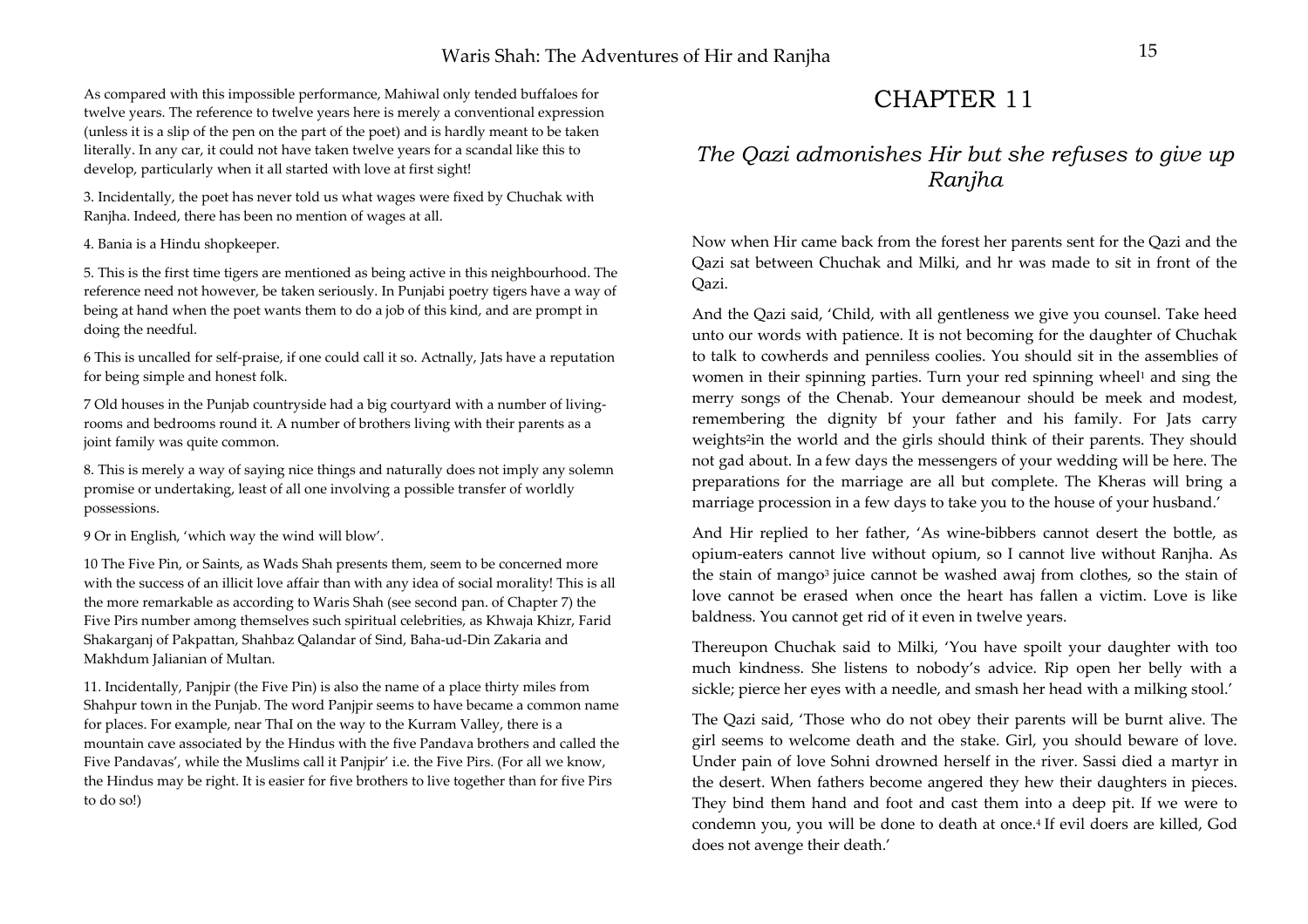### Waris Shah: The Adventures of Hir and Ranjha 16

And Hir replied, 'Woe to that nation that destroys its daughters.<sup>5</sup> It will be accursed and utterly perish from off the world. The blood of the victims will bear testimony. Those who kill their daughters will be accounted sinners on the Day of Resurrection. God will say, "Eat them, as you have killed them with your own hands." I will be submissive in all things to my parents, but do not ask me to give up the shepherd. I have pledged my 4aith to him. Mother, if you wish for happiness in this world, give Hir in marriage to Ranjha. It is easy to give advice, but difficult to pursue the path of love.'

And Milki replied, 'My daughter, all the people taunt us when they see your wicked ways. You are a black-faced wanton. You are thinking of Ranjha all the time. You weary the body and soul of your parents with sharp words. You bark like a bitch<sup>8</sup> day and night.'

And Sultan, Hir's brother, came forward and said, Mother, she puts us to disgrace in the whole world. Do not keep such a bad daughter. Give her poison and get rid of her at once. If she does not obey you and sit in purdah,7 I will kill her. Do not let the shepherd into this compound or I will cut him into pieces. Mother, if you do not bring your daughter into submission I will burn the house down.'

Hir replied to her brother, 'Dear brother, my life is yours. When four eyes have met and clashed in love, the course of love cannot be stopped. My fate was written by the Pen of Destiny on the First Day of Days. The Pen and the Tablet of Destiny prostrated before love. How can poor Hir withstand it? All the Jat girls of Jhang are in love with him. My dear brother, you should pray to God that all the girls should follow the example of Hir. You should sacrifice a thousand sisters at the feet of love.'

And the Qazi yet again urged Hir to desist from her evil ways, saying that girls who disobeyed their parents would be losers on the Day of Judgement.

And Hir made answer to the Qazi, 'Lovers cannot dis-burden themselves of the burden of love. Know, Qazi, that I will not accept a Khera in marriage even though I am bound with iron chains or ropes. If I turn my face from Ranjha and desert love tomorrow I shall be debarred in the Resurrection from the company of lovers.8 To this burden of shame I Will never consent. I deem the infamy of-the world as a pleasure as long as I keep the love of Ranjha. Waris,<sup>9</sup> I shall be called the Hir of Ranjha in Heaven, in the assembly of Fatima, the daughter of the Holy Prophet.'

And the Qazi was wroth and said, 'Nobody can stop or stay this wicked girl. Hir's pride knows no bounds. She must be given in marriage at once.'

And Hir called aside one of her girl friends and sent her to Ranjha at once with the following message, 'My parents and the Qazi are oppressing me and my life is being taken from me even as sugar is pressed out of a sugar mill. You, friend, are living happily but an army of sorrows is invading me.'

And the girl went and gave this message to Ranjha and told him to comfort Hir as she was being humiliated.

### Notes

*1. A* spinning-wheel (charkha) used to be the inseparable companion of every woman, old or young, in the rural Punjab. Young girls and brides had red spinning-wheel, of smaller size. The spinning-wheel was an important link in rural society. Women spun cotton yarn, and the village weaver made it into cloth. In our times, Mahatma Gandhi used the spinning-wheel as a symbol of political agitation against the British régime in India, or more accurately, as a symbol of indigenous production to counter the imports of foreign cloth. About spinning parties, see Chapter 1, note 14.

2. Responsibilities.

3. Stains from mango juice can be removed with the help of modern laundry techniques, but what Hir says of baldness is probably still true.

4 All this is more in the nature of psychological warfare than any considered legal observation.

5 Female infanticide was not unknown in the subcontinent until the nineteenth century. Whatever Hir and the Qazi say about father, killing their daughters has no religious foundation in Islam. In fact, the Prophet condemned and abolished the custom, which was well known in pre-Islamic Arabia. Nor is there any basis for the supposition that those who killed their daughters would have to eat them on the Day of Judgement.

6. Here the word bitch' is an uncomplimentary reference to Hir's loquacity and does not necessarily imply lack of virtue.

7 See Chapter 9, note 8.

8. It is believed by Muslims that on the Day of Judgement like-minded people will stay or move together.

9 Waris Shah, like most Persian and Urdu poets who have written poetical romances,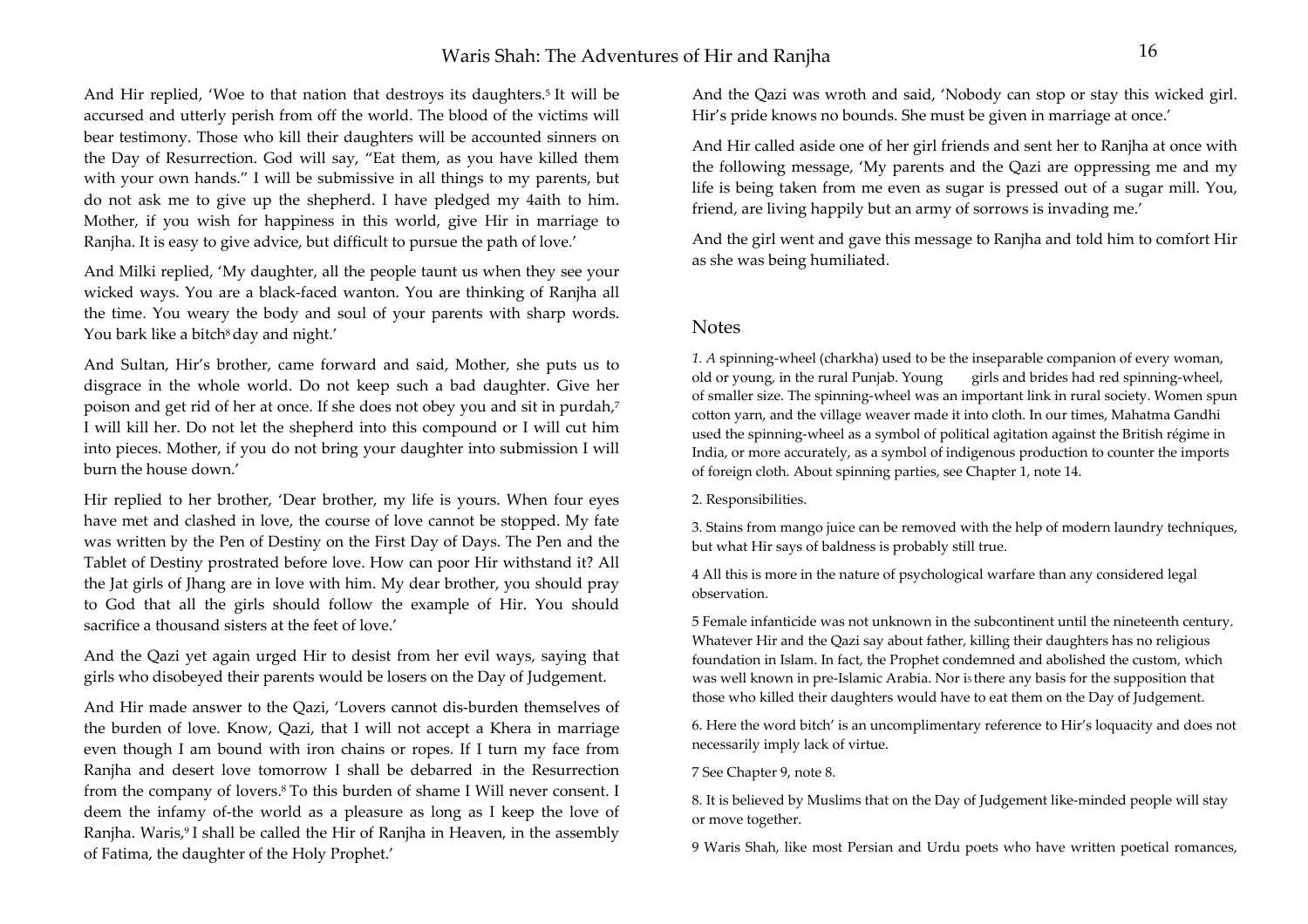has a habit of making a personal appearance on the stage whenever it pleases him, and even entering into conversation with his characters at will. He often stands aside to deliver an obiter *didunh,* or like the Greek chorus, make comment on the event, of the story- See also Chapter 8, note 10.

# CHAPTER 12

## *Ranjha has audience of the Five Pirs and Mithi discourses on love*

And Ranjha when he heard this was sad and desired in his heart to call on the Five Pirs so he bathed in the river and then took his flute and began to play. And he stood before the Five Pirs with folded hands and weeping eyes, and he prayed, 'For Gods sake, help me, or my love will he ruined.'

And the Five Pir at once came to his help, saying 'We have seen in your dream that your mind has been perplexed and your soul sore troubled within you.' And the Pirs said, 'Sing to us two or three songs as our heart is yearning for song."

So Ranjha began to sing before the Five Pin. He took his flute and cunningly ran his fingers over the notes. He played the seven modes, even the modes of Kharj,2 Raldiab, Sanehar, Panchant Maddham, Durat, and Nikanli, and with much skill he kept time to the beats of the drum, and he also played many variations on these tunes, even from Drab unto Gaddi Dun. And he sang all the songs that men sing, even the song of Bishenpatti and the songs that women of Manjha sing, the song of Sohni and Mahiwal and the songs of the Gujars2 and the songs of the women of he east. And with the singing and the music he became as one in a trance. He swayed like a cobra. And the hearts of the Five Pirs were movedhearing Ranjha sing, and they said, 'Ask any favour of us and we will give it.'

Ranjha replied, Admit me to your holy order; make me a Malang and give me Hir as my Malangan and Mate.'

And the Pir said, 'We will be your helpers. Hir is yours but use her not as a wife, as men use women.5 Do not desert her nor take her away from her parents house for she is no penniless girl nor a girl of mean birth, arid remember to cast your eyes on no other woman than her.'

And Ranjha being perplexed in heart went to Mithi the barber woman and asked her concerning the ways of women and love. And Mithi replied, 'The way of love is hard and the path is tortuous. The taste of love is as bitter as poison. The very letters of Ishq<sup>6</sup> are like the coils of a snake arid only very wise men know its secrets. Love to the potter woman is part of the day's work like eating and drinking; the love of a shepherdess is fierce like a wolf; the love of a woman is as violent as the current of the Chenab. The love of a Shroff7 woman is as clear cut as the 37 on the coins of Muhammad Shah.<sup>9</sup> The Bengali woman's love is fitful. The Hindustani's is childish. A little girl's love is fretful and peevish; she is always taunting and reproaching her lover. Kanjars" know not what love is. God's curse on the casual light-o-loves. Touch them not. The love of a Khatri<sup>11</sup> woman is as soft as dough. The hilt woman loves openly but the Peshawar woman in secret. But hark ye! The birth place of love is among the Sials. Jhang is the father of Love and the Chenàb is its mother. Did not Love exist from the beginning of the world? Did not God love Muhammad? Did not the holy saints know Love; even Adam and Eve, and Zakaria who got caught in a tree and was sawn asunder? Did not Abraham love Ismael? Was not God displeased with King Solomon and did not He cast him down from his throne in his displeasure, in the twinkling of an eye? Love also slew Hasan and Husain the holy martyrs, and is not the list of earthly Lovers long and famous; even Mirza Sahiban, Chander Badan, Shirin, Kanirup, Sassi and Punnoo, Laila and Majnun, Sohni and Mahiwal, Joseph and Zuleika?'

And Ranjha and Hir took counsel how they might conceal their plans from HWs parents; so they decided to take Mithi, the barber woman, into their confidence so that they might meet in Mithi's house. And Hir slipped five gold coins into Mithi's hands and made her promise not to tell the secret to the other girls. And Mithi's heart grew warm when she saw the money. Verily without money there is no wit nor wisdom. With the help of money the fool is the equal of the wise man. Waris, if you trust in God, he will give you your portion of the good things of this world. Mithi's house was near the watering place of the cattle, a little aside in a quiet corner. It was full of quilts and beds and soft coverlets, and Mithi used to scatter flowers for Ranjha and Hir to walk on. Ranjha's orders were obeyed throughout the house and he was treated with as much honour as a son-in-law. And Hir used to come during the night and stay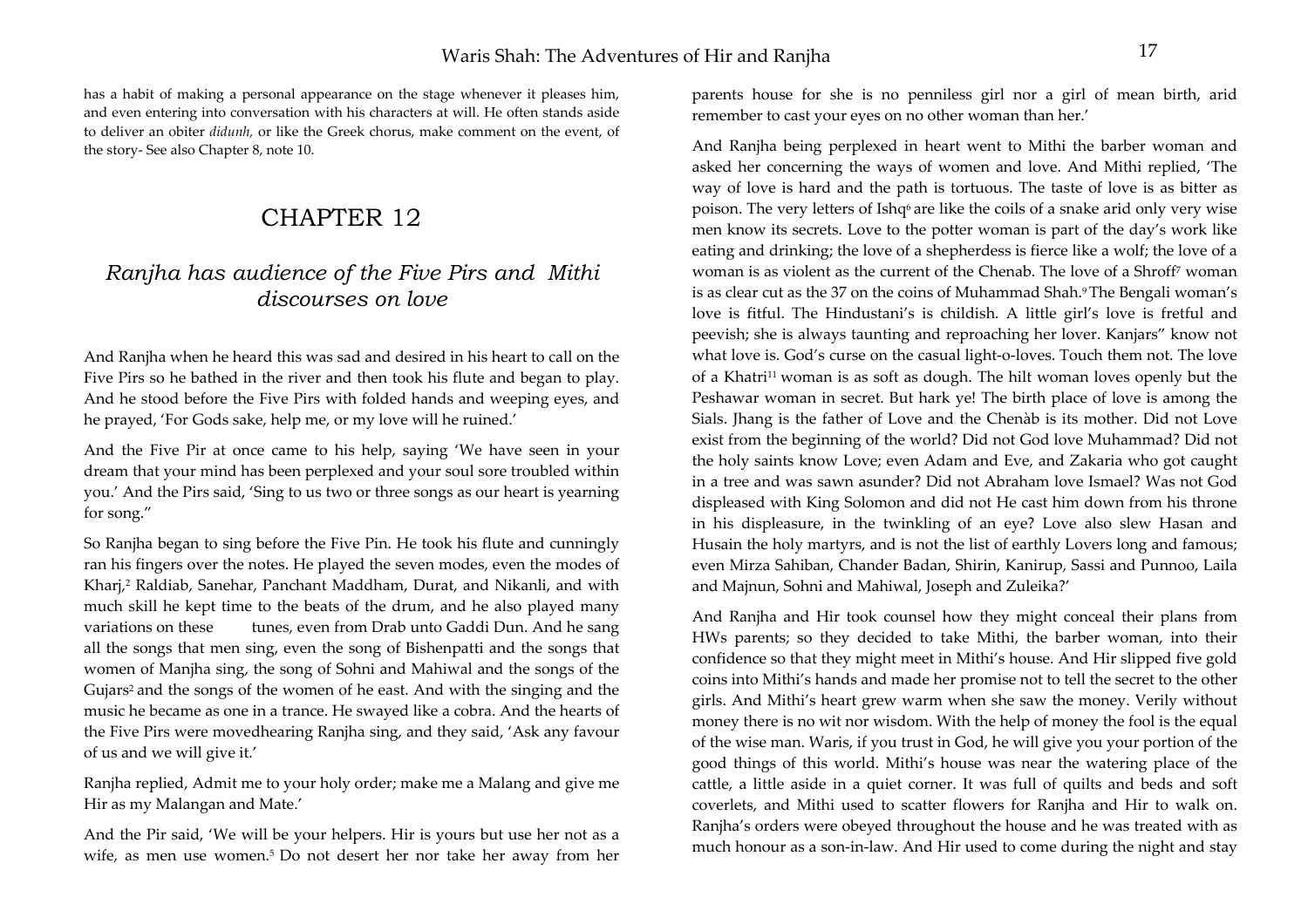## Waris Shah: The Adventures of Hir and Raniha

till one watch of the night remained and then slip back to her own house. In the morning Ranjha drove the buffaloes out to graze in the forest. Under the pretence of bathing, Hir and her friends used to meet him in the forest on the banks of the Chenab. And the banks of the Chenab laughed and shook with their merry making. Ranjha played on the flute and Hir and her girl friends sang the merry songs of the Chenab. Sonia the goldsmith girl, wrung the water out of her dripping hair and shook it over Ranjha, and then kissed him and ran away laughing. The daughter of Sadoo, the weaver, clung to him as a leather water-bag clings to the back of the water-carrier, and Miran and Bin, the daughters of Fatoo, the woodseller, ran and caught Hir and Ranjha and pressed their two faces together. Sanpatti, the shepherd's daughter, mocked them, and when Ranjha ran alter her she dived into the water like a tall water fowl and escaped. Some stood like cranes among the tall reeds; others swain like otters. Some waddled to the banks 111cc a crocodile; others floated on the water like dead fishes. Hir swam around Ranjha alone and floated towards him with roguish glances. With much cunning she set herself to catch that fish of Takht Hazara.

But the shepherds heard of these things and came and told the news to Kaidu; and Kaidu said to Milki, Your daughter is a daughter of shame. She plays with the shepherd in the pools of the Chenab river. She has tainted the honour of the countryside. We have tried all we can, both her parents and the Qazi and I, but we can do nothing with her.'

So Milki sent Aulia the barber, Alfoo the shoemaker, Janoo the ploughman and Dadoo the baker, to fetch fir. And they went and said to fir, 'Your mother is very angry with you. Ghuchak and the assembly of elders will thrash you.

And to Ranjha they said, 'A great calamity will befall you as Milki threatens to kill you. The Sials are so filled with warmth that they have not kindled fire on their hearths the whole day. The whole tribe is angry. The Sials have determined to kill you.

So Hir came and salaamed to her mother, and her mother said to her, 'You shameless hussy, you loud tongued abandoned harlot, you slit-nosed prostitute with cat's eyes. You are a pool of filthy water as the bottom of a tank. You can teach the cows to frisk when the bulls come after them, and you must know full well how bull buffaloes run after the cows. Fine mating there has been in the forest You have caused your scandal to be noised abroad in every street and alley of the village.'

And Hir replied angrily to her mother, 'The mouth of a liar is a foul thing. Why aw you speaking lies? Mother, what is the good of this overmuch talk? The cowherd was in the jungle and I was playing with my girl friends. Whose sheass have I stolen? Why has this storm burst on my head? Why publish in the four corners of the city what is only known to a few? May pain, rot and disease consume the unfortunate daughter of Milki. I will not give up Ranjha even if my great grandfather comes and tries to make me do so.'

And Milki was silent" before Hir as she saw that Hir was determined and that her heart was fixed, and that she had no fear of death at all. And Kaidu, the lame, the talebearer, the son of Satan, went about the village with his wicked half closed eyes saying, 'You fools, why do you not take my advice? Nobody will give you better counsel. I tell you the girl walks arm in arm with Ranjha all day in the forest If you do not take care he will run away with her, and where will be the honour of the Sials?'

#### Notes

1. The Chishtiyya sect of Sufis, which counts Fariduddin Shakarganj among its leaders, regards music (Sama) as a permissible means of experiencing spiritual exaltation.

2 These are the names of the seven notes in the classical music of the Indo-Pakistan subcontinent.

3 The Gujars are a famous tribe of the old Punjab who keep animals and sell their milk. They also engage in agriculture on

a large scale. A number of Punjab towns, such as Gujranwala, Gujrat and Gujar Khan are named after the Gujar tribe.

4 Malang — a free-living mendicant.

*<sup>5</sup>*This is salutary teaching for a young man in love, and the first expression of a moral sentiment on the part of the Five Pirs. Whether Ranjha honoured this injunction is far from certain.

6 Ishq is the Arabic word for love..

7 The Sikhs, the followers of Gum Nanak, who was one of the greatest representatives of the bhakti' movement which arose from the religious and cultural contact between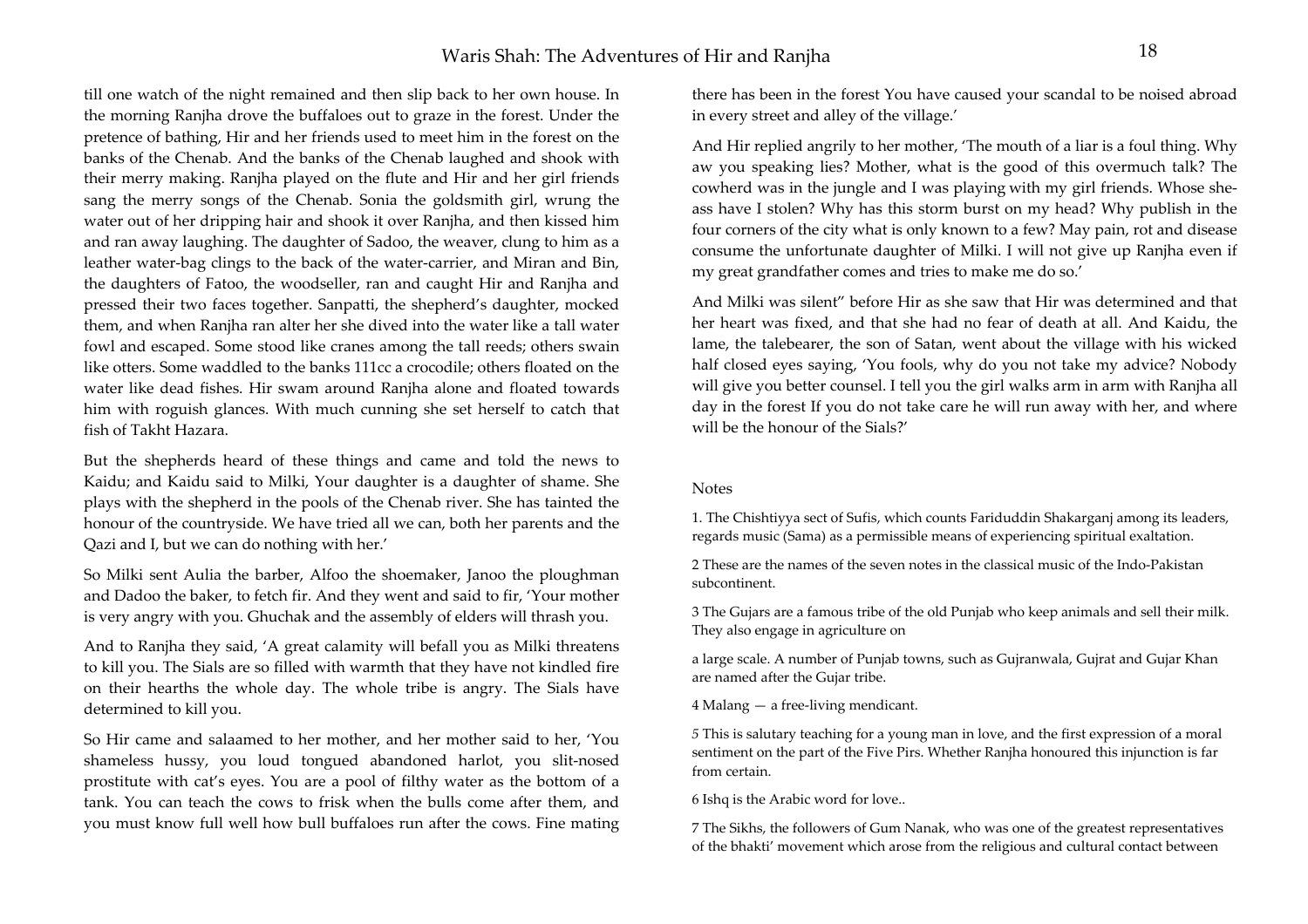Hindus and Muslims under Muslim rule. The Sikhs became a militant body under Guru Gobind Singh, the tenth successor of Guru Nanak. They have a religious prohibition against shaving and smoking.

8. Shroff woman — Usborne means a woman belonging to a goldsmith family.

9. It was usual for kings to inscribe the year of their reign on their coins. There seems to be some mistake about the figure 37, because Muhammad Shah, known as 'Rangila' or the dissolute, did not reign for more than 28 years.

10. Kanjars are people who live on prostitution. A prostitute is called Kanjari in Punjabi.

11. Khatri — the second of the four principal Hindu castes. They are the merchant class of Northern India. See also, Chapter 3, note 7.

12. Judging by their names, some of Hirs girl friends are Hindus. This symbolises the atmosphere of the village in the old Punjab, where the village community as a whole was regarded as one social unit irrespective of caste or creed. A young man belonging to a village would be referred to as the son' of that particular village; similarly, a young girl marr~1g into that village would be its daughter-in-law'. Even a sweeper woman would be addressed as daughter', sister' or 'mother' (depending on her age and the age of the speaker) in the most aristocratic household in the village. If she was elderly, it would be rude to call her by her name.

13. Hir was obviously a favourite child and a spoilt one. Besides, the Sial tribe has always been more than usually considerate towards its women. It is one of the few tribes in the Punjab which allows women to inherit property under customary law.

# CHAPTER 13

## *Hir thrashes Kaidu and Kaidu complains to the village elders*

And Hir's girl friends came to her saying, 'Your evil uncle is stirring up the whole assembly of elders against you. He has noised the whole affair in the bazaar by beat of drum. If this goes unheeded who will call you fir? He should be taught a lesson which he will not forget.' So Hir took counsel together with her girls, and at her bidding they waited for an opportunity and caught Kaidu and surrounded him as a potter catches his ass. They tore

off his beggar's girdle and threw him on the ground. Their blows resounded like the hammers of the coppersmiths. They pulled out his hair and blackened his face with soot. They broke his cups and cooking pots. Kaidu cried out like a thief in the hands of the constable, and in his rage he bit them, scratched them and tore their clothes into ribbons. But the girls crowded round him and kept him at bay, even as the police guards encircle Lahore.' They then burnt his hut and let the dogs and chickens loose all over his property.

And with blazing torches they went off triumphantly to announce their victory to Hir. How can I describe the prowess of these fair beauties? It was as if the royal armies had returned to Lahore after subduing Muttra And Kaidu with blood flowing from his wounds and with torn clothes raised a great hue and cry saying, 'I come for justice. Administer justice, O Assembly of Elders. They have set fire to my hut Dogs and cocks and hens have looted my opium and bhang. They have broken my pots and pans and the bowl my master gave me. They have thrashed me and humbled me before the Whole world. I am wearied with weeping. I will lay my complaint before the whole world. I will seek justice from the Qazi.'

And Chuchak turned to Kaidu and said, 'Go away, cripple. You are the prince of rogues and always seeking alms. You worry people and then come and howl before the elders. You tease girls and then try and get them into trouble.' And the elders sent for the girls and asked them why they had beaten the poor lame fakir. Had they detected him in any wrong doings?' The girls put their fingers into their mouths with amazement and replied, 'He is a lewd and wicked fellow. He pinches our cheeks and handles us in a mighty unbecoming fashion. He spies out our comings and goings and he chases us as a bull chases a buffalo.'

Then Hir and her companions came before Milki and complained saying, 'We are your humble servants. Kaidu is a mad dog to be spurned. Why do you not drive him away? We have not touched him. Why do you not believe us? It is indeed a strange world. He treats us outrageously and quarrels with us, and then you go and console him with soft words. You are kind to a quarrelsome knave like him and make your daughters stand before the village elders. This is a new kind of justice. We are your humble obedient servants.

And Kaidu again made a great hue and cry before the assembly and asked for redress and justice. And the elders advised him to be patient and quiet, saying,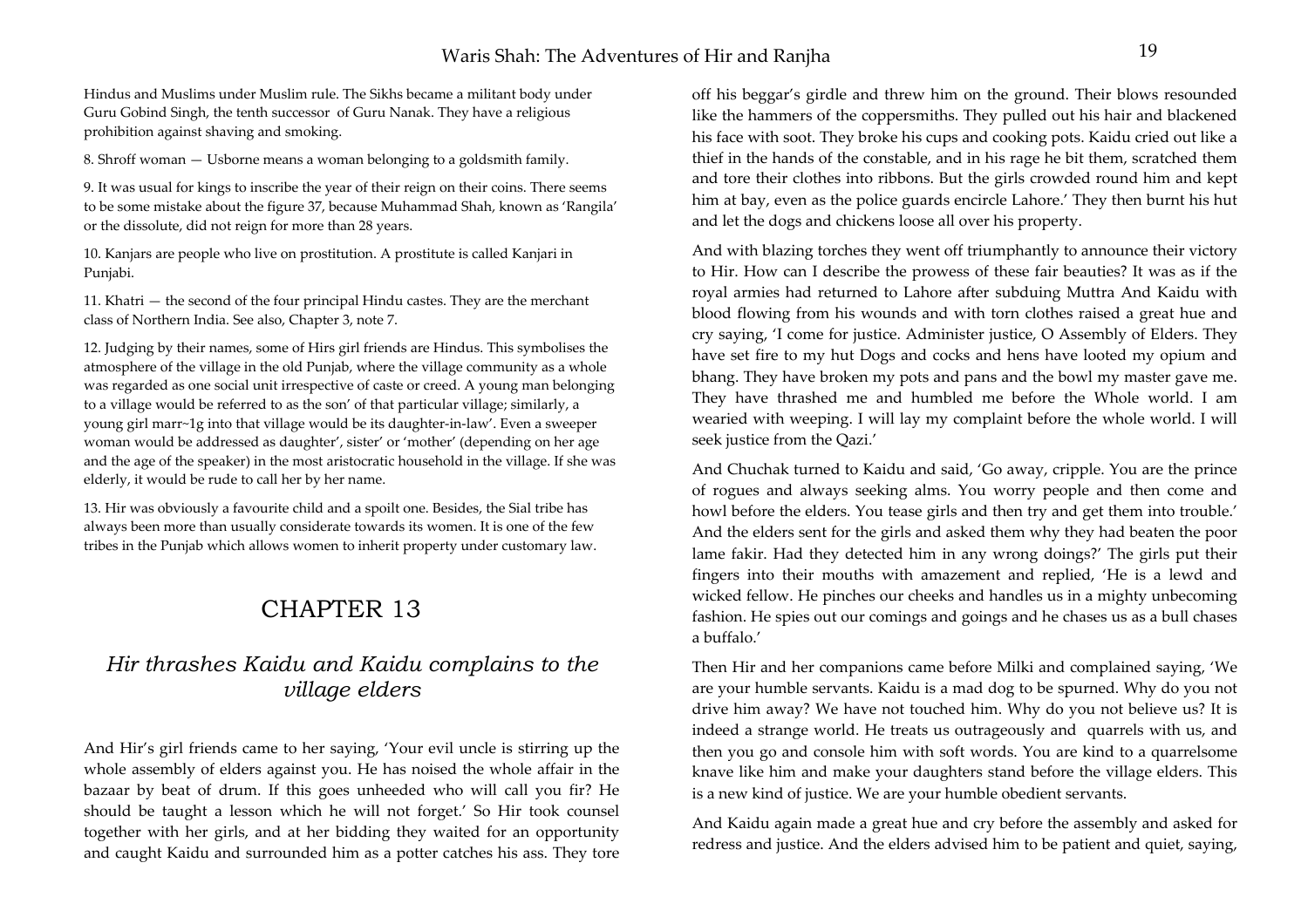### Waris Shah: The Adventures of Hir and Ranjha <sup>20</sup>

'The girls have behaved exceedingly foolishly. The fakir has been very harshly dealt with.' Then they scolded the girls and consoled the cripple, promising to build him a new hut and to give him more post<sup>3</sup> and 'bhang' and all the things the girls destroyed.

And Kaidu grumbled and was discontented in his heart and muttered, These elders have lost faith and have abandoned justice. They show partiality to their daughters. It is a poor consolation they have given me. Verily it is a case of "a blind king and oppressing officials".'

And Chuchak answered Kaidu sharply and said, 'Our village elders are not men without shame or fear of God. We do not do anything which is unjust, and hate the thing that is evil. Let me see with mine eyes that your story is true and I will cut the throat of the wicked jade and turn the shepherd out of •• the country'

And Kaidu muttered to himself, 'I will grind Hir's flesh into small pieces like bhang, and I will make a rope of the hair of the shepherd.' And he replied to Chuchak, 'If you do not beat her after seeing her shame with your own eyes, then the assembly of elders are liars.' So Kaidu resolved in his own mind how he might catch Hir and Ranjha in the forest, and bring Chuchak to see them, for he reflected, 'Who will punish his daughter merely on what I say? Who will set the village on fire to avenge the loss of one sheep?'

So Kaidu lay in ambush in the forest like a closed fist. He hid himself like a dog in the bushes. The next morning Ranjha drove the cattle into the forest, and after two watches of the day had gone, Hir and her companions in their scarlet clothes came into the forest. The forest was ablaze with the beauty of the Sial girls. And the girls played 'Toss the Red handkerchief'4 together and then went back to their homes. Ranjha and Hir stayed behind and slept together peacefully in the forest And Kaidu spying them together alone ran off to the village as fast as his crippled legs would carry him, and said to the Assembly of the Elders, 'Come and see strange things in the forest.'

#### Notes

1. Lahore in the Mughal days (as in the British times and now) was always a well guarded city. It was a provincial capital and a great centre of civilisation and culture, particularly popular with the Persian nobles of the Mughal Court. The Empress Nur-Jehan spent her life in Lahore after the death of her husband, the Emperor Jehangir. Both are buried in Lahore.

2 Muttra — a big city in India about 100 miles south-east of Delhi. It is famous for its sweets and for having been the birth place of Krishna, an incarnation of Vishnu, whose sayings are collected in the Bhagavad Gita. The Gita (the Song Celestial) is one of the most important religious books of the Hindus and has been translated into English by Annie Besant and a number of others. The military expedition referred to by the poet seems to have been an imaginary one.

3 Post i5 opium. An opium eater is called 'posti'. Kaidu, as an aspirant to spiritual promotion, presumably required opium as an aid to contemplation.

4 A favorite game with young girls in the old Punjab. Printed scarfs, with a red background and white flowers, were often worn on the head by young girls who, when playing together, threw these scarfs at each other.

# CHAPTER 14

## *Chuchak finds Ranjha and Hir in the forest*

CHUCHAK muttered to himself, 'We have been dishonoured before the whole assembly.' And he saddled his horse and took a spear in his hand. It shone like lightning. The clatter of his galloping horse sounded from afar in the forest. And Hir heard the noise and was afraid of the coming of her father. And she said to Ranjha, 'Get up, my father is coming.' Then she wept and said, 'I shall not come here again, so forgive me.' And she hurried from Ranjha's side.

Mihr Chuchak was tortured to frenzy on seeing them alone in the forest. He said, 'See the tyranny of God. Women are roaming about here alone in the forest.' Shame pierced his heart. He quivered with rage and said, 'I will break your legs in two and cut off your head. Only thus will the scandal be stopped.'

And Hir turned towards Ranjha and said, 'Shepherd, leave your buffaloes and go away to your home. No one in future will care for you or bring your food. Forgive me, my father, for what has happened. I am your own dear daughter and it is not meet for men of gentle birth to bring about their own disgrace by publishing abroad their daughters' defects.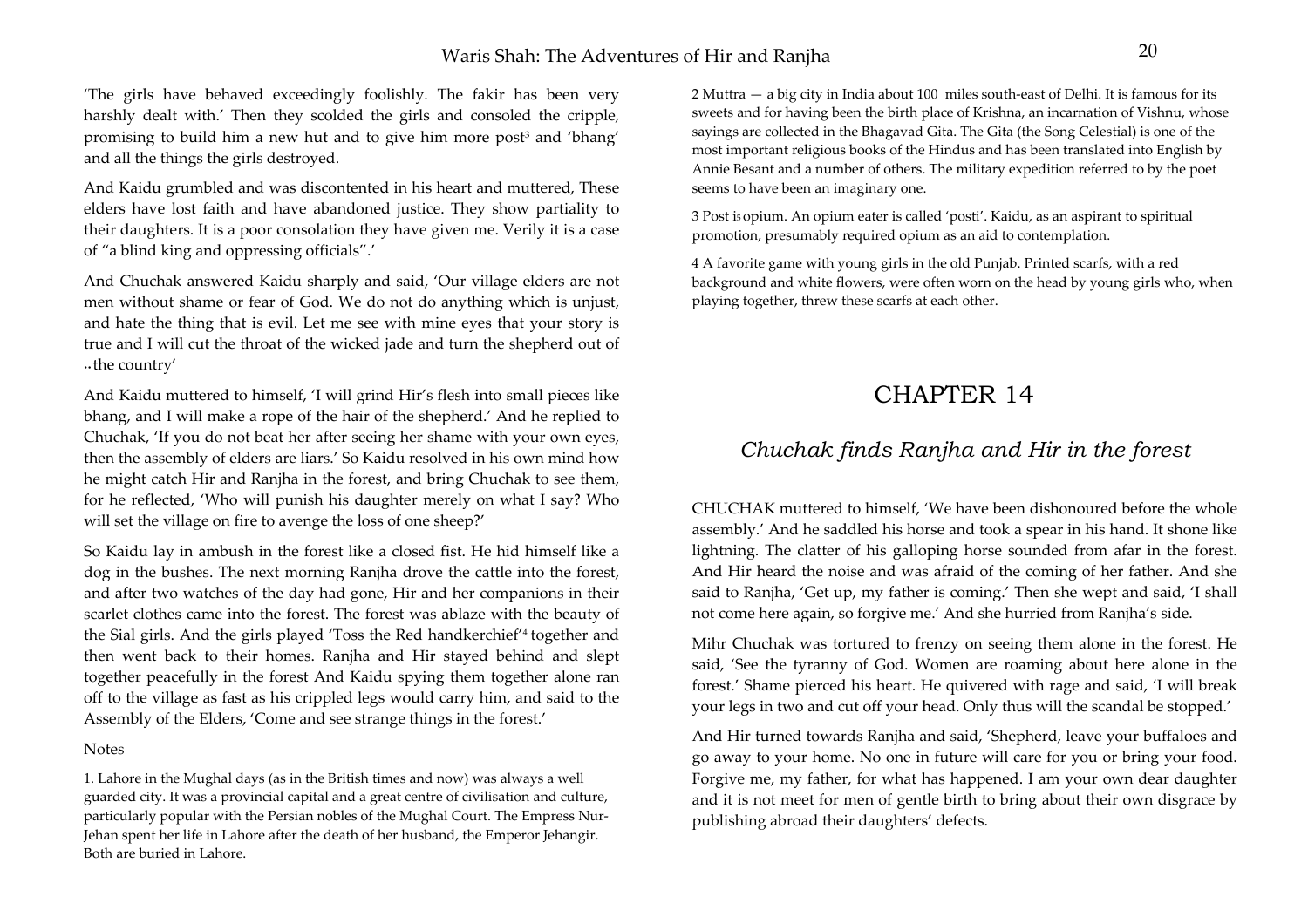Chuchak stood bewildered like a saint that has drunk deeply of bhang,' and he bethought that Hir ought to be given away in marriage soon.

Now when Ranjha became a shepherd and tended the buffaloes of Chuchak, news was taken to his brethren m Takht Hazara. The brothers of Ranjha wrote to the Sink saying, You have employed the son of Mauju Chaudhri as a shepherd. How strange are the doings of Almighty God. He left us in anger and we have been searching for him day and night. All his fields have been made ready for cultivation; we have bushels of grain ready for him when he returns, the produce of all these years that he has been away. He has been in our minds always, and our wives who were his comrades are weeping for him. He has cut off our nose by becoming a grazier of buffaloes. We shall be grateful to you if you will send him back; otherwise we shall have to come with a special embassage to lay our request before you.

And Chuchak replied, 'We have employed Ranjha as Hir's servant. Had he been an evil man, we should have expelled him. The whole village stands in awe of him and all the shepherds obey him. Why have you turned such a young man as this out of your house? He is neither lame nor lazy nor clumsy fingered. We will not turn him over, but if he wishes to see his brothers no one will prevent him.'

And Ranjha's brothers and their wives wrote tauntingly to Hir and said, 'If you want boys to debauch we can supply you with plenty. It is a matter of amazement how much debauchery is being taught nowadays. You have robbed us of our brother-in-law whose face was like the moon. You should pick out a bigger man for your love intrigues. This boy Ranjha is too young to know what love means. Now Hir had the letter read<sup>2</sup> out to her and she told the contents to Ranjha, and after consulting him, she caused the following answer to be written on her behalf. Your letter has been received. We are shocked at its contents. We have employed Ranjha as a grazier of buffaloes and we will not let him go. The once plucked Belflower cannot be reset on the branch. Broken glass cannot be united. The bones that have once been thrown in the Ganges<sup>3</sup> cannot return. Past times can never come back. The contract of love once entered on cannot be broken.'

And Ranjha's sisters-in-law replied to Hir, 'If you wish to challenge us on the score of beauty we are ready to accept the challenge. We art all of us beautiful and all our lives we have been servants of our dear Ranjha. He is like the

moon to us and we are like the Pleiades to him. He beats and abuses us but still we are his servants. You may take another slave from us in his stead and we shall be grateful. We have been sore distressed by his absence and we are like swans separated from the flock.'

To this letter Him replied as follows without the knowledge of Chuchak. 'Greetings. What you ask me about Ranjha is impossible. I swear on the Qur'an I cannot give him up. Why are you so fond of him? His love is with me. In the assembly of the girls we sing songs about him. You are fine sisters-in-law. You are always squabbling with hint Your taunts have made him as thin as a piece of board.'

To this Ranjha's sisters-in-law made reply, 'He belongs to us but you stole him. You rob us of our money bags and then play the usurer over us. You come to borrow a light and then claim to be mistress of the house. The simpleton fell into your wily clutches like a blind mouse hunting for food in an empty cornbin. May the curse of the Poet Waris Shah fall upon you, Hir, for you have robbed us of our dear brother-in-law.'

And Hir replied, 'Did Ranjha's sisters-in-law love him so much when they turned him out of his father's house? Did not his brothers expel him for a few moods of land? He slipped away from his house in despair even as a pearl slips off a silken thread. He roams all day in the thick forest and has sold his soul to this sinful personage.<sup>6</sup> He refuses to go however much you exert yourselves. You can let his brothers know that we do not intend to restore him even for hundreds of thousands of rupees.'

### Notes

1. See Chapter 8, note 4.

2 Hir ins obviously unlettered.

3 This is a reference to the Hindu custom of Throwing the ashes into the sacred River Ganges after a dead body has been cremated.

4 This is a famous Punjabi proverb.

5 Here the poet has jumped quite unnecessarily into the fray. It may be presumed that he is tired of being a mere spectator of these exciting events and feels called upon to participate, even though on the wrong side

6 Hir is referring to herself.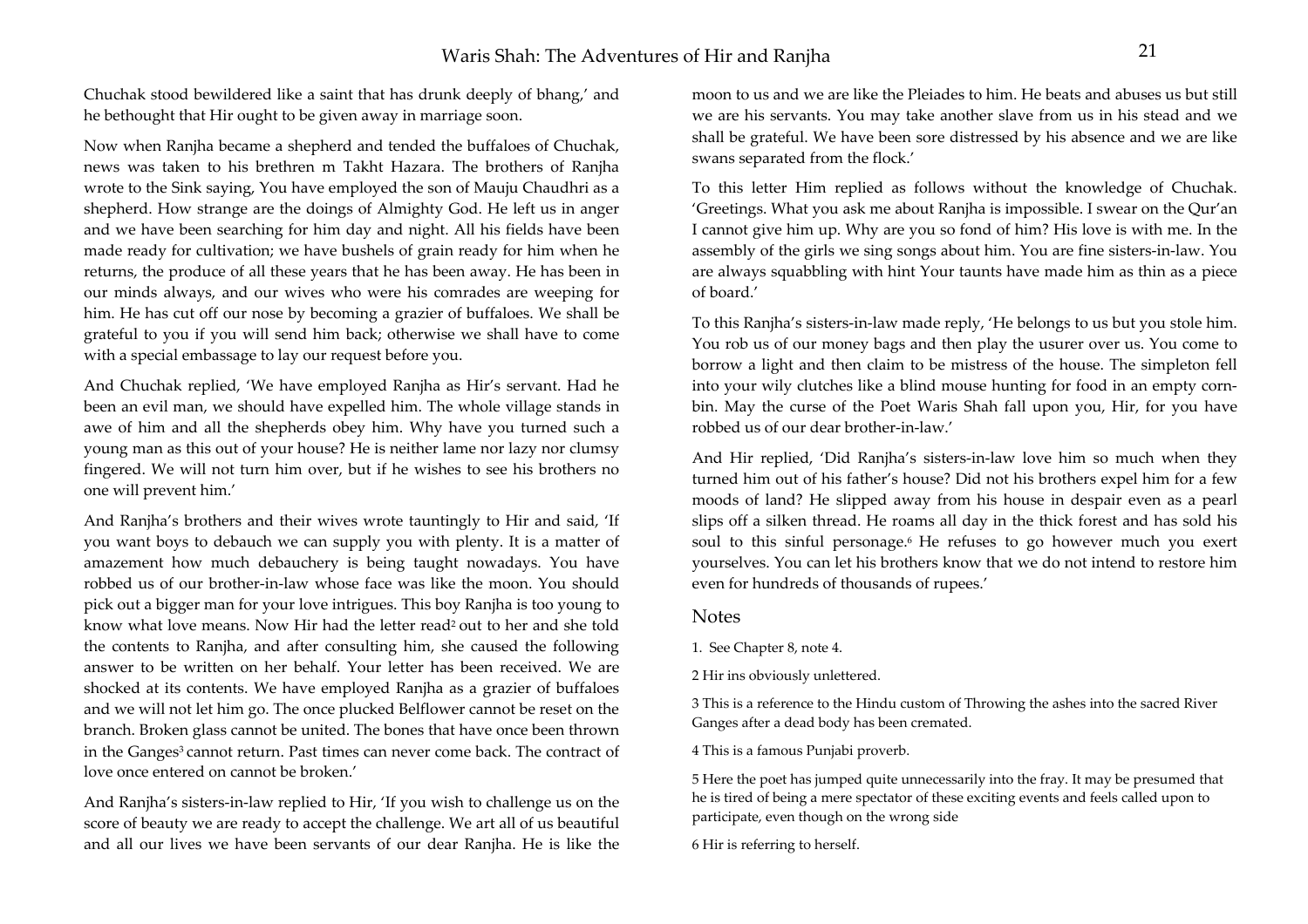# CHAPTER 15

## *Chuchak proposes to get Hir married*

Now during all this time Chuchak was perplexed in his heart about his daughter Him; and he called his relations and caste fellows together in an assembly to consult about Hir's marriage. He was undecided whether to give her in marriage to Ranjha or elsewhere.

Chuchak was determined to marry her somewhere to avert disgrace, and his brethren agreed with him, but they urged that the Sials had never given theft daughters to the Ranjha tribe and that they would be disgraced if they gave their daughters to such lowly and needy folk. The brotherhood recommended an alliance with the house of the Kheras as being Jats of good lineage whom Chuchak would be proud to own as relations. They said that the Kheras had already sent their barbers' to propose the betrothal. So Chuchak took the advice of the brotherhood and announced the betrothal to his friends and relations. The women of his household beat drums and gave presents to the minstrels and gave them bowls of sugar. They sang songs and made merry. The Kheras received the news with great joy. They assembled in crowds and danced with delight. They distributed dishes of milk and rice But when ilk and Ranjha heard the merriment Hir was angry with her mother for betrothing her against her will and said she would never go with the Kheras however much her mother tried to make her. 'When did I ask you for a husband?' she exclaimed. 'Why do you try to conceal designs which cannot long remain hidden? You have betrothed a swan to an owl. You have mated a fairy to a bull.'

And Hir said to Ranjha, 'Great tyranny has fallen upon us. Let us go away to some distant part of the country. for when once I air admitted into the house of the Kheras they will never allow me to come back. We have been fighting on the battlefield of love. It does not become a gallant warrior to desert the battlefield.'

Ranjha replied, Love does not taste well if it is composed of theft and stealth and abduction. You are asking me to run away like a thief that has been found out'

Now the girls of Jhang Ski assembled together and came before Ranjha and asked, How fares it with you now? You have been grazing buffaloes day and night and now all the preparations for the marriage have been made and the barbers have delivered their message all over the country. Foolish Iran, ask the girl why she is treating you like this. You should say to her, "If you intended to turn your face from me why did you make me undergo such hardships? You have helped me on to the roof and now you kick away the ladder, flat must be alt Him, our friendship must now end".'

Ranjha replied to the girls and said, 'The uttering of many words is folly; all ills must be borne with patience. If God is good, the Khera and Hir Sial will never mate together. The patience of the heart is victorious over the world. You chattering women know nothing of Love. Verily Love is a bitter herb and sour to eat. Patience alone can mend the cloven sky. Those who keep silent always succeed.' And Hir's girls came and said to her, 'You have been insincere and have deserted your faith. Your lover Ranjha is ready to throw away his shepherd's stick and blanket and to leave your father's country. If you intended to break faith with him why did you first encourage him and then break his heart? He has borne the taunts of the whole world for your sake and you have been a great tyrant. Remember that the throne of God trembles when a man is deprived of his right.'

And Hir replied to the girls, 'Hide him under your sheet and bring him to me disguised as a girl, but do not let my parents know. We shall then be face to face and you can decide like a judge. Those who have been true will be acquitted and those who have been false will be blamed. I have been telling this lover of mine to run away with me but he missed his chance. Why does he turn round now and bewail his lot?

So one night the girls brought Ranjha disguised as a girl, and Hir and Ranjha once again pledged their trot to be true to one another.

### Notes

1. Barber — See Introduction, note 1.

2 This is a ceremonial dish distributed on ceremonial occasions. A more common dish for such purposes is rice cooked in ghee and well sprinkled with sugar. The institution is alive in the countryside of the old Punjab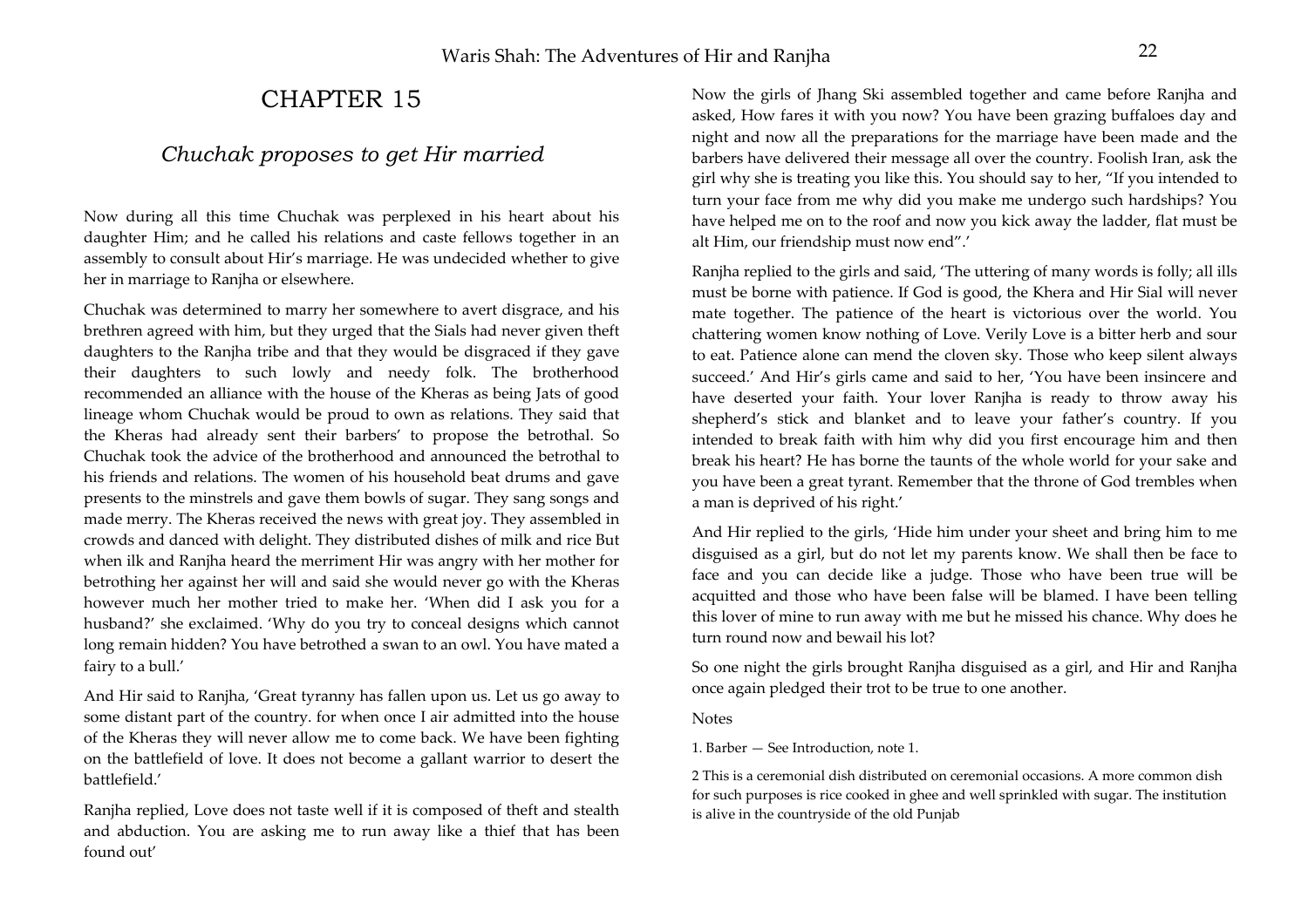# CHAPTER 16

## *Hir is married to Saida against her will*

Meanwhile the Kheras asked the Brahmans<sup>1</sup> to consult the Stars and to fix the marriage. The Brahmans fixed Virwati (Thursday) in the month of Sawan2 for the wedding; but Ranjha all this tine was sad in his heart. Meanwhile all the kitchen~ were busy making preparations for the feast and fine flour, sugar and butter melted into each other's embrace as an affectionate sister-in-law embraces her brother-in-law.

There were all sorts of Pilao<sup>3</sup> and soups and all kinds of varieties of rice, even Mushki and Basmutti<sup>4</sup> and Musagir and Begami and Sonputti. And they brought baskets of clothes of all kinds, huge plates of every sort of sweetmeat and divers fruits. And there was no end to the ornaments, amulets, anklets, necklaces, earrings and nose-rings which were prepared as a dowry for the bride There were large dishes and small dishes. There were 'Surna'5 boxes for the bride to paint her eyes. There were drinking bowls of all sizes, frying pans, kneading dishes, spoons, rolling pins, milk cans and dinner trays, all of costly and regal magnificence. The guests turned green with jealousy when they saw the abundance of good things. The potter women brought earthen pots and bakers brought fuel from the forest The water carriers rushed about drawing water from the wells. Men with ropes and poles were carrying large cooking-pots and others were carrying old fashioned guns and culverts. A large host of people came to enjoy Chuchak's hospitality. There were multitudes of barbers cooking the food. Chuchak has gained credit in the world and the people are praying for his long life and prosperity.

And Ranjha left his buffaloes and sat in a corner sad at heart.

Meanwhile flocks of beautiful women lined the tops of all the houses to watch the marriage procession. They were as delicate as fairies and as beautiful as houris. Their fairy forms must have been compounded of musk and perfume. They exchanged ribald<sup>6</sup> songs and pleasantries with the women of the bridegroom's party. They flashed their beautiful red eyes and sang in sweet tones. They uncovered their heads and shoulders and showed their rounded breasts. They gazed at their own beauty in their thumb lookingglasses.7 They were tantalising their maddened lovers. They clapped their hands and danced and sang songs of welcome to the bridegroom. They greeted everybody as they passed with some new song.

The crowd and the noise was as great as at the Fairs of Pakpattan or Nigah or Rattan or Thamman, where women flock to kiss the tomb of the saint and attain the achievement of their desires.

The girls went wild with jealousy when they saw the costly robes of the married Sial women. Then came the musicians, the dancing girls and the jesters" and the minstrels with trumpets and cymbals even from Kashmir and the Dekkan. The horses neighed and the ground quivered with the trampling of many hoofs. There were grey horses, piebald horses, duns and mans, and chestnuts groomed to shine like the sun and gorgeously caparisoned. Their ears were quivering with excitement. They were ridden by handsome Khera youths, and the dancing girls sang and declaimed with amorous gestures, and they danced like peacocks. The men beating the drum chanted songs. The riders hail spears in their hands and were merry with good drink. The folds of their turbans were soaked in saffron. The saddle bells tinkled as the horses neighed and pranced. Thus the marriage procession came from Rangpur to Jhang and they halted at the village guest house. And mats were brought for them to sit on and huqqas<sup>9</sup> of gold and silver and brass were brought for them to smoke. Garlands were flung round their necks. The minstrels sang to them and the I4heras distributed money to the minstrels with lavish hands.

When the procession arrived Ranjha's soul and his heart were scorched like roasted meat; and he said to himself sadly, 'Saida is drunk with joy today though he has not touched wine. Saida has become a Nawab<sup>10</sup> and Hir his princess. Who cares for Ranjha the poor shepherd? Death is better than life without my beloved.'

And the people in their pity for Ranjha said, Chuchak has been cruel. He has broken his word and disgraced his faith.'

Meanwhile the members of the marriage procession girded on their belts and proceeded to the house of the bride. The oilmen held their torches in their hands to light the way for the procession and the barbers presented dishes of sweets for the bridegroom's party. Then five rupees and a shawl were given to the Kheras. When the relations of the bride and the bridegroom met they put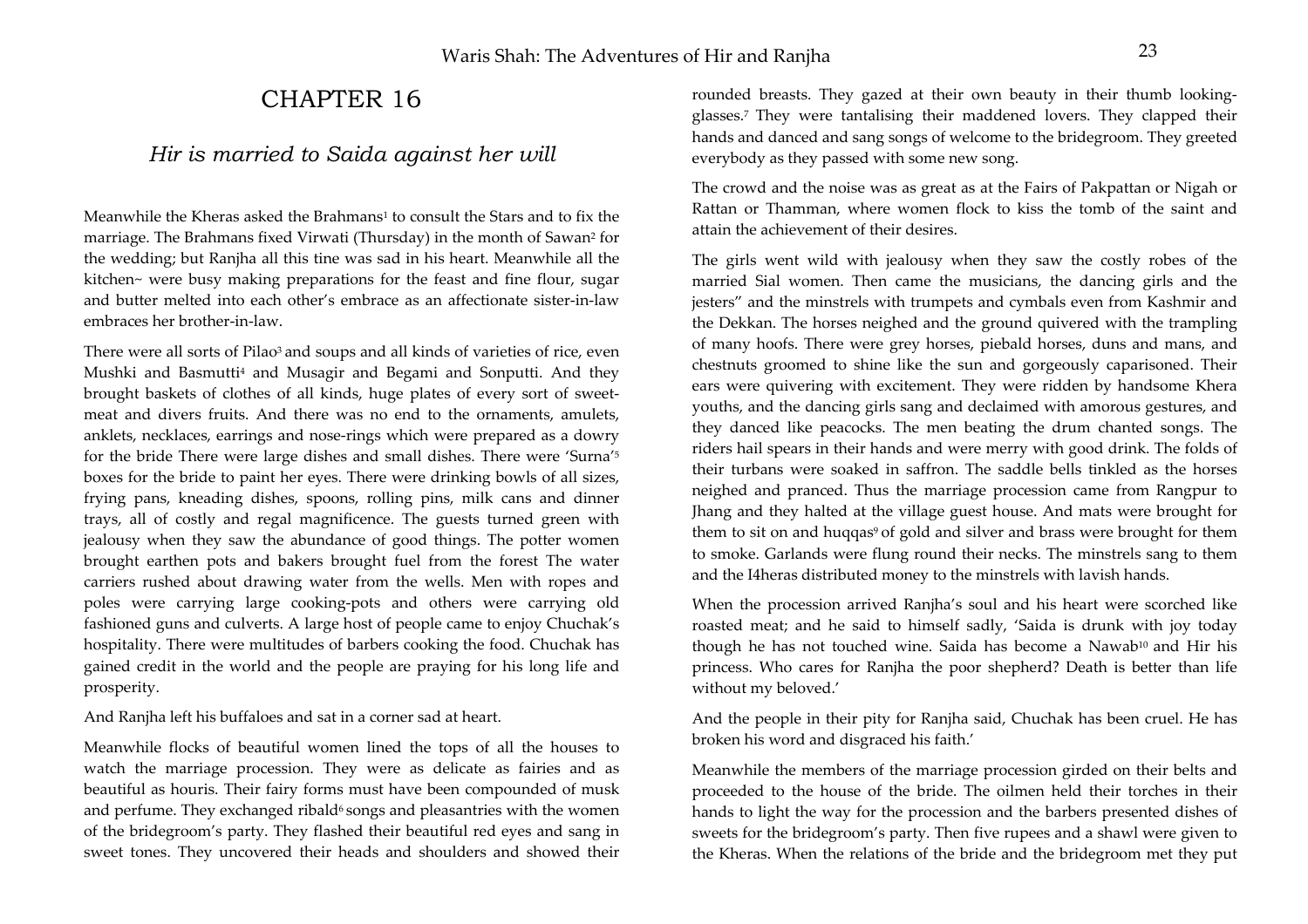the bridegroom and his best man<sup>11</sup> on horseback. Then the fireworks began. There were stars and Catherine wheels, bombs, balloons, and coloured rain rockets, and set pieces of elephants, stags, peacocks, coloured circles, and moving thrones and revolving moons. All the neighbourhood flocked to see. After the fireworks came the dinner, and rice and sugar and butter were distributed n big dishes, and the singing women sang songs and were given money.

The bride and bridegroom were made to sit facing each other and each one pu<sup>t</sup>'surma' in the other's eyes, and the fun waxed fast and furious and the girls pestered the bridegroom with jokes and Eddies and questions. They gave him a sheaf of wheat and asked him if he could weave a basket. They made the bride close her fist and asked the bridegroom if he could open it. They threw a pair of women's petticoats over his head. 'Try and lift this heavy cup with one finger,' shouted one girl, 'Bring us some stallion's milk,' said another. 'How can you work a well without bullocks?' said a third. 'Can you pitch a tent without poles? Can you put an elephant into a saucer?' said another. They tickled him under the chin and asked jeeringly, why he had brought his old mother along. To whom did he want to marry her? Was he hunting for a husband for his sister among their shepherds? At whom was his best Mali's mother casting her eyes? 'We can get the very cowherd you want for your mother.'

And Saida replied mockingly, You are as lively and as wise as "Belkis"12 the wile of Solomon herself and your wit buns us up entirely. Go to Dhonkal and you will see a tent pitched without poles. Yes, I can make a well go without bullocks; take off your clothes and jump in. I have already married your cowherd's sister and we can supply justly men to suit all of you. I am ready to take all of you home with me.' Thus they jested and feasted at the marriage of Hir and Saida.12

The Qazi who was to solemnise the marriage was given a seat on the floor. They appointed two witnesses and an attorney and prepared to offer prayers. They told her the definition of Faith and made her repeat, 'There is only one God and Muhammad is his Prophet.' They made her read the six Kalmas' and taught her the Five Times of Prayer. And Hir the Sial girl said angrily to the Qazi, 'Why bother your head to pick a quarrel? I do not intend to turn my face away from Ranjha- What have Qazis and the "Shara"15 got to do with True religion? There is a big well in Hell into which Qazis will be thrown by God<sup>'</sup>

The Qazi again admonished Hir but she was displeased and refused to say a word to him. The Qazi said to Hir 'You should obey the orders of your religion, if you wish to live.'

Hir replied, 'I shall cry out in the Court of God that my mother betrothed me to Ranjha and has broken her promise. My love move is known to Dhul Bashak,16 to the Pen and the Tablet of Destiny and to the whole earth and sky.'

The Qazi said, Proud Beauty, wrapped in musk and insolence, the Prophet has ordained marriage and God has said in his holy writ "Many"?' Obey the bidding of your parents and accept the Khera as your husband. Are you the queen of Jasmshid<sup>18</sup> or the daughter of Nadhu Shah that we should be afraid to tell you the truth? I will beat you with the whips of the Shara and administer the justice of Umer Khatab.'19

Hir replied, 'Where the love of Ranjha has entered there is no place for the authority of the Kheras. If I turn my face from Ranjha what shelter will their be for me in the Day of Judgement?'

The Qazi was wroth with Hir for her obstinacy and he asked her angrily, 'Tell me who solemnised your marriage with Ranjha, and who were your witnesses? Who was your attorney? Without witnesses a marriage is invalid. These are the clear directions of the law of Muhammad.'

And Hir asked the Qazi 'Who taught you the law? You have no true knowledge of it. The soul of the Prophet solemnised our marriage. By the order of God, the polar20 star was my attorney. 'The angels Gabriel, Michael, Israel and Israfil were the four witnesses.' Thus for a whole watch of the day did the Qazi admonish Hir and urge her to accept the marriage arranged by ha parents. But she would not listen, and steadfastly refused to be the wife of anyone but Ranjha. The arguments and threats of the Qazi were of no avail for the colour of Am, Shin and Kaf<sup>21</sup> had entered into her soul.

And Chuchak said to the Qazi, 'Listen to me. 'The marriage procession of the Kheras is sitting at my door, and if the marriage is not accomplished I shall be disgraced and the face of the Sials will be blackened. All the folk of my on household are questioning me. My kith and kin from afar off axe asking why the marriage ceremony has not begun. There is no man whom I respect and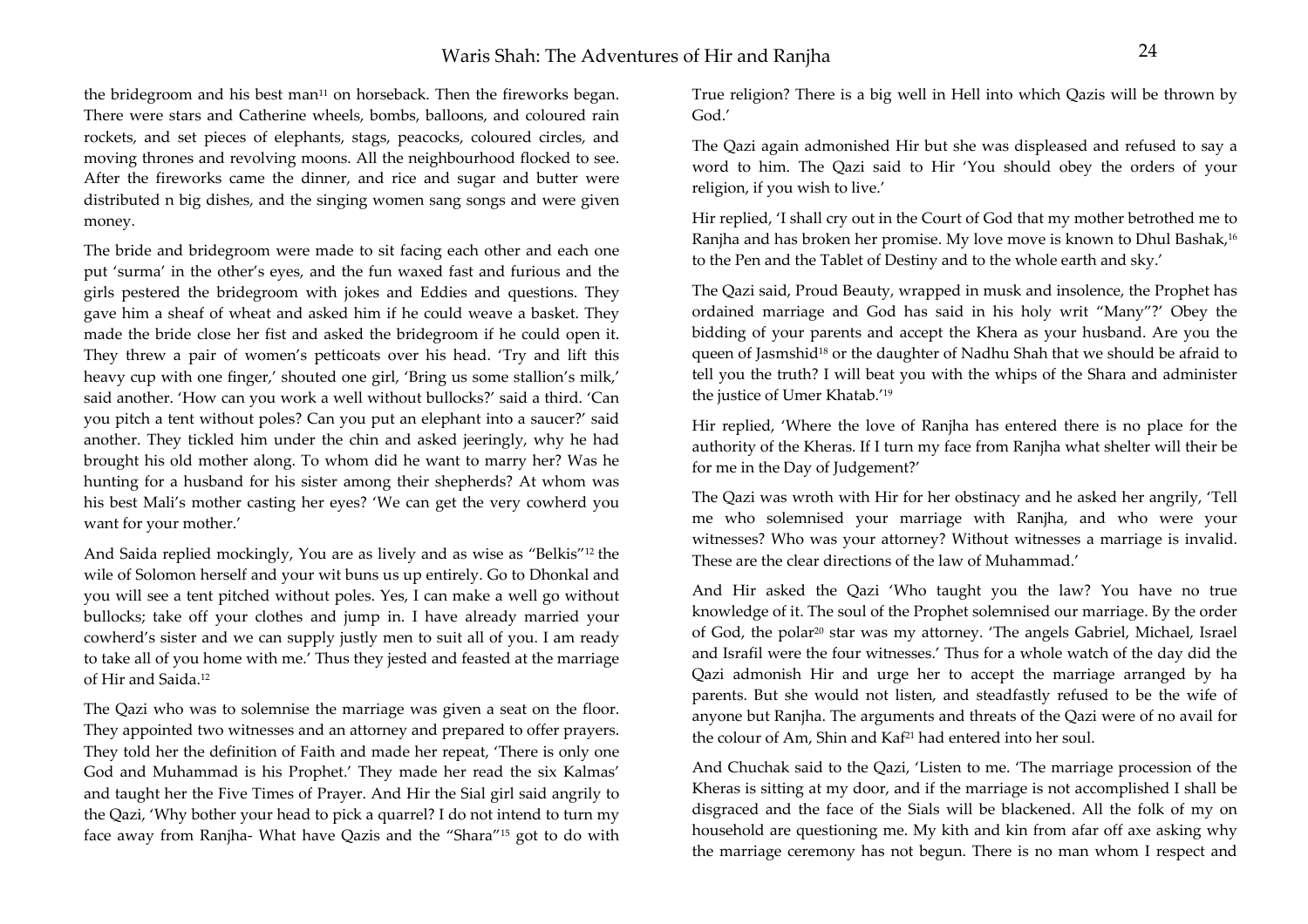trust as I trust you. I will give you anything you ask if you will bring the affair to a successful conclusion.'

The Qazi replied, You can only gain your object by deceit. The powerful and mighty have a way of their own. It is only Pirs, Fakirs and Saints who are afraid of using violence. Tell the bride's attorney that consent to the marriage must be wrung from Hir, even against her will. Let us gag her and read the marriage service.'

(Quoth the poet: Qazis have no fear of God and eat the bread of iniquity.')<sup>22</sup>

The Qazi said, 'Make haste, Chuchak, and bring your kit and kin. Call the witnesses and the attorney. I will solemnise the marriage. If Ranjha the shepherd makes any trouble we will cast him into the fire.'

So the Qazi, by guile, against hr's will, solemnised the marriage. The witnesses and the attorney ran away afterwards as a camel flees on seeing a lion. And Hir said to the Qazi, 'May the curse of God fall on you and all such rogues and liars. If you are so anxious to give a bride to the Kheras, why not give your own daughter to them? God's curse on all Qazis and bribe takers.'

#### **Notes**

1. Brahmans. the 'twice-born', are the highest *of* the Hindu castes, the intellectual group in ancient hindu society. It may appear strange that a Muslim family should depend on Hindu Brahmans for fixing a marriage but this was by no means unusual in the old Punjab.

2 Sawan and Bhadon are the two rainy months of the year in the old Punjab. Two of the fountains in the Red Fort of Delhi are called Sawan and Bhadon. Poets are in the habit of comparing the profusion of their own tears for the beloved with the rain of Sawan and Bhadon.

3. Pilao is a meat and rice dish, very popular among the Muslims of the Indo-Pakistan subcontinent Pilao has a number of varieties.

4 Basmutti, as its name implies, is a sweet-smelling variety of rice. It *is* grown In the central districts of the old Panjab. By all accounts it is the best in the subcontinent and is now a valuable export from Pakistan.

5. Surma is kohl, collyrium.

6 Ribald longs are a well-known institution. Most of the songs sang on such occasions are of the unprintable variety.

7 Thumb looking-glasses — this refers to the 'Arsi', an outsize silver ring with a mirror fitted into it, worn on the right thumb. It was one of the favourite ornaments of a bride in the old Punjab, and continued to be worn for a couple of months or so after marriage, during which period the newly-married girl was not expected to do household work. This is still the case in the less sophisticated parts of the Punjab countryside. See also Chapter 1, note 9.

8. The jesters, namely the 'bhands' and the 'Mirasis', who used to be the life of such occasions are vanishing fast along with the old feudal order which they adorned.

9 Huqqa, the hubble-bubble. This is a smoking pipe, the smoke being drawn through a vase filled with water to which a long tube and a bowl are attached. It is very common in villages in Pakistan and India and ants as a medium of peaceful social intercourse.

10 A Nwab is a Muslim ruling *chief or* a big landlord.

11 'Best man' is usually a little boy, the Sarbala or Shahbala, who rides in front of and sometimes behind the bridegroom on the same horse and receives his allotted quota of abuse from girls of the bride's party.

12. Belkis is the Queen of Sheba. Her full name is Thislim Kartion in Belgis.

13. Such questions and answers are still usual on such occasions, which are marked by youthful frivolity.

14. Kalma is the Muslim declaration of Faith. 'There is no God but one and Muhammad is his messenger', is the first Kalma. There are five ve others.

*15* Shara or Shariat' is the system of Muslim Law.

16 Dhul Bashak is the cobra that supports the world in Hindu mythology.

17 Islam attaches great importance to the institution of marriage. The reference here is to the famous Quranic verse beginning with Marry who pleases you among women'. The Prophet said, 'Marriage is an institution I approve; whoever turns away from my institution turns away from me'

18. Jamshid is the well-known king of pre-Islamic Iran, subject of many Persian poems and legends. He is supposed to have belonged to the mythical 'Pishdaedian' dynasty, and to have been dethroned by Zahhak after a rule of 700 years. He is said to have invented the art of music and medicine.

19. Umar Ibn al Khattab, the second Caliph of Islam, famous for his passion for justice and unhesitating administration of it.

20 Qutub tara is the polar star. Qutub also means a great saint. 'Qutub', 'Abdal' 'Ghaus', etc., are stages of promotion in the saintly hierarchy.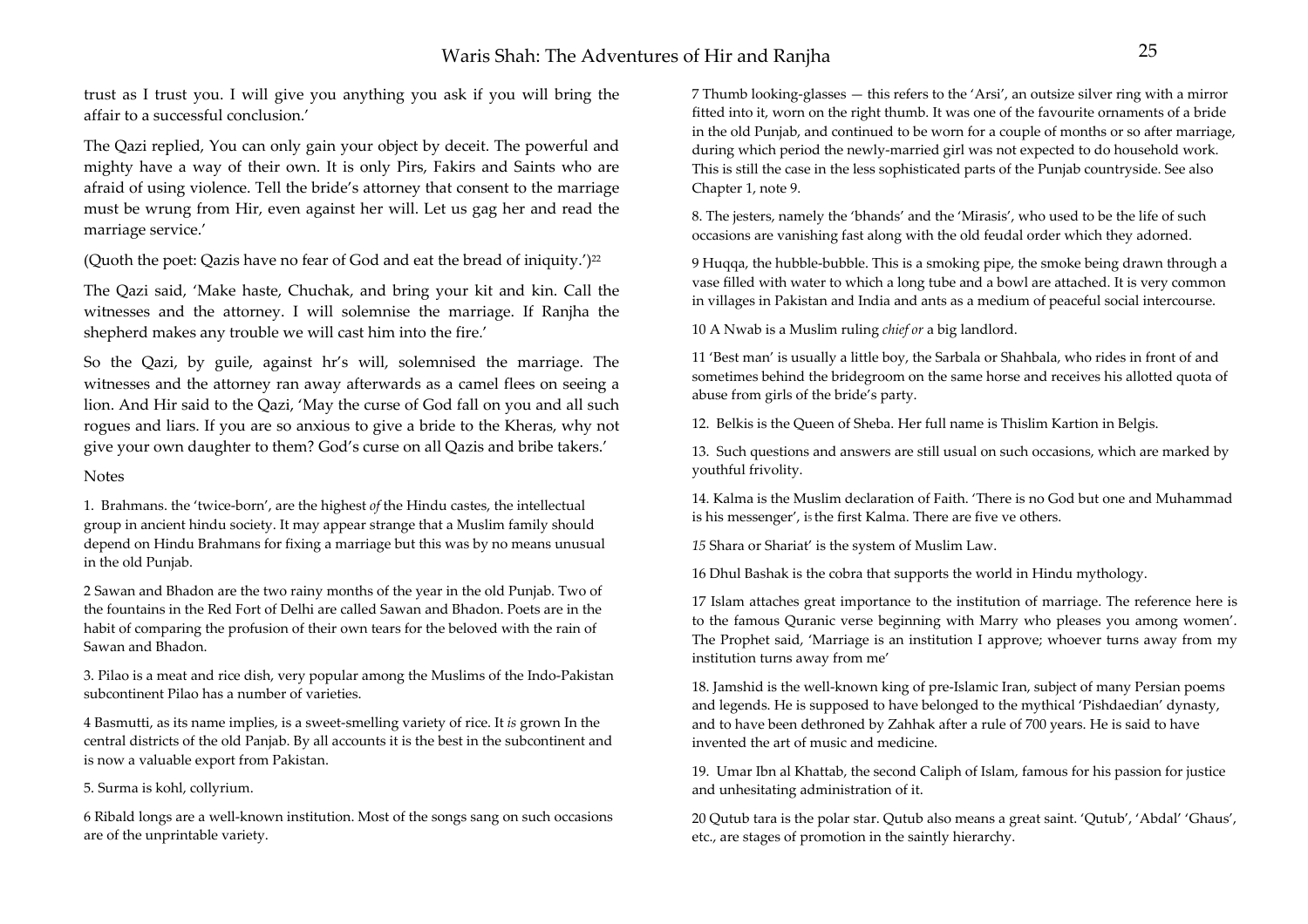21. Ain, Shin and Kaf: these three Arabic letters spell ISHQ which means Love.

22. This is more an expression of sympathy with Hir in her distress on the part of Waris Shah than a personal opinion, although he certainly seems to be angry with this particular Qazi.

# CHAPTER 17

## *Hir is taken to Rangpur*

Thus was Hir married by stratagem and put into the wedding palanquin by force. She was put into the Doli<sup>1</sup> moaning and crying. The Kheras took her off as thieves drive off stolen cattle. When Hir was put into the palanquin she made bitter lamentation even as a swan separated from the Rock and she cried out to Ranjha, 'Today your wealth has been looted by the Kheras. Takht Hazara and Jhang are left masterless. These are the wages of deceit with which the Sials have repaid you for your grazing. Who will take care of you when I am away? You will wander in misery and loneliness. Oh, Ranjha,<sup>2</sup> see my long hair has fallen down all over my breast in my misery. My jewellery is unkempt and uncared for. The bull, the snake, a the earth and the sky have turned against me to destroy me. Other brides have clothes of green, red and yellow but I wear only mournful white" Thus did Hir lament on being parted from Ranjha.

Meanwhile the buffaloes were ill at ease without their master Ranjha. They gathered together on the bank of the river and lifted their mouths in protest. They pushed folk hither and thither with their horns and broke the pots and pans of the village. Then the people bade them conciliate Ranjha by kissing his feet.

And all night the Kheras marched with the palanquin of Hir, and at dawn they reached the forest, being mightily pleased with the bride they were carrying off5. And they halted and sat down to eat and drink and be merry. And they prepared to go hunting.

But Ranjha who had followed the procession sat apart and his heart was sore within him. But no one paid any attention to him.

The Kheras rode after deer and hunted lions and foxes and showed much cunning with their bows and arrows. And they roasted the meat that they had killed and set aside a portion for Hir. And Hit finding herself alone and the Kheras merry making, made a signal to Ranjha, called him into her palanquin and embraced him tenderly.

One of the Kheras noticed this and brought news to the rest and they were wrathful. But Hir broke her necklace and pretended she had called Ranjha to help her pick up the pieces. She added that if any one touched him, even with the end of a feather, she would poison herself. Whereupon the Kheras kept silence and urged the procession to move on. And at last the palanquin reached the village of Rangpur and the women came out to greet the bride and sang songs of welcome. The girls lifted the bride out of the palanquin and poured oil over the threshold. hr's mother-in-law swung water round the bride's head and drank it and gave thanks to God. They drew aside her veil and placed a Quran and five gold mohurs in front of her, and her mother-inlaw and husband's sister laughed and made the midwife6 sit by her side. They gave presents to the midwife and other menials. When they espied Ranjha sitting near, they snatched the basket from his head and frightened him away. The village women congratulated Saida's mother on the bride. But Hir kept her own secret in her heart and she alone knew it. Ranjha's heart was sore within him. He drew near to Hir by stealth and spoke to her. She protested that Fate was too strong for her and that she could do nothing for Ranjha. Whereupon Ranjha upbraided Hir for first encouraging him and then abandoning him.

Hir replied, Ranjha, this love of ours must last for all our life long. The Five Pirs stand witness between you and me. I swear I will never be the wife of Saida. If he approaches me I will turn away from him. Surely the Five Pirs will punish him if he tries to come near me. Listen, I have a plan how we may meet again. I will write to you that you should come and see me in the disguise of a fakir. Abandon all your caste and position. Shave your head and become a wandering beggar. In this guise you will be able to have a glimpse of me. If you do not come and see me my soul will vanish away.'

(There follows in the text a tirade against Jats generally. As bringing out the weak points of the Jats it is of some ethnological and historical interest, but it has nothing much to do with the story so it is omitted here.)'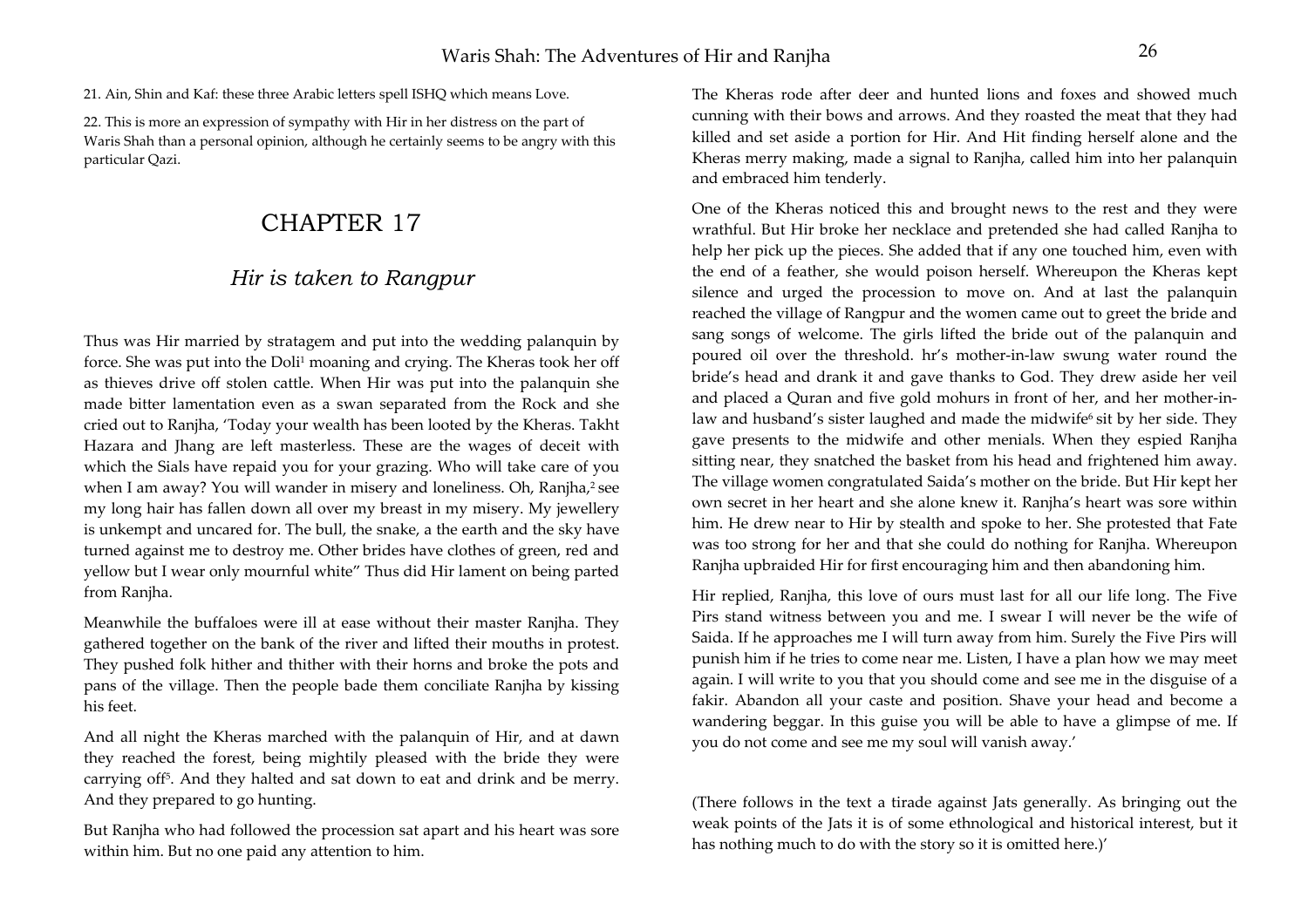### **Notes**

1. Palanquin.

2 In spite of his misery, Ranjha is much luckier as a lover than Whittier's cowherd who got no further than a mild handshake when his sweetheart got married and went away

> She kissed the lips of kith and kin She laid her hand in mine What more could ask the bashful boy Who fed her father's kine.

3. The snake is the Bashak Nag, who according to Hindu mythology supports the world. See also Chapter 16, note 16.

4 Brides in the old Punjab wore coloured (and colourful) garments. White clothes, by tradition, were worn by widows, particularly among the Hindus, No ornaments were worn. Muslim widows, if they were childless, wore black or white. If they had children, particularly boys, they wore normal clothes, and ornaments too. The social pattern is now changed.

5. A traditional Punjab marriage still retains the symbolism of 'marriage by capture'. The bridal party, although it usually lacks the ferocity of an invading army, is led by the bridegroom who, complete with horse and dagger, is made to look like a general. although a somewhat slender one. The 'invaders' celebrate their victory by carrying off the bride in the midst of fireworks and fanfare. Resistance from the brides side now takes the form of abusive language towards the bridegroom and his family, particularly the ladies.

6 It is still usual for a dai to accompany the bride in her in-laws' house for the first two or three occasions to help her settle

down in her new surroundings. 'Dai' means both a midwife and a nurse. In the present context it is the latter.

7 Usborne's note.

# CHAPTER 18

### *Hir is unhappy in her new home*

One day it was agreed that 'Gana' or Hunt the Bracelet' should be played and all the Jat girls were sent for to join in the game. They all danced with joy in the village when the news was sent round. They were all brides and fragrant with the odours of musk and rose and jasmine. It was as if a garden was full of Chanipa" and 'Chambeli' flowers. Their beauty shone like the radiance of the moon. Their faces were as shapely as the cupola of a mosque. There is no happiness in the world like the joy of a bride and bridegroom. Saida sat on a red firestool and the brides of the village sat round him. They flocked round Hir and brought her a bowl of milk with a bracelet at the bottom. They danced round her shaking it and asking her to dive for the bracelet. The other brides and bridegrooms threw their bracelets in and the fun waxed fast and furious.2 But Hir remained pale and glum. When they seized her hand and put it in the bowl it was as cold and lifeless as the arm of a corpse. So finding that Hir was cold and dispirited and would not join in the game, the girls all gave up playing and went away sadly to their homes. The women of the village were displeased with Hit But she sat mute refusing to look at Saida and tears flowed from her eyes like rain from the black clouds of the monsoon.

Meanwhile the Qazi was saying to Chuchak, 'You are fortunate in that all your difficulties and troubles have vanished now tat Hir has beat placed in the house of the Kheras. All is silence in Jhang Sial and all are happy in Rangpur. All authority has deserted Ranjha and nobody pays any attention to him now.

And Ranjha's sisters-in-law discussed the affair in Takht Hazara and they laughed at the discomfiture of Ranjha. And they wrote him messages saying, 'The decree of fate must be borne. There is not a girl who is trustworthy. The Kheras have plucked the flower that you used to guard so tenderly and for whose sake you wandered so many years in dense forests full of tigers and lions. Come and set your font in our courtyard. We will present offerings to Clod if you come back to Hazara. We will dedicate a saucepan<sup>3</sup> to the name of Mi. We will hold a wrestling match and offer garlands to Ghazi Pir. Have we not promised to light the lamps in honour of Khawaja Khizr if you return to  $11s<sup>2</sup>$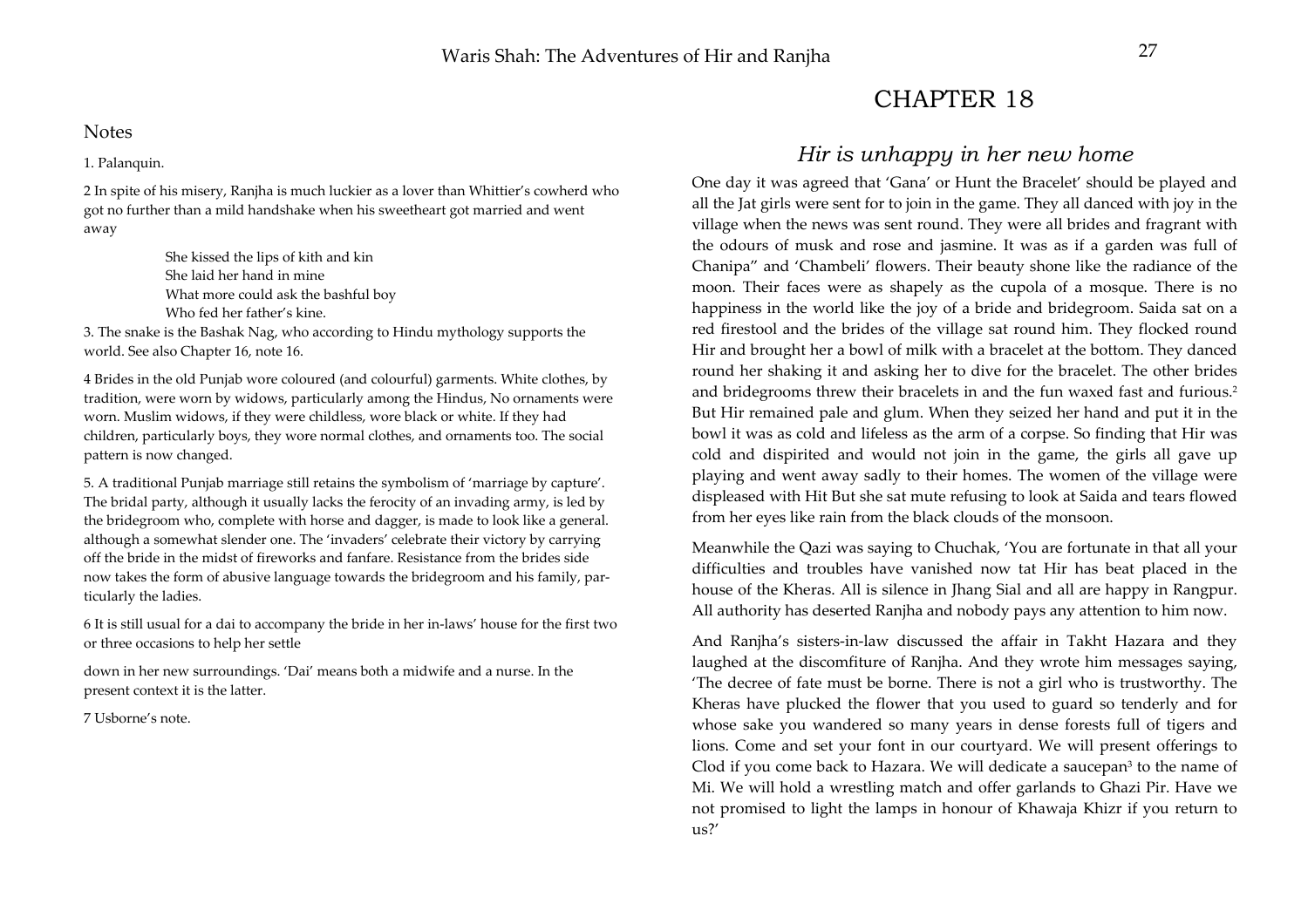And Ranjha replied, Sisters, when autumn withers the flower, the humming bird has to live on hope. When the garden dries up, the nightingale wanders about the jungle hoping that a bud will blossom somewhere. Only the son of a churl will run away from love. The true knight stakes his life for love and scatters destruction on those who oppose him.'

So Ranjha resolved to become a fakir and get his ears bored and to bring back lift captives or perish in the attempt And Ranjha's sisters-in-law at Hazara, when they received this reply sat in silence and then they said, 'Ranjha will never come back.' Meanwhile Hir languished m the house of her father-inlaw. She refused to put on jewellery or gay clothes. She ate no food and lay awake all night thinking of Ranjha.

And Sehti, her husband's sister, spoke to her saying, 'Sister what spell has overcome you? You are getting weaker every day. Your colour is fading away. You have become like a dried and parched straw and all your bones stand out- Your conversation is gloomy. Tell me the secret of your heart that I may cure it.' So Hir told Sehti all her history and Sehti sat by Hir and consoled her saying she too had a lover, Murad Bakhsh, a camel driver, and that somehow they must contrive to help each other in their troubles.

One night Saida full of delight placed his foot on Hir's bed. Hir thrust him away saying, 'I have not yet said my prayers. But Saida was wilful and would not heed so Hir in her distress prayed to her Pir<sup>6</sup> The Pir at once appeared and Hir said, 'I am the betrothed of Ranjha. My love is pledged to him.' So the Pir chastised Saida, broke his bones and tied up his hands and feet.7 And Saida fell down at the feet of the Pir and begged for mercy saying, 'I have sinned.'

At the dawn of the day Hir took a bath in the courtyard and she sat with her head dropping downwards in grief thinking of Ranjha. Her heart inclined to God and she remembered her Pir. She meditated on the unity of God and she dispelled all idolatry from her mind. Thus wrapped in the deepest contemplation she sat motionless as a statue. When the Five Pirs saw Hir sitting in devout meditation they at once appeared by the order of God.8 They awakened her by placing their hand on her shoulder and they said, 'Child, get up. What grief has overcome you?'

And Hir gave a deep sigh and tears came from her eyes as she replied, 'The Love of the Jat whom you gave to me has made me mad. This love of the shepherd has ruined me. God has made you my protector and I come to the Pirs for help in my trouble The Pin were overcome with compassion, and using their spiritual power of ecstasy, they presented the image of Ranjha before her, saying, 'Child, spread out your skirt and receive the object of your wish.' And they added, He will meet you in person very soon for so it has been ordained by God.'

#### Notes

1. Champa is the tree Michehia Champaca, bearing a fragrant yellow flower. Chambeli is Jasmine, the Jauminum grandifiorum.

2. Some of these games were still known at the beginning of the twentieth century. They are now dying out and the fun and frolic of the old days is giving place to more modern and less innocent amusements.

3. Saucepan is probably a reference to 'koondah', an outsize dish which i5 filled with sweet preparations and distributed to the poor hi the name of members of the Prophets family and his descendants. Ali is the son-in-law of the Prophet and the fourth Caliph of Islam.

4 Ghazi Pir is the appellation of more than one saint. The reference here is probably to the (Ghazi Pir who is buried at the foot of the hillock near Shah Kot in District Sheikhupura in West Pakistan. The people of Montgomery (now renamed Sahiwal), Jhang, Sheikhupura, Lyahlpur and Sargodha Districts even now congregate annually at this shrine and the celebrations last for more than a week.

5 It is ambitious for a faqir to think that he could bring back his lady love as a captive. That is normally the role of the warrior. But Ranjha was probably banking on the spiritual power he would gain as a faqir.

6 Many people still pray to the Pirs more readily than to God.

7 What an effective protector the Pir must be!

8 God i5 dragged in here quite unnecessarily.

9 Usborne's note.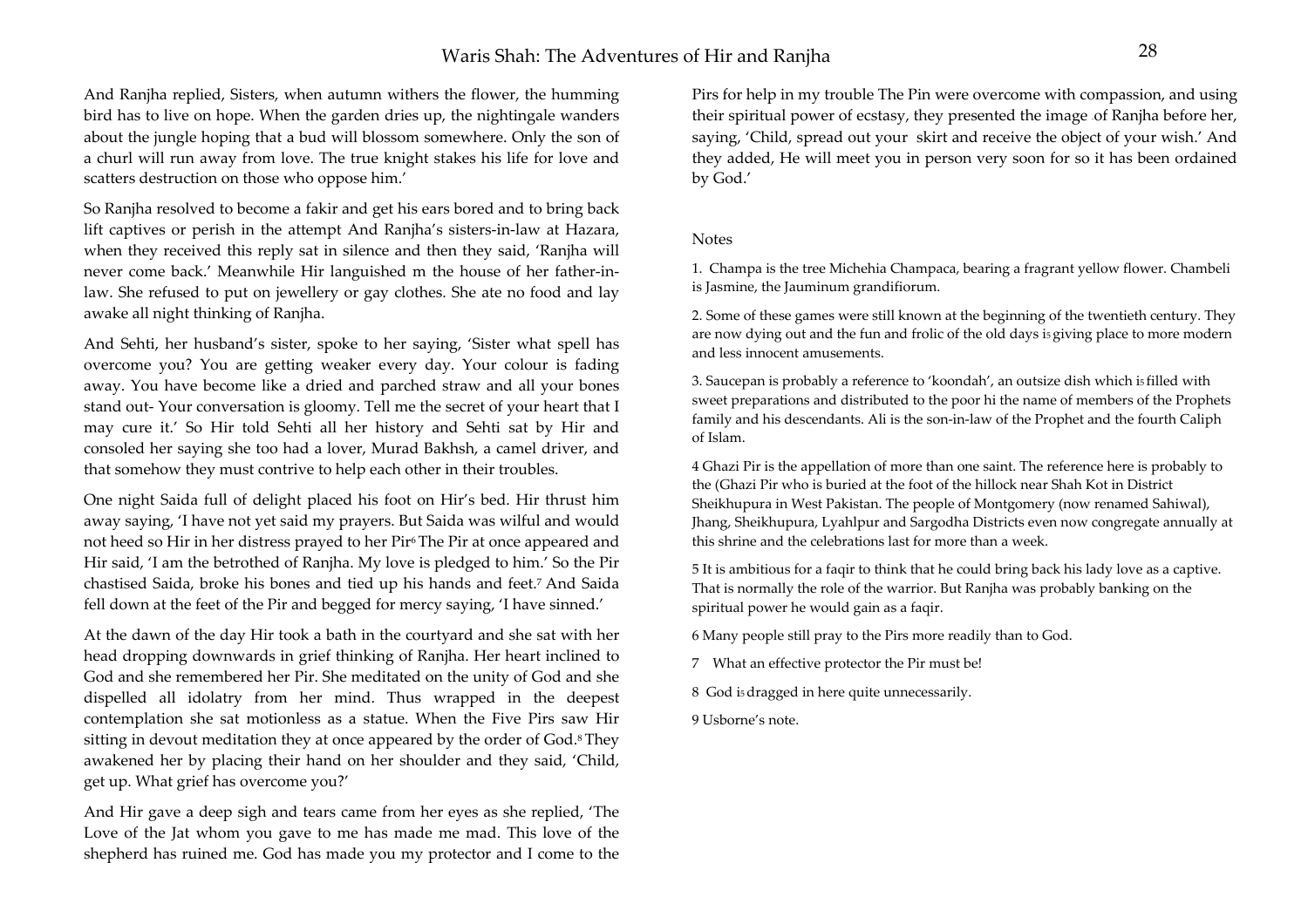# CHAPTER 19

## *Hir sends a message to Ranjha*

Arm a year had passed a Jat girl of Rangpur was returning to Jhang Sial to visit her own home and she came to Hir and offered to take any message she might want to send to her parents.

'Shall I tell them,' said she, how you like your husband and how you get on with his relations?'

And Hir replied, 'He is to me as thorns are to silk. The Pen of Destiny has been cruel to me. What can I do? Give my salaam to my homefolk with folded hands and in the garments of humility and say, "You have given me over into the hands of enemies. May my parents be drowned in the deep stream.1 I will have nothing to do with them." Then seek out Ranjha and say to him, "Come to me or I shall die. I have thrown dust on the head of the Kheras and spat in the face of Saida." I long to meet him and have given offerings to the tomb of Hasan and Husain,' to Shudaa Ghazi and Bhola Pir that my player may be fulfilled.'

When the girl reached Jhang of the Sials she asked the folk them, 'Where is the boy who used to graze Chuchak's buffaloes and comes from Hazara? The boy who weeps and talks like a madman, who threw away his blanket and flute and lost his wits. The boy who is known among Lovers as Ranjha and who wears the garland of love on his head. Who has been ruined by Love and wanders distractedly in the courtyard woebegone, became the Kheras have taken away his Hir?'

And the girls replied, 'He is now a grown up lad and has given up all affections of the world. He roams about in the forest where there are wolves and tigers. No one speaks to him. Who would touch a snake if he were ignorant of casting spells?4 Sister, you had better talk to him yourself. We have no influence with him at all.'

So the girl went in search of Ranjha and said to him, Hir is on the point of death. Her last breath is hovering on her lips. You have cast some spell over her. She shows no affection for her husband's house, although they have

made all efforts to please her. She will not allow Saida to touch her and she will not go near him. She counts the stars all night and thinks of you. Go back to her disguised as a Jogi and manage to meet her somehow. All things reach the appointed end when God is kind.'

And Ranjha, when he heard this message, rejoiced exceedingly and he called the Mullah to him and said 'Write<sup>6</sup> for me to Hir and tell her the pangs of separation that I endure. Write, 'You have taken rest in your newly found home. I am on thorns and burning embers. The fire of Love when once lit turns earth and sky. By deceit you induced me to graze your buffaloes. Verily women can pull down the stars from heaven. Such is their guile.' Write it down, Sir Mullah, every bit. Omit no part of my complaint. Write as lover writes to lover with a full heart. Write that nobody cares for me now that hr has turned her face from me. The peacocks have flown away, and I have to live among owls.'

The drum of Love beat loudly in the ears of Ranjha when he thought upon Hir and he pondered much how he might meet her, and he said to himself, 'The river of Love b deep but a boat must be fashioned to cross it. Hir is the secret booty which the robber can only attain by self sacrifice. I must disguise myself as a fakir and this delicate body which has been fed on butter must be smeared over with the dust and ashes that become a fakir. I will go and learn some spell from a Jogi. I will have my ears bored and become his disciple. I will go and find some perfect fakir who can upset even Fate itself.' I will cut myself in pieces as if I were a comb, so that I may comb the locks of my beloved.'

### Notes

1. This unfilial sentiment is hardly in harmony with the 'folded hands' and the 'garments of humility' with which the message is prefaced, but this apparent inconsistency merely reflects the conflict between fir's regard for her parents and the painful way she feels they have let her down.

2. Imams Hasan and Imam Husain were grandsons of the Prophet of Islam. Imam Husain was martyred at Karbala. See also Chapter 4, note 4.

3. Shuda Ghazi and Bhola Pir are presumably some saintly celebrities of the neighbourhood. 'Ghazi' means a holy warrior.

4 Casting spells is a reference to snake charmers.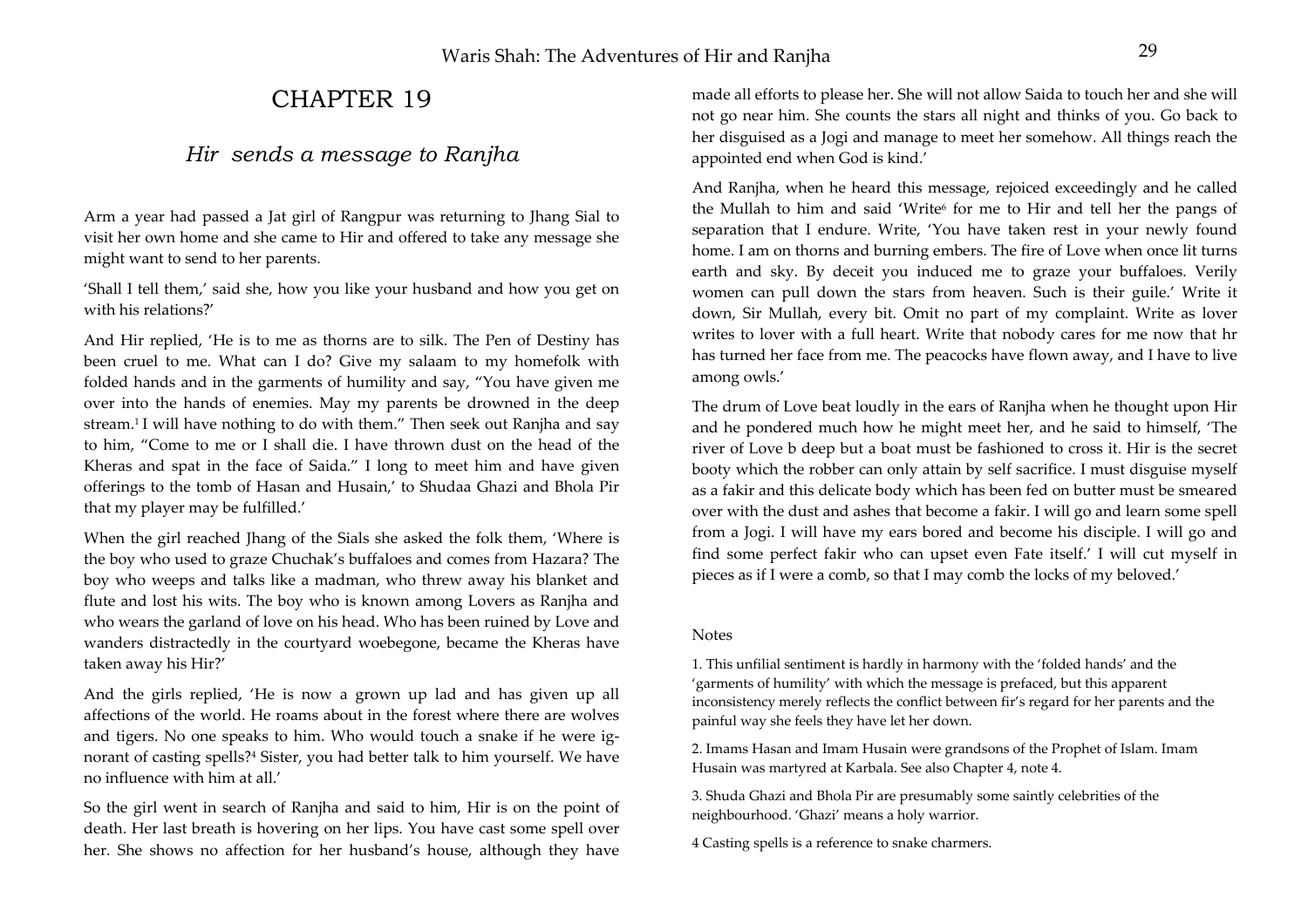5 Usborne's note.

6 The village Mullah was probably the only person in the village who could read and write. Ranjha is obviously illiterate like his sweetheart.

7 According to popular superstition in the Punjab countryside Pin, Fakirs and Jogis can, with, the force of their piety, make the Moving Finger of Destiny cancel what it has written. Wan, Shah himself, in speaking of Mohiuddin Abdul Qadir Gilani in the 'Invocation' says that he can score out even the writing of the Pen of Destiny. Omar Khayyam, of course, would not support such an expectation. See also Invocation, note 3.

# CHAPTER 20

## *Ranjha decides to become a Jogi*

So Ranjha set off for 'Tilla', the hill where Balnath' the Jogi dwelt, for he said to himself, 'Balnath surely knows the way of salvation.'

And as he went from village to village he invited those who wished to join him and become a fakir, and he said, Brothers come with me and be a fakir. You have nothing to do but beg and eat. You get your ears bored and put some ashes on your body and all the world reveres you as a saint. Without toil or labour you can be as eminent as Nadir Shah? The mysteries of birth and the sadness of death have no concern for the fair. He sleeps in the mosque free from the cares of this impure world and begs and eats. He can scold people and incur no blame. If you call yourself a Pir or a fakir everybody is your servant.

At last, after many days' journeying, Ranjha reached Tilla the hill on which Balnath lived and Ranjha bowed his head and placed a piece of gur<sup>3</sup> before Balnath as an offering, and clasped the feet of all the Jogis. They were all engaged in religious contemplation and prayers. They were reading Gayan Gita Bhagvat and Bharat, and Ranjha folded his hands before Balnath and said, 'Make me a fakir. Let me be your chela and be my Pir. The straight Path to God is inaccessible without the intervention of Murshids<sup>4</sup> even as rice cannot be cooked without milk.'

And Balnath looked at Ranjha and found he was a lad of pleasing countenance and of a comely wit, and doubts arose in his heart and he said to Ranjha, 'My lad, your looks are saucy and you have commanding airs. Your demeanour is not that of a servant but of one whom others obey. Only those whose souls are submissive can become Jogis. You are more fitted to play the peacock and to strut in the assemblies of young coxcombs. You have a silken shawl over your shoulder, you have painted your eyes with lampblack; you play on the flute and stare at women. You tie cows up and milk them. In vain you try and flatter the Guru5

'Oh Jat, tell me the truth. What has befallen you that you wish to relinquish the pleasures of life and become a fakir? Jog is a very troublesome task. The taste of Jog is bitter and sour. You will have to dress as a Jogi, to wear dirty clothes, long hair, cropped skull and to beg your way through life. You will have to give up the pleasures of birth, to cease to rejoice when friends come or to grieve when they die. You will have to abstain from casting eyes on women. You will have to become divinely intoxicated by taking kand, mul, post, opium and other narcotic drugs.' You will have to think the world a mere vision You will have to go on long pilgrimages to Jagannath, Godavari, Ganges and Jamna. Jog is no easy task. You Jats cannot attain Jog.'

And Ranjha replied to Balnath, 'I accept all your conditions. I beseech you to give me Jog and to drown me in the deep waters of Fakiri9 I swear I have given up women and earthly affairs. Do not, Guru, pierce me again and again. You should not break the heart of one who falls helpless on your threshold.'

But Balnath still had doubts in his heart, and he said, 'What is the good of begging if man has no belief? Only those in love with death can acquire Jog. Good men subdue their passions by riding on the horse of patience and holding the reins of remembrance. Jog means to be dead while alive. One has to sing the song of nonentity<sup>10</sup> using ones meagre body as a guitar. One's self has to be entirely absorbed. It is no child's play. You will never be able to undergo Jog. What is the use of asking for it? Child, listen. God has made his abode in this body of dust He is in every thing as a thread runs through the beads. He is the breath of life in the living. He is as it were the spirit of bhang and opium?' He is in the life of the world as colour is in the Mehndhi.12 He permeates everything, even as the blood runs through all the body of men.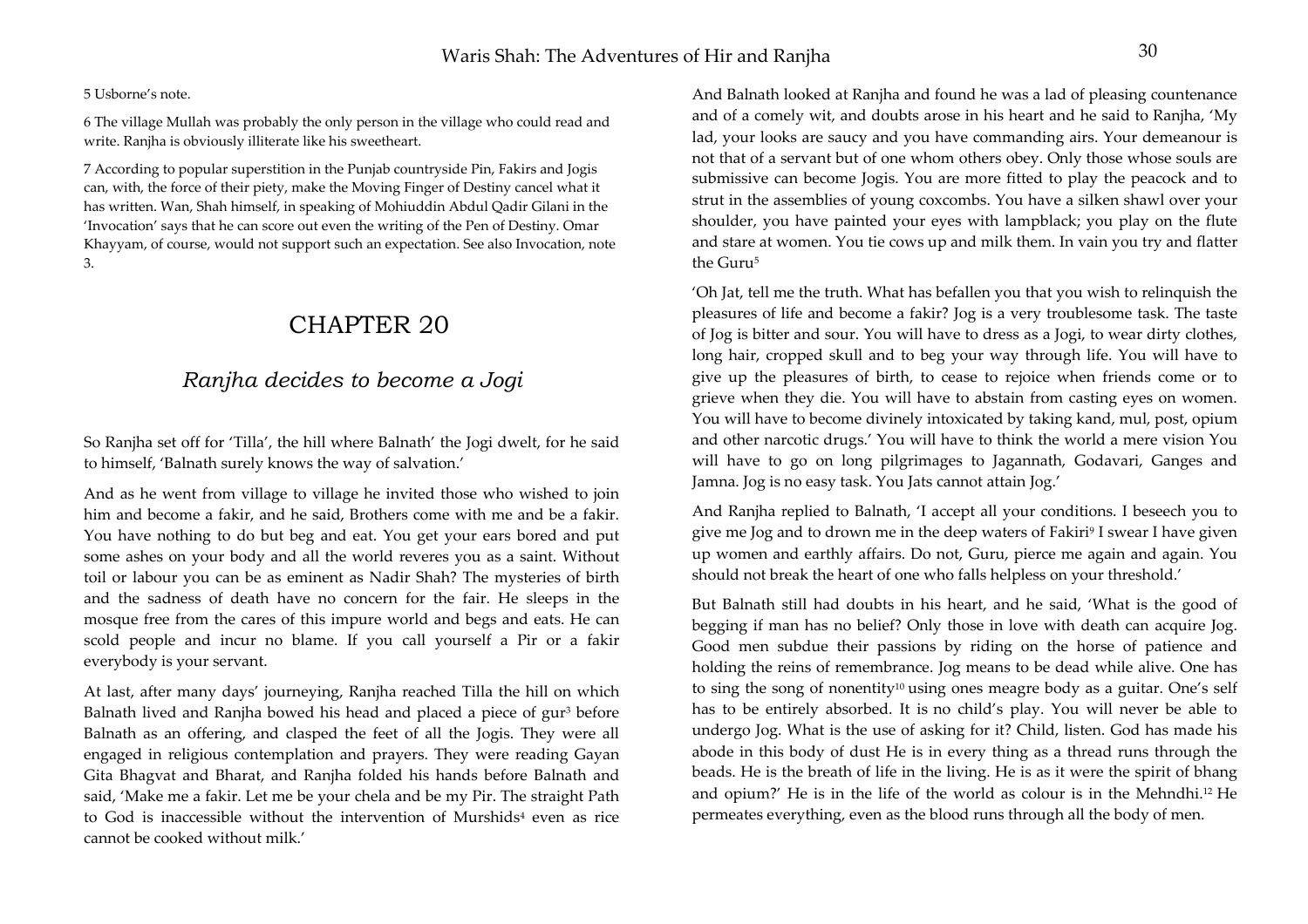But Ranjha was insistent and would not be refused. He said to Balnath, 'Seeing your face has lifted the burden from my soul. By putting all the pleasures of the world behind me I have calmed my sorrows. I have not reached the degree of Jog called Chit Akas after passing through the stages of Bhut Kas and Juda Kas.13 I will die as a Jogi on your threshold and my blood will be on your head.' Kid when the Chelas saw that his heart was wavering towards Ran jha, they began to taunt their master, and their tongues were as sharp as daggers that had been sharpened on a whet-stone.

'You are opening your arms to this good looking Jat,' they said, and yet you do not give Jog to those who have undergone much trouble for many years. Verily Jogis have become enamoured of comely boys.'

And Ranjha tried to pacify them saying, 'I look upon you all as equals of Balnath and you are all my brother. With your help I may hope to get salvation on the Day of Judgment.'

And the Chelas replied, 'Boy, listen to us. For eighteen years we have been serving him. We have given up all and live by begging. All day and night we remember God. Yet he does not give us Jog. He is sometimes like fire and sometimes like water. We cannot discover his secret.

And the Chelas in their anger intrigued with each other and rebelled against Balnath. They left the Jogi's house and kitchen. They pierced the Guru with their shameless taunts.

Whereupon the Guru rebuked them and his anger blazed from his eyes. The Chelas instantly obeyed him, so powerful was the enchantment that the Guru laid upon them. All ill feeling vanished from their minds. They obeyed the orders of their Guru and brought Balnath the earrings as he had told them, and the razor wherewith to shave Ranjha. And the Guru took off Ranjha's clothes and having rubbed him in ashes and embraced him, made him sit by his side. Then he took the razor of separation and shaved him completely. Then he bored his ears and put earrings on him. He gave him the beggar's bowl, the rosary, the horn and the shell in his hands, and made him learn the word Allah.1 He taught him the way of God and the Gurus from the beginning, saying, 'Your heart should be far from other men's women. That is the way of Jog. An old woman should be treated as your mother and a young woman as your sister.'

But Ranjha having achieved his desire and having been granted Jog, shook off the disguise of penitence and replied boldly to Balnath, 'Cease vexing me any longer.. Even though you force your advice down my throat, I will not follow it. Who has taught you to captivate young men and to ensnare them in your net?'

Hearing this Balnath reproved Ranjha, saying, 'Remember you have adopted the creed of humiliation and beggary and you should banish all impure thoughts from your mind and not disgrace the creed of a fakir.'

Ranjha replied, 'Had I been only a lover of God, I should have sought only Him. If I had been silent before the love of women, would I have deserted my family and ruined myself? Hir has captivated my heart. That is why I have become a Jogi. I have become a fakir only that I might keep my Love in remembrance. Had I known that you would try to keep me from my Love, I would never have set foot on your hill of Tilla. Had I known that you would bore my ears, I would have put these earrings in the fire. Set my ears right or I will bring the sepoy of the Sirkar<sup>15</sup> here.'

And Balnath was sad and hung his head on hearing these wild words, and he said, 'Verily I repent and am sorry for having given Jog to this youth. He has got the treasures of jog without spending a single farthing.' And he entreated<sup>16</sup> Ranjha to give up his wilful and evil ways and to become a true fakir.

But Ranjha laughed him to scorn saying, 'We Jats are cunning strategists and we use all means to compass our hearts' desire. I will invoke the name of my Pir, my Guru and of God and pitch my flag in Rangpur where I will cut off the nose of the Kheras And spite the Sials. Do not think I can ever give up Hir. Gums who try to keep their disciples from women are as foolish as driven cattle. I will open my heart frankly to you. What can a Jat do with a beggars bowl or horn, whose heart is set only on ploughing? What is the good of teaching him to tell his beads when all he can do is to tell the tale of his cattle? I will be frank with you. I must search for my beloved. She belongs to me. And I am pursuing nobody else's property. The snake of Love has coiled itself round my heart and is sucking my life blood from me. My bones and my flesh melt when I am separated from Hir. Love fell on us when we were both young. Hir had her hair in long plaits and I had a small beard. We passed the Spring and Summer of our Love together, then evil days came and Hir's parents preferred to many her elsewhere, and they betrothed her to the Kheras. When the stormy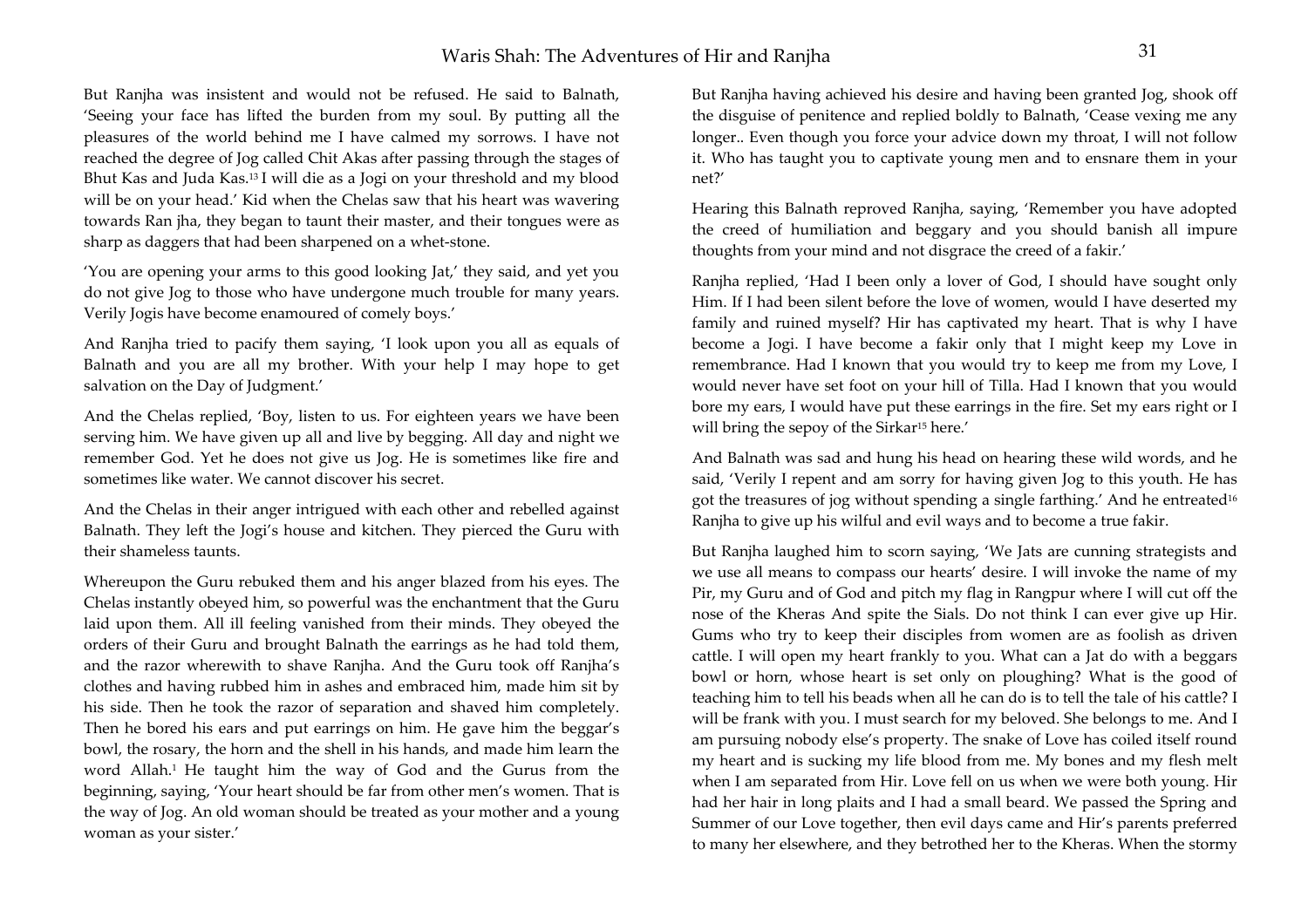### Waris Shah: The Adventures of Hir and Raniha

wind of calamity fell upon me, I became a fakir and embraced the labours of austerity. You are the only true  $Guru^{17}$  in the world, and it is only through your kindness that a poor traveller can guide his boat ashore. Give me Hir. That is all I ask. My heart begs for Hir and for Hir alone.' At last the Guru understood that Ranjha had been wounded sore by the arrow of love and that he would never give up the search for his beloved. So he prayed and poured ashes over his body and plunged his soul into the deep waters of meditation. He closed his eyes in the Darbar<sup>18</sup> of God and uttered this prayer: 'Oh God, the Lord of earth and sky, Ranjha the Jat has given up his kith and kin and all that he possesses and has become a fakir for love of the eyes of Hir, who has slain him with the arrow of Love. Grant, Oh Lord, that he may get his heart's desire.'

The Five Pirs also prayed in the Court of God<sup>19</sup> that Ranjha might receive that which his heart desired. Then there came a reply from the Darbar of God Hir has been bestowed on Ranjha and his boat has been taken ashore.' So Balnath opened his eyes and said to Ranjha, 'My son, your prayer has been granted. The True God has bestowed Hir upon you. The pearl and the ruby have been strung together. Go and invade the Kheras and utterly subdue them.'

### **Notes**

1. According to tradition, Balnath was the fourth Guru of 'Tilla Guruan' (the mound of the Gurus) on the banks of the river Jhelum. The place is still preserved, and the 'Jog Mat' or the cult of the wandering mystics, with its emphasis on pantheism, is still practised there.

2 Nadir Shah is the Persian conqueror of Delhi whose invasion, In 1739, shook the Mughal Empire to its foundations. To Waris Shah, who wrote his poem in i 768, the invasion was a recent memory (see also Chapter 8, note 4). The desire to achieve social or spiritual eminence by living on other people is an eternal temptation for those who suffer from ergophobia.

3 Gur is raw sugar. It is well known as a ceremonial offering in the Punjab countryside. An invitation to a wedding or other social occasion accompanied by gun cannot be trifled with.

4 A Murshid is a spiritual teacher. Here Ranjha, a Muslim, becomes a spiritual disciple of Balnath, a Hindu yogi. This may seem strange today, but was by no means unusual at the time.

5 Guru — the Hindu holy man, the teacher, the Hindu counterpart of the Muslim Murshid. Gurus have Chelas' and Murshids have Murids', although the bonds of spiritual subjugation are similar in both cases.

6 Balnath obviously could not read Ranjha's thoughts, a' Jogis often claim to do. Otherwise he should not be asking these questions.

7 Narcotic drugs are not an essential part of the theory or practice of Jog, but certainly common practice both among Hindus and Muslims who profess to be faqirs. See also Introduction. note *24.* 

8 The Vedantists say the world is Maya' or illusion. This is essentially a Hindu doctrine, but it has bad a profound influence on the Muslim mystics of India.

9 Fakiri is the state of being a fakir.

10 Song of Nonentity — this is the doctrine of annihilation in God (*fana fillah*) as practised by the Muslim Sufis, which has strong spiritual affiliations with the 'Nirvana' of the Hindus and Buddhists.

11 The sole reason for this strange comparison is Balnath's familiarity with opium and bhang (hemp) as supposed aid, to spiritual contemplation.

12 Mehndhi — Ulsborne thought it was indigo, which is incorrect. Mehndhi is the Henna plant or Blood Egyptian Privet, Lawsonia. Alka, or Lawsonia Inermis, or Lawsonia Spinosa, cultivated throughout the Indo-Pakistan subcontinent for its leaves and as a hedge-plant for gardens. The powdered leave; beaten up with Catechu and made into paste are much used by women to dye their hands and feet a reddish oranges and by men to dye their beards, and occasionally to stain the tails and manes of horses. Tinting of fingertips and palms of hands with henna is usual with young girls on festive occasions, particularly at weddings. Brides and bridegrooms still have the palms of their hands and the soles of their feet tinted with henna, which retains its importance. The 'Suhag Pura' which is a paper packet tied with a ceremonial red-and-white tape, and is sent from the bridegroom's house to that of the bride, contains henna as a symbol of matrimonial happiness which is used to tint the bride's hands and feet.

13 The three different planes of Jog Philosophy.

14 The Hindu Balnath teaching Ranjha the name of Allah is a reminder of the Bhakti Movement which was the result of the impact of Islam on Hinduism and which produced great men like Guru Nanak and Bhagat Kabir, whose devotion to God transcended both Hindu and Muslim orthodoxy. Many of the Muslim Sufis In India represented the same tradition.

15 Government. The word 'Sirkar' is also an old form of address for kings and nobles. It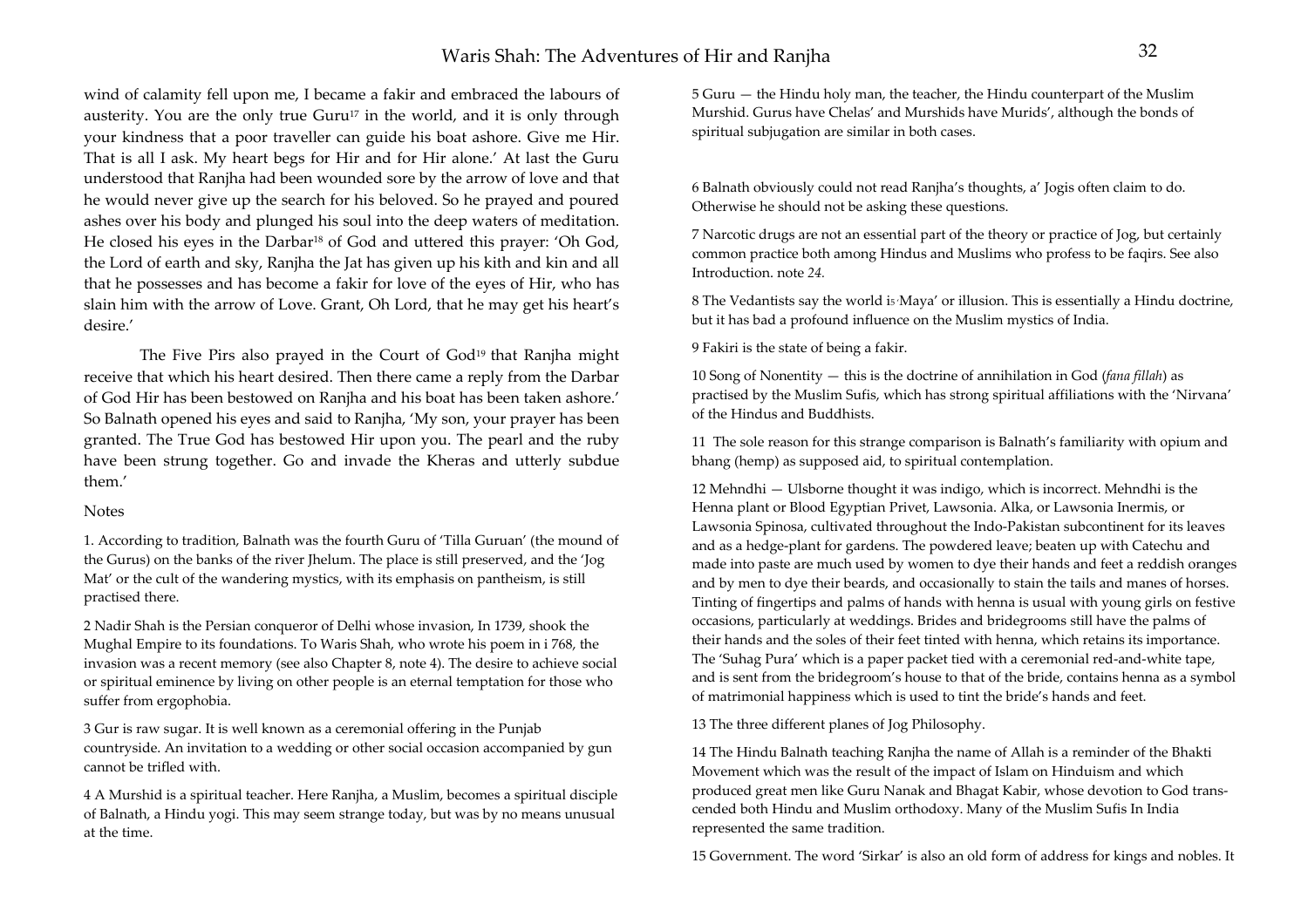is still applied by sycophants to lesser luminaries..

16 Balnath apparently had no power to take back what he had given..

17 Ranjha's speech is full of inconsistencies. lie begins by accusing Balnath of captivating young men and ensnaring them, and ends up by calling him the only true Guru in the world. These are obviously good tactics, as Ranjha does succeed in having his way with the Guru.

18 Court.

19 These may appear to be strange proceedings, but God here has obviously been modelled on the absolute and arbitrary monarchs of the time!

# CHAPTER 21

## *Ranjha leaves Tilla for Rangpur disguised as a Jogi*

So Ranjha made haste to leave Tilla and he collected strange herbs and potent roots from the woods and put them in his wallet, that he might appear as one skilled in medicine. And he determined to learn spells and enchantments and sorceries so that he might capture his beloved. He was determined that if necessary he would wear bangles like Mian Lal Hosain Shahbeg<sup>1</sup> and kiss the feet of a dog like Majnun2 had done. So Ranjha set out from Tilla having bidden farewell to Balnath. The destroyer of the Kheras started like the storm-cloud that moves to the place where it has fallen once before.

As he passed from village to village the people said to themselves, 'This boy does not look like a Jogi. His wooden earrings and beggar's clothes do not suit him. Ills build is not that of a<Jogi. His bones and feet are hard. Surely some proud woman has made him turn fakir.'

And Ranjha replied, 'I am the perfect Nath descended from seven generations of Naths. I have never handled a plough. My name is Dukh Bhajan Nat and I am the grandson of Dhanantar Vaid.3 My Guru is Hira Nath and I an going to worship at his shrine. Any one who opposes me goes sonless from this world.

And he strode off with swinging steps as one intoxicated, even as camelmen swing when riding on a camel's back. He made straight for the Kheras' abode even as a stream in flood sweeps down the bed of the river or as a lion springs on its victim. A partridge sang on the right as he started and he took this as a good omen.4

He was filled with love even as rain pours down in the darkness of a pitch black night. As Ranjha entered the neighbourhood of Rangpur he met a shepherd grazing his sheep and the shepherd looked at the Jogi as a lover looks into the eyes of his beloved, and said, 'Tell me without disguise what country have you come from?'

The Jogi replied, 'I come from the river Ganges, I am a bird of passage from the other side of the river. We Jogis stay in one place for twelve years and then wander for twelve years and we bring success to those who meet us.

The shepherd replied, 'Real fakirs do not tell lies. You claim to be a fakir and you are telling a lie. You cannot deceive a shepherd. They are the most cunning of all mankind. You are the Sials' shepherd and your name is Ranjha. You used to graze the buffaloes of Chuchak. You and Hir used to spend your time in the forest. You are the famous lover of Hir. The Sials were always taunted about you and Hir All the world knows your story. You should flee from the Kheras or they will kill you.'

And the Jogi replied to the shepherd, 'Surely you will be punished for telling such lies. I and mine have been fakirs for seven generations. I have nothing to do with the world. I deal with beads of penitence and beggar bowls and live by asking alms. If you wish well for yourself do not call me a servant, for I am without doubt a holy man. I fear the very name of women. Who is Ranjha and who is Hir? If you call me a servant I will tear you to pieces.'

The Jogi shook with anger. The water of wrath gleamed in his angry eyes. And the shepherd, afraid of the wrath of the Jogi, fell at his feet and folded his hands in supplication, saying, 'Pir, forgive my sin. The glazer of buffaloes that I knew closely resembled you and such mistakes are pardonable. I will tell you all the story.'

And he told the Jogi the story of Ranjha and liar spread his blanket before him and treated him kindly. Meanwhile a wolf fell on the sheep, and the shepherd in his distress called the Jogi to attack the wolf, for he had counted his flock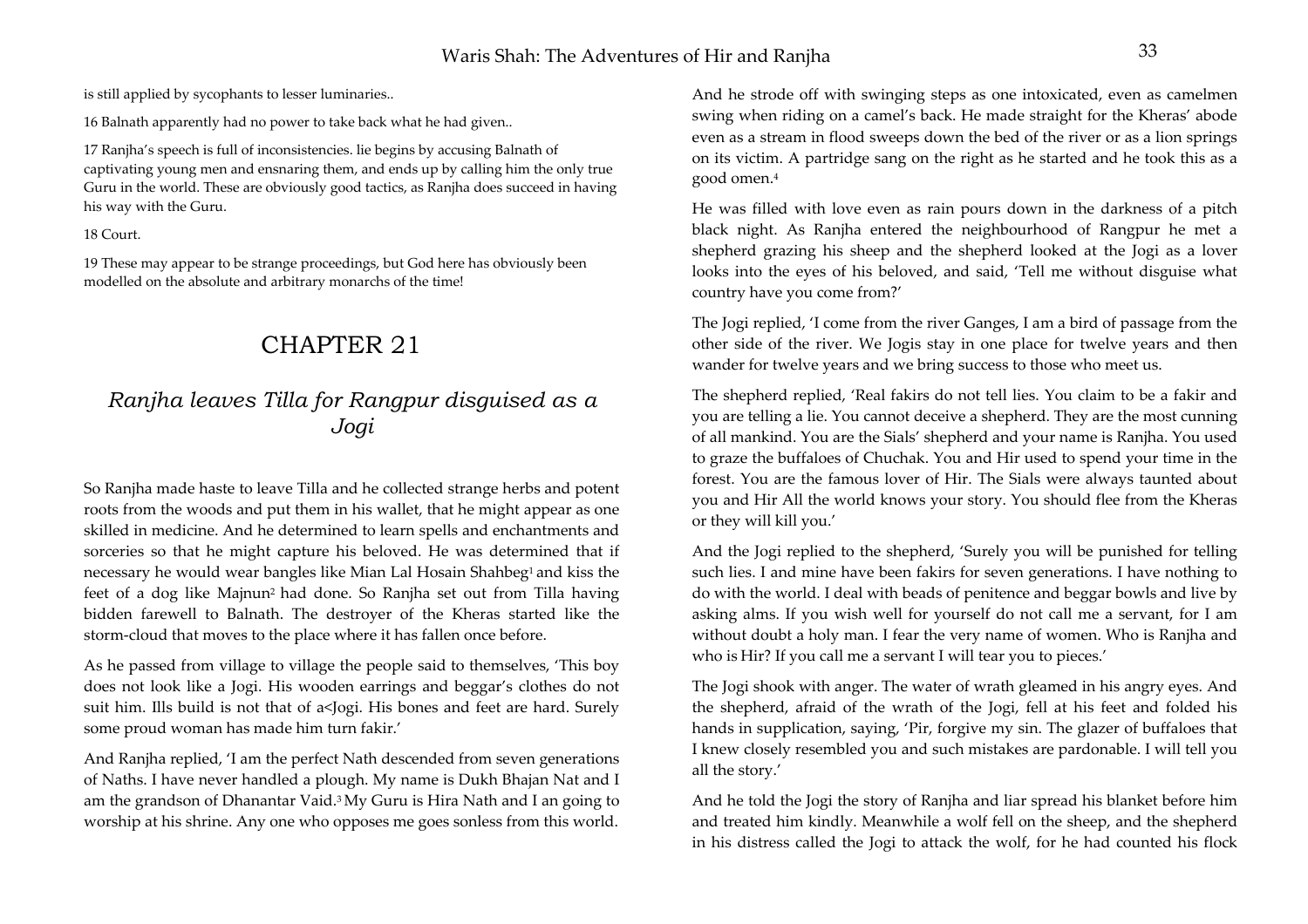### Waris Shah: The Adventures of Hir and Ranjha <sup>34</sup>

and found the wolf had slain seven lambs and one sheep. The Jogi did as the shepherd besought him to do and confronted the wolf in battle. The Jogi called upon the Five Pin who supported him in the encounter. He smote the wolf with his beggar's bowl and the wolf fell to the ground like a log. Then the Jogi pierced him with his fakirs tongs and brought the body to the shepherd who was amazed at the sight. So the shepherd was convinced that the Jogi was a perfect saint and endowed with miraculous power and he fell at his feet in supplication.

And Ranjha said, Brother, let us sit down and talk together. We must take care that our secret does not leak out. The shepherd replied, 'You have disgraced the name of Love. Having won Hir's love you should have run away with her. Either you should never have fallen in love with her, or having once loved her, you should have killed her rather than let another have her. When the Kheras took her away in marriage you should have shaved your beard in the assembly<sup>5</sup> You should have died rather than be disgraced as you have been disgraced.'

Ranjha replied, 'Your speech breaks my heart but we Jogis have patience even when we are trampled on.' The shepherd replied, 'You fool, Take the girl away if you can. Saida is no friend of yours. You have got your ears bored and you have grazed buffaloes for twelve years and are you still afraid of what the world will say? When you go to Rangpur to beg through the city, go carefully. The girls of the city will tease you but you should leave them severely alone and not tarnish the name of a fakir. Sehti the sister of Saida is a clever woman and you should beware of her. She is certain to be your enemy. She is not afraid of any fakir She is in love with a Baluch camel driver. You should let her understand that you know this. May God help you in your task. Fortune favours you. Your star is in the ascendant, Ranjha. You are about to ascend the throne of Akbar.' The jackal of Hazara is going to try and capture the lioness of ]hang. You, a fox' of the jungle of Takht Hazara, will become as favoured as a delicate musk deer of Khotan. You have heaped disgrace on the Sials and now you are going to humiliate the Kheras.

### **Notes**

1 Mian Lal Hosain Shahbeg is the traditional guru of sweepers. He is also popularly known among the sweeping fraternity as Gugga.

<sup>2</sup>*'Sag-i-Laila'* or Laila's dog, is a favourite theme with Pen and Urdu poets who often

make Laila's lover Majnun kiss sweetheart's dog, and hold long conversations with him*.* Generally speaking, in Persian and Urdu poetry, lovers like to think themselves as the dogs of their sweethearts. As an example, this i*s* what Hafiz says

I hear that dogs have collars

Why don't you put one round Hafiz's neck?

3. Dhanantar Vaid was a celebrated Hindu physician of and India. Dukh Bhajan Nath is a play on words meaning the N weighed down by 'dukh' or sorrow, Hira Nath refers to his worship of Hir.

4 The superstition still persists.

5 In other words, disgraced yourself. In the old days, a beard as much a symbol of respectability as being clean-shaven in later times.

6 The Emperor Akbar, the Great Mughal.

7 It is no compliment to Ranjha to call him a jackal and a fox, but the shepherd, who apparently could think of no be analogy, obviously means well and therefore causes no offence.

## CHAPTER 22

### *Ranjha arrives at Rangpur*

So it came to pass that Ranjha came to the village of the Kheras. The girls of the village were taking water from the well when Ranjha addressed them. Some suspected he was the lover of Hir but they said nothing. A woman told him the name of the village. 'Ajju,' she said, 'is the headman of the village and Saida is his son who stole away Hir the bride of Ranjha.' And Ranjha rejoiced when he heard the name of Hir. The children of the village followed him about as he begged from house to house and the young men asked him what he thought of the place when he had inspected all the girls. And Ranjha replied, 'How can I fix my attention on the Kheras with all these girls about? Their bright eyes slay their lover as with a sharp sword. The scent of their flowers and the black of their eyelashes have dealt death and destruction in the Bazaar.' The beauties of Rangpur thronged round the Jogi like moths round a lamp. They overwhelmed him with their surpassing beauty. His eyes shone in amazement. When the women of the village saw the beauty of the Jogi they surrounded him in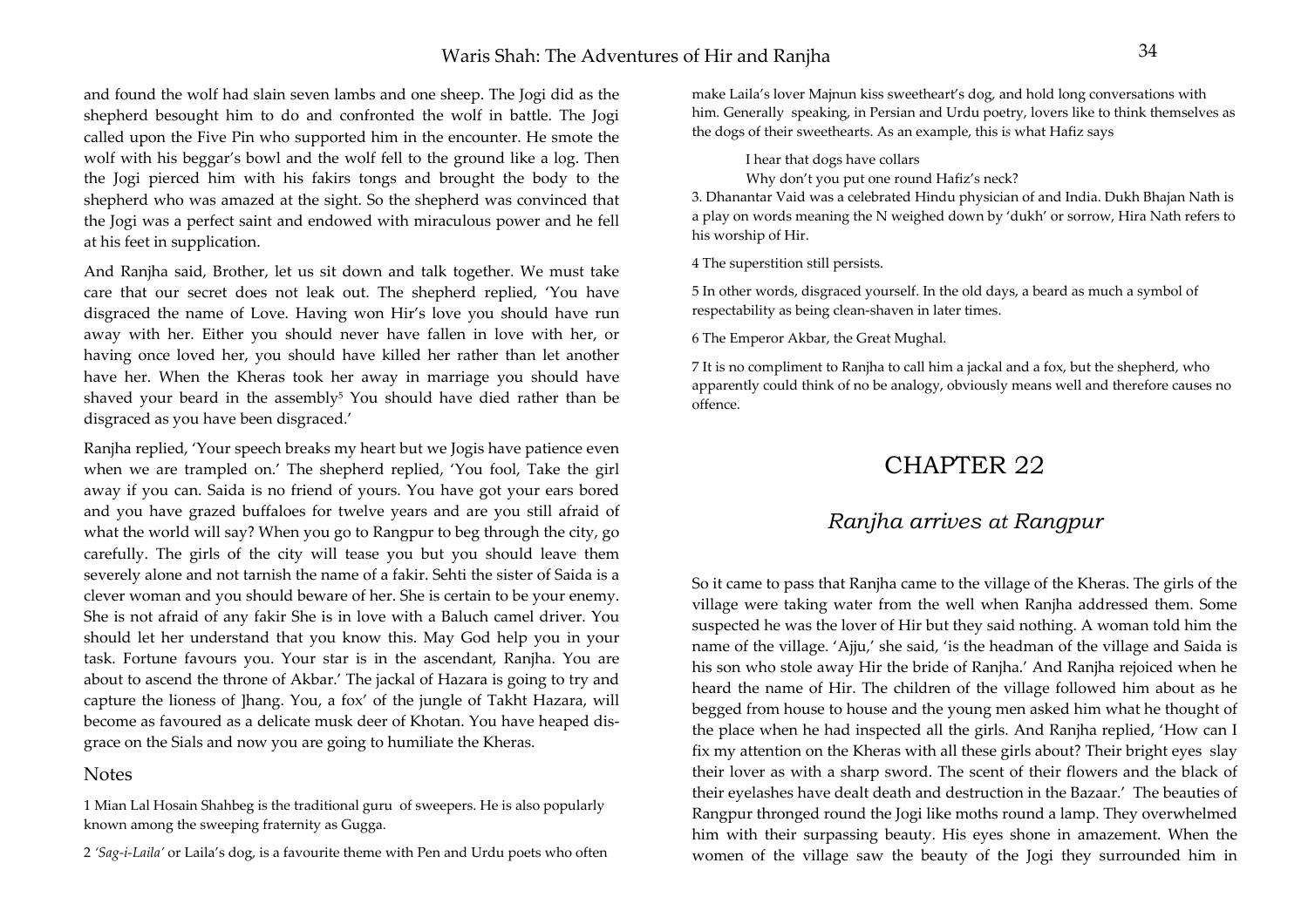multitudes, old and young, fat and thin, married and unmarried. They poured out all their woes to the fakir and many wept as they told their stories. Some complained of their father-in-law or mother-in-law1 Some complained that their husbands beat then, others that their neighbours were unkind. Others said, 'Our sons have gone to a distant country. When will they return?' Some said, 'For God's sake deliver me from the pain of love. Its flame has scorched me ever since I was born.'

Ranjha made all the girls sit close to him and told them to fetch freshly broken potsherds from the kiln. On them he drew mysterious lines and designs. Some he told to wear them round their necks, others to bind them round their loins. Others he told to put them in pitchers of water and make all the family drink them. Thus father-in-law, mother-in-law, husband, brothers and everybody will become kind.' To others he said, 'Be composed, God has fulfllled all your hopes.'

The girls came trooping out of theft houses when they heard of the Jogi. 'Mother,' said they, 'a Jog1 has come to our village with rings in his ears. He has a beggar's bowl in his hand and a necklace of beads round his neck. He has long hair like a Juggler. His eyes are red and shine with the brilliance of fire; sometimes he plays on the "King"2 and weeps. At other times he plays on the Nad and laughs. He calls on God day and night. He is the chela of Balnath and the love of someone has pierced his heart.

And Saida's sister said to Hir, 'Sister, this Jogi is as beautiful as the moon and as slender as a cypress tree. He is the son of some lucky mother. He is searching about as if he had lost some valuable pearl. He is more beautiful even than you. He cries 'God be with you", as if he had lost seine beloved friend. Did not Mirza and Sahitan lose their lives for love? Did not Joseph suffer imprisonment for twelve years for the love of Zulekha? Was not Kama ground to powder for love's sake? Surely this Jogi is a very thief of beauty and that is why he had his ears bored. Some say he has come from Jhang Sial. Others say he has come from Hazara. Some say he is not a Jogi at all but has got his ears bored for the sake of Hir.'

And Hir replied, 'I entreat you not to touch on this subject. It appears to me that this is a true message from God, and that it is Ranjha. My love for him has already ruined my life. Why has he come to destroy me again? He has lost his beloved and has also got his ears bored. What benefit has he received

from love? He became a shepherd and then cast dust and ashes on his body and relinquished all hope of name or fame.'

And Hir wept secretly and tears poured like rain firm her eyes. And she said to the girls, 'Bring him somehow to me that we may find out where he comes from and who he is, who is his Guru and who bored his ears.

The girls drawing water at the well made merry with the Jogi, saying, 'This is what becomes of the man who runs after girls. it is only those who have lost their hearts that bore their ears.' And then they tantalised him by displaying their charms. They burnt his heart sorely by saying, Hir is very happy with the Kheras.' They sidled up to him and touched him with their hands. They said, 'You have shown us your gracious presence. Now come and let your sun shine in the courtyard of Hir. Come behind us and walk down with us to the house of Ajju and look at pretty Sehti. Come into her courtyard and look at fir.' And they laughingly said, 'Sir Fakir, we stand before you with folded hands. Please accede to our request and lay us poor women under a debt of gratitude.'

To which Ranjha replied haughtily, My family have been fakirs for seven generations and we do not know the ways of the world. I eat kand and mul,<sup>3</sup> live in desolate places and enjoy the hermit life of the jungle. I know all about wolves, deer, lions and tigers. You alt all mines of beauty, but what concern has a Jogi with beauty? I know all about medicine and healing herbs. The haunts of people and populous cities I avoid. I only know the ways of hermits, recluses, pilgrims, Gums, Jogis, and Bairagis.' Other people pound and sift bhang and sherbet. I sift men at a glance. I can banish fairies, Jinns, women and Satan himself. By my spells and incantations, I can compel men to submit to me.

And the girls encircled round the handsome Jogi and asked him ceaseless questions about himself.

Ranjha replied, 'Do not ask vain questions. A snake, a lion and a fakir have no country. We are dervishes and have no kith and kin. What care we for bed or board, for the headman of a village or his women folk? You are all fairy queens and wise and witty women. I am a God-intoxicated fakir who has left the world behind hint I pray you leave me alone. Why pick up a quarrel with a poor fakir? I am helpless in your presence. Why, did not you women put Harut and Marut<sup>5</sup> in the well? You defeated even Plato and Aesop.<sup>6</sup> You would tease the very angels themselves. Go and look for some youth of your own age and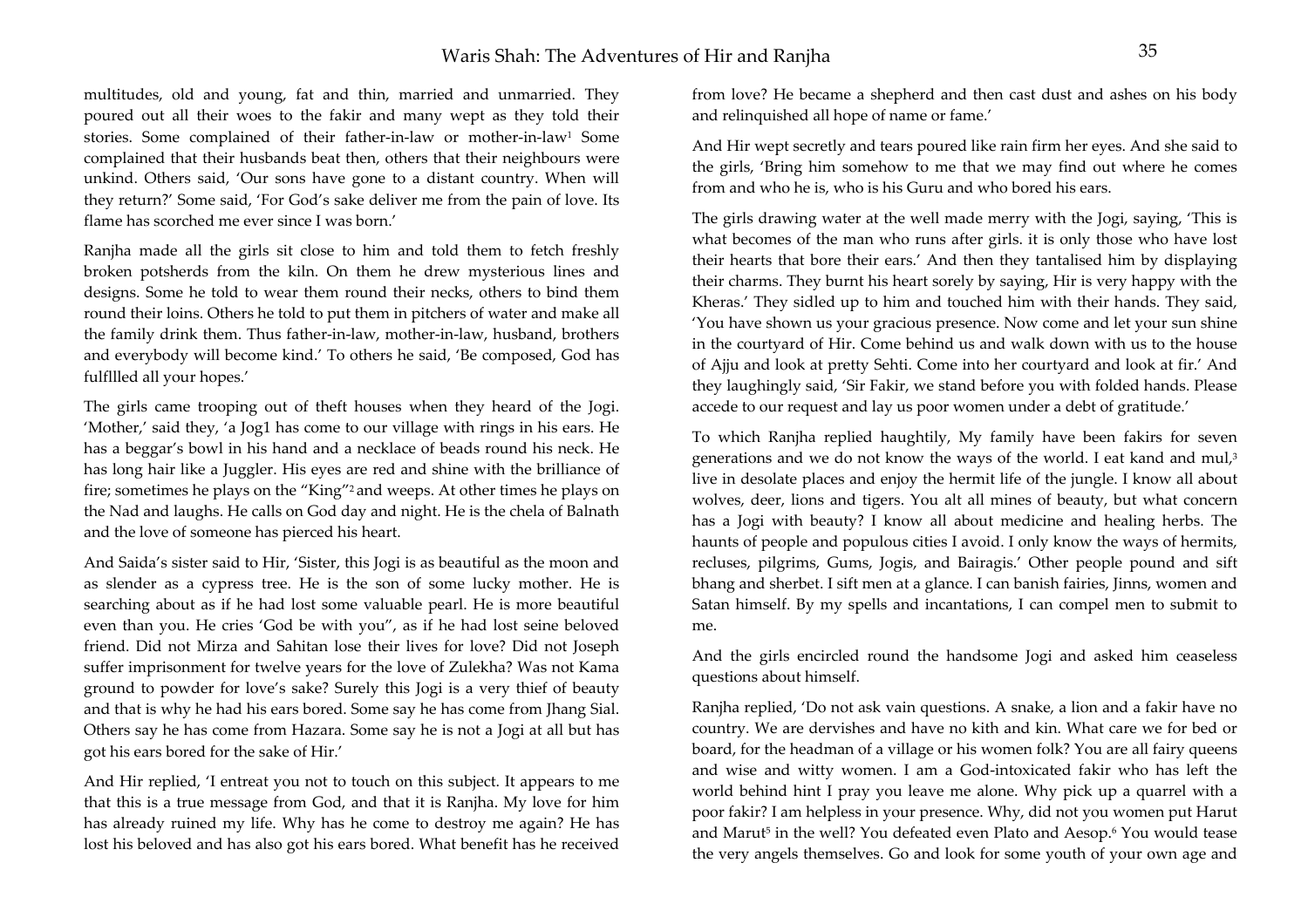leave the poor fakir alone. Why do you seek to ensnare me in the entanglement of your beauty? Women verily r faithless. I will never take their advice.'

So the girls went and told Hir, 'Hir, we have entreated the Jogi but he will not listen to us. We have praised the Kheras but he takes no notice. Fur, why do you lie weary and sad on your bed all day and no one speaks to you for fear of your displeasure?'

Hir replied, 'Girls, you may pierce me with a thousand taunts, but who can withstand the decree of God? I do not blame you. God does what He wishes. What was to be has been. All the miseries of the world have fallen on my head and yet I have not quarrelled with you.

And the girls replied, You have only just been married. What can you know of misery? You have shared no secrets with us. So keep your tongue under control. You yourself told us to go and fetch the Jogi and now you deny it.'

And Hir replied, 'Girls, you try and fix the responsibility on others for what you have done yourselves. It was a bad day when I was given to the Kheras in marriage.'

The girls replied, 'Daughters-in-law are usually afraid of their fathers- and brothers-in-law, but your father-in-law is afraid of you. Other brides milk the cow, knead the bread and grind the corn, but you never lift a straw. Women like you are afraid of witches in the day time but swim across the broad rivers at night.'

Hir replied, 'You taunt other people's daughters but you have never been entrapped in the net of love.'

The girls answered, 'Why do you quarrel with us? We never stood between you and your lover'

fir said, 'You bad wicked girls, destroyers of your own parents. What do you mean by your rash words? What you have said has burnt my heart. Verily I have a long and weary road to travel. I wish that Ranjha would come and embrace me or that even in my dreams I might meet hint'

The girls replied, 'What we have said has been out of kindness for you, and we bear no ill-will towards you. If the subject was grievous to you, to whom but you should we have mentioned it? If you wished to hide your secret in your father-in-law's house, you should not have blazoned it abroad when you were living With your parents. Why do you cry out when the truth has been told to you? You should not have engaged in the game of love without deep forethought. Now you turn round and abuse us. What object had we in calling the Jogi? Was it not you who asked us to do it? The whole world knows about your love. Why do you make yourself an object of disdain.

Hir replied angrily and sarcastically, 'From your childhood upwards you have been learning unseemly tricks. You are the sort of girls who set aside the blanket of shame and dance in public. Verily you will be the salvation of your relatives, and the people into whose houses you marry will be exceedingly fortunate.

Meanwhile Hir's heart was rent with the pangs of separation from her lover and she was devising some way of seeing Ranjha. The Jogi at the same time decided to visit the house of Mehr Ajju. So Ranjha took up his beggar's bowl and went from door to door, playing his shell and crying, 'You mistress of the courtyard, give alms, give alms.' Some gave him flour, others bread, others dishes of food. They asked for his blessings and he invoked blessings upon them.

Some said, 'We shall acquire holiness through the power of his intercession.' Others said, 'He is a thief spying after brides. He will seduce our women.' Said one, 'He pretends to be a fakir and pours ashes on his body. But he looks like Ranjha and has a love secret in his eyes.' Said another, See he takes wheat flower and butter, but will not touch millet or bread crusts. He is chasing the women and is no real fakir.'

But Ranjha went on his way unperturbed. Hir joked with some and scolded others and made fine scenes. He set up as a conjurer and gave some of them charmed threads<sup>7</sup> and lucky knots. And Ranjha looked up and said to those round him, 'We have entered a ruined village. Not a girl sings at her spinning wheel. No one plays Kilbari<sup>8</sup> or Samsni and makes the earth dance. No one hunts for needles or plays "Walan"9 No one plays Maya or makes crows or peacocks fly. No one sings Choratori or plays Garidda in the street. Let us up and leave this dull village.'

 And the boys replied to Ranjha, 'We will show you the place where the girls sit in their spinning parties.' And he saw them laughing and chatting and breaking each other's thread for fun. And they sang sweet songs as they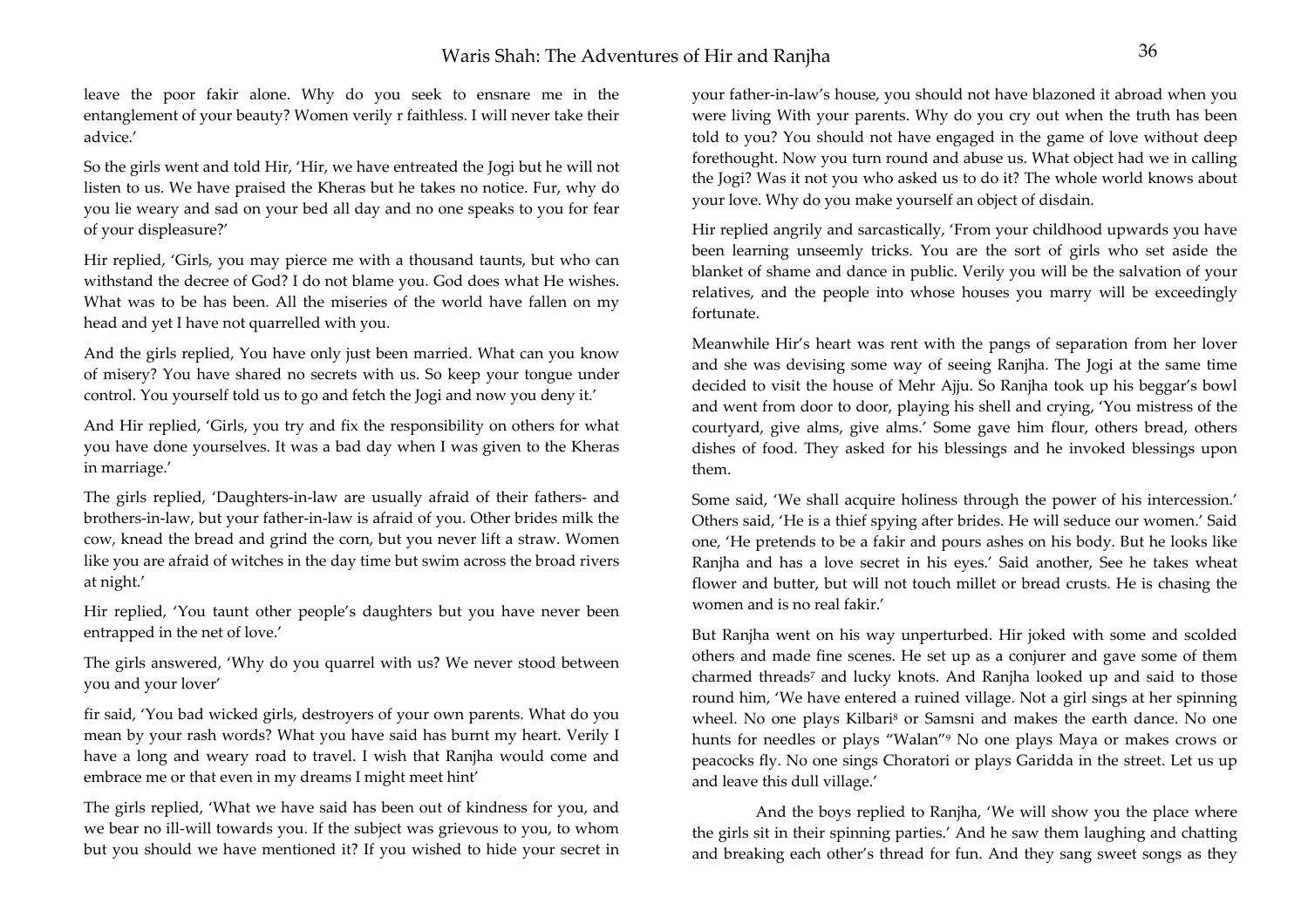turned spinning wheels, and one said mischievously to Ranjha, 'The loves of one's childhood do not last longer than four days.' And another said, 'What do you want, Jogi?' And Sehti, to cajole him took off his necklace. And the Jogi turned and said, 'Who is this hussy?' Somebody replied, 'She is Ajju's daughter.' The Jogi replied, 'Who is Ajju and why is she making mischief? Ajju has got a bad bargain. She is rude to fakirs and does not kiss their beads. She is a good-for-nothing hussy who can neither card nor spin.'

 And Sehti replied, 'Jogi, your words are harsh. If you touch me I will throw you down and then you will know who I am. Your disguise is a trick. If you enter my courtyard, I will have your legs broken and pull out your hair. I will thrash you like a donkey and then you will remember God and learn wisdom.'

 And Ranjha exclaimed, 'Why does this snake hiss at me and why does this tigress want to drink my blood? I suppose she is tired of her husband and is hunting for a lover.' And the Jogi passed on into the courtyard of a Jat who was milking a cow. He blew his horn and played on his shell and roared like an intoxicated bull. The cow alarmed by the extraordinary noise kicked over the rope and spilt the milk. And the Jat in fury exclaimed, 'Fancy giving alms to this poisonous snake.'

And the Jogi's eyes became red with anger and he lifted his beggars bowl to strike the Jat. Meanwhile the Jat's wife flew at him and abused him and all his kith and kin, his grandfathers and great-grandfathers for spoiling the milk.<sup>10</sup> She pushed him away and tore his shirt and flung taunts at him. The Jogi in his wrath kicked her and knocked out all her teeth.<sup>11</sup> She lay on the ground like a log. And the Jat seeing his wife on the ground raised a line and cry and shouted, 'The bear has killed the fairy. He has killed my wife. Friends, bring your sticks and come to my aid.'

And the men cried, 'We are coming, we are coming.' And the Jogi in alarm took to his heels. And as he passed by one of the houses he saw a beautiful girl sitting all alone like a princess in a jewelled chamber of the king. The Jogi was hunting for his prey like a hawk. He was as a born dacoit robbing a banker. lie was as handsome as the subadar12 of Lahore. He knocked at the door and said, 'Hir, bride of the Kheras, art you well? Give me alms, give me alms.'

And as soon as Sehti saw him, she opposed him fiercely and said to Hir, 'He is a wicked man and nobody curbs his evil ways. I will break his bones and teach him to cast love-eyes in my courtyard. What do you mean by saying, "Are you well, Hir?" You are flaunting your beauty like an enamoured peacock. You are hunting for your beloved and yet you call on the name of Pir-and fakirs. You singing "Allah, Allah" and beg with a strange look in your eyes. You are like a camel without a nose string,13 and no one dares drive you away.

And the Jogi replied, 'Do not try and cajole me with your charms. It is you with your clinking jewellery that looks like a vain peacock. I said "Pir" which you mistook for "Hir" and nobody dares set you right Why are you speaking harshly to wayfarers and strangers? You are oppressing poor fakirs and causing trouble in the houses of the fathers-in-law. You are like an amorous cow sparring with bulls.'

 And Sehti said, 'Listen, sister, to what he says. He is a Jat and not Jogi. He is a liar and a lewd fellow, shedding his shameless fat paunch in the village. He is no wayfarer and stranger, for he knows Hir's name and then 'Immediately says he never heard it. He will get his beggar's bowl and his beaded necklaces broken and his hair pulled if he comes near me. Who will save him from my wrath? He is not a headman of the village. He is a wandering minstrel, or a leather worker, or a sweeper of some sent. The Jogi replied, 'You miserable hussy, you squat snub-nosed' village flirt, you loincloth of Satan, beware. If a Jatti quarrels with a fakir, her lot will be one of hardship and sorrow.

 The women of the village hearing the noise of voices and bickering, said to Sehti, 'Why do you quarrel with the Jogi? He sings as sweetly as Tan Sen, 15 and he knows songs by sixties and hundreds; he spends all his time singing songs and wearing charms. It is not meet to quarrel with such folk.'

 And Sehti replied, 'It is only fat-bellied rascals that live by begging. He is obstinate and unbending as a beam in the roof. He is as an unripe sugarcane. His lips utter pious words but his heart is set on his beloved. When he sees Hir he sighs and his eyes melt with love.' And Sehti turned to the Jogi and said, 'You quarrel-monger, you have spoilt your ears. I will spoil the rest of you. If you sing your Jogi song I'll make the Jats sing ribald songs about you. I'll send for a couple of young rascals like you and order them to thrash you. I'll make you dance round our courtyard like a juggler's bears.'16 I will tear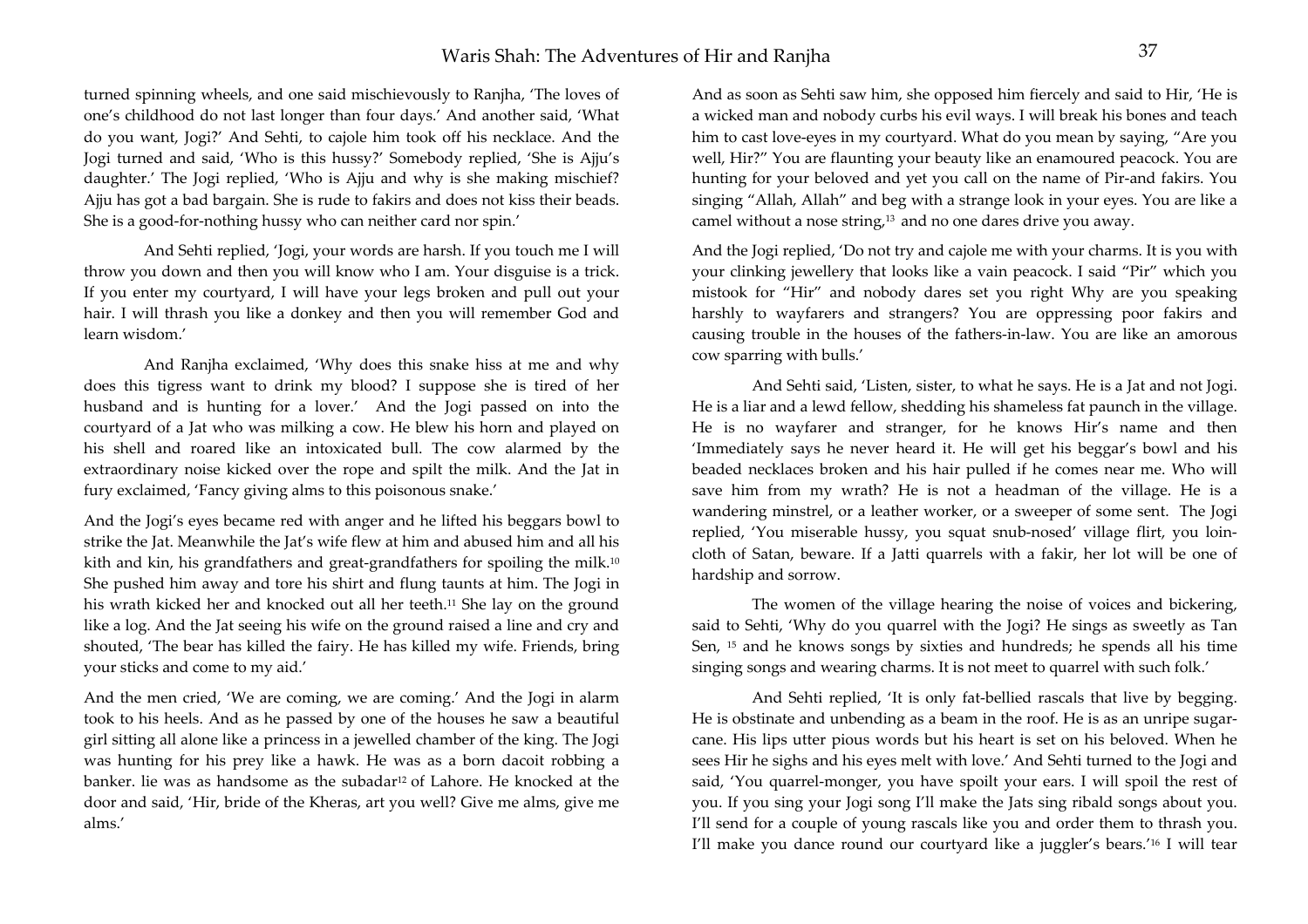open the fresh wounds of your heart and on the Day of Judgement I will get redress from your taunts.'

And the Jogi replied, 'Verily you are the mother of wisdom and the grandmother of understanding. Your wit has cancelled the decrees of Fate and your words are as mysterious as an Arabic verb<sup>17</sup> Surely there is no country like Kashmir, lustre like that of the moon, nought so sweet as the sound of a distant drum, nothing so terrifying as the earthquake and the Day of Judgement. And there is nothing so quarrelsome as Sehti. Aye, there is nothing so bitter as anger and there is nothing so sweet as the kisses from the lips of the beloved. There is no book like the Quran and no silence like that of death. There are none so fortunate as the Kheras, no one so full of sin as the Poet Waris and there is no spell like that of his poetry."

And Sehti replied, Why quarrel with women and bandy words with small girls? What are the things that can never keep still? Water, wayfarer's dogs, lads given to debauchery and fakirs. You are no Jogi. Tell us from where came Jog? Prom whence came Shinas<sup>19</sup> and Bairag? From whence came the beggar's horn and beggar's bowl and the praying beads? Who gave you the commandment to wear long hair? Who ordered you to smear your body with musk and ashes?'

The Jogi replied, 'Solomon is the Pir of Jinns and evil spirits. Self-interest is the Pir of all Jats and Love is the Pir of all lovers. Listen, Sehti, and I will tell you the way of Jog. We fakirs are like black snakes and we acquire power and virtue by reading spells. We get up at midnight and pore over sacred books by the banks of untrodden streams, we expel all impurities from our speech by using the toothbrush of repentance and we sit on the carpet of true belief. We become deaf and dumb by holding our breath in the tenth position.20 We can ward off deceit and burn evil spirits. We can cast spells and destroy those whom we want to destroy.<sup>21</sup> We can make absent lovers smell the fragrance of their beloved's presence. Women who revile us we can make ride in penance on an ass with a shaved head. Let virgins beware who oppose our power or it will fare ill with their virginity.'

#### Notes

1 A common complaint on the part of impatient young women who long for an independent home but are held down to homes of their parents-in-law by the joint family system, which though originally a Hindu institution, later on became more less common to Hindus and Muslim, alike.

2 'King' and Nad' are both musical instruments, popular in the old Punjab.

3 Kand and Mul — narcotic preparations of opium. (Usborne's note.)

4 A Bairagi is a holy mendicant, a homeless wanderer, who has severed all human ties. H1e is virtually a Jogi, but possibly

a more hard-boiled one.

5 Harut and Marut art two angels mentioned in the Quran. Popular legend makes them fall in love with a dancing girl named Zohra, who was responsible for their downfall and imprisonment in a well in Babylon. The well in question is still supposed to exist and is pointed out to credulous tourists by local guides among the ruins of Babylon. As for Zohra, she is supposed, according to the same legend, to have become the morning star. In fact, Zohra is the Persian name for Venus.

6 This again is mere legend. History does not relate how, if at all, Plato and Aesop were outwitted by women. It may have happened to them of course!

7 'Taweez', 'dhaga' and 'gat' are all charmed devices for warding off evil. 'Dhaga' is a twisted cotton thread, over which a holy man says a prayer. The 'dhaga' may be tied into knots in which case it becomes a gat'. A 'gat' is sometimes made of a leather string. 'Taweez' is an amulet.

8 Kilbari — a game something like Here we go round the mulberry bush'. Sammi is a similar game. (Usbome's note.)

9 Wa!an, Garidda, Choratori and Maya are dances accompanied by music and singing and are popular among girls.

10 In similar circumstances one would expect to hear similar compliments in the Punjab countryside even today!

11 Ranjha does not appear to be much of a Jogi in the whole of this episode.

12 Governor of Lahore. In the old days, Governors and other high dignitaries were expected to be handsome, and were in any case supposed to be so by those who wanted to flatter them and obtain favours.

13 'Shutar-i-be Matar', that is, a camel without a nose string, is an idiomatic reference to a person of uncontrolled and unpredictable habits.

14 A snub nose is not regarded as a point of beauty either in men or women in the old Punjab.

15 Tan Sen — a famous Indian singer in the court of the Emperor Akbar. (Usbornes note) Mian Tan Sen, as he is generally called, was a Muslim.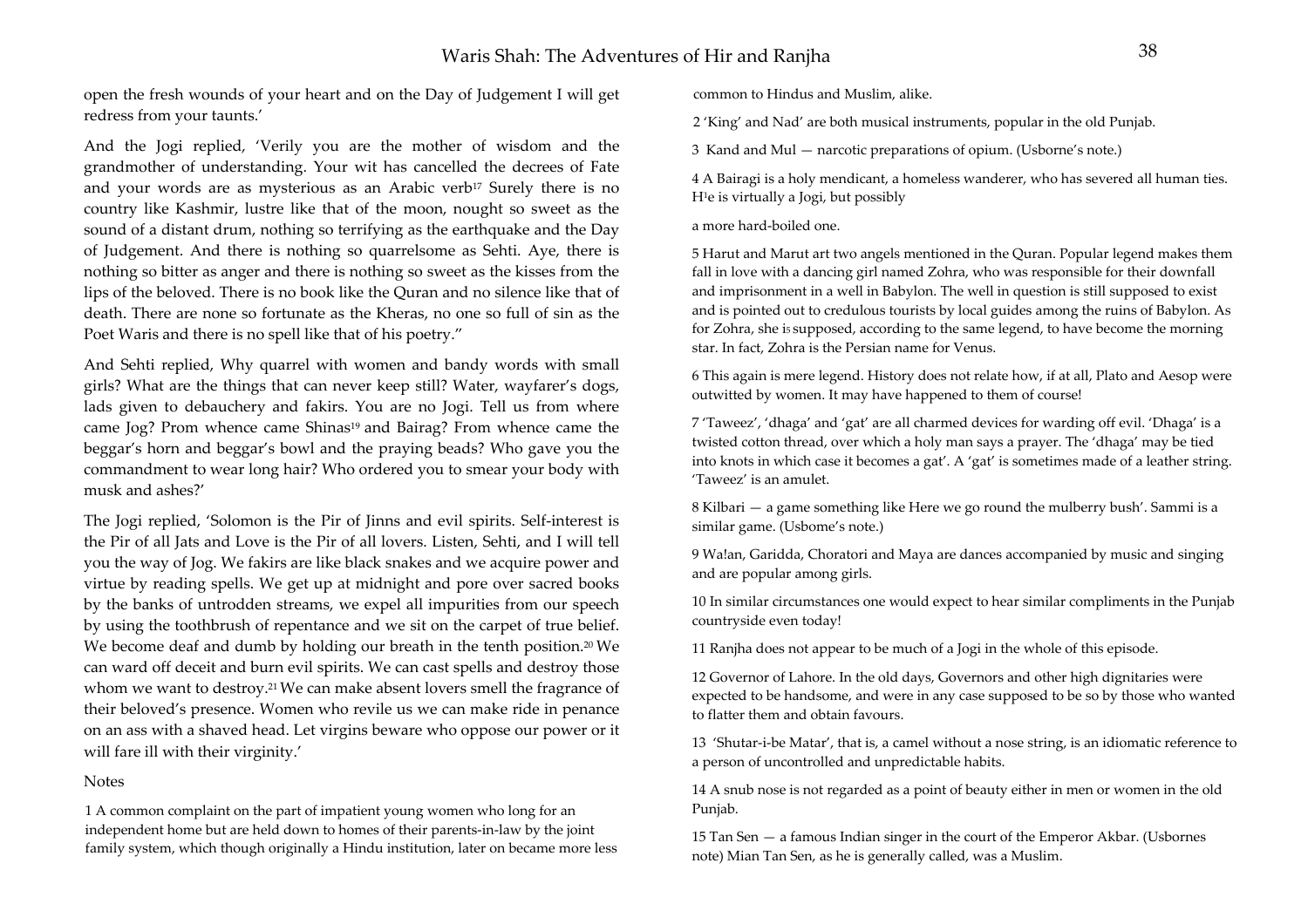16 Jugglers and their bears are still a familiar sight in the old Punjab. Some have monkeys which are equally popular.

17 Arabic is a proverbially difficult language and Arabic verbs, alas, are s mysterious today as they were in Waris Shah's days.

18 Self-approbation is quite common among Persian and Urdu poets. As compared with most of them Waris Shah is modest — and true.

19 Shinas and Bairag-Sanyas, or renunciation of the world. Bairag means the same thing. This is the last state of human life according to the Hindus.

20 This is a reference to Vogic practices. 'Prana Yam', as it is called, involves the holding of breath for long periods and simultaneously concentrating on the idea of the Deity.

21 This may seem strange in the mouth of a faqir who is dedicated to the service of God. In actual fact, the displeasure of a faqir is as much feared and avoided as his blessing is sought after.

# CHAPTER 23

## *Ranjha meets Hir*

And Sehti replied, 'Jogi, if you have all these powers. perhaps you can cure our bride hr. Every day she is getting weaker.'

And Ranjha replied, 'Sehti, beguile me not with vain words. Bring your bride here that I may see her and inspect the colour of her eyes and fact. I will see her veins and feel her pulse. Then I will prescribe the remedy.<sup>1</sup> But she must tell me when the disease began and tell me the taste in her mouth. Through the blessings of try Pir and teacher, I can tell the names of all diseases. I can whisper the call to prayer in the ears of a newly born babe,<sup>2</sup>I can weave spells and put children to sleep with lullabies. I can dry up the womb of women and slay liars, adulterers and infidels. With cunning oils and potent herbs I can cure pains and paralysis and the eighteen kinds of leprosy. With the spleen of a roasted goat I can cure blindness. With boiled Ghaghar<sup>3</sup> herbs I can bring about miscarriage. I can make a perfect cure of a barren woman by letting out blood from her ankle vein. I can assuage the pain of wounds with

an ointment of soap and soda. If a man has toothache I can pluck out his tooth wit my pincers. Those who cannot see in the dark, I can restore to sight by giving them hot roasted oil seeds. I can cure a withered arm or a benumbed leg by rubbing in the oil of a pelican. If a man is attacked by epilepsy, I apply the leather of my shoe to his nostril. If a man's face is awry, I show him the looking-glass of Aleppo and he is cured. I cure stomach-ache with the milk of a she-camel. With cooling draughts of Dhannia<sup>4</sup> I can assuage the fires of passion. When a man is at the point of death and gasping wit his last breath, I put honey and milk in his mouth. At his last hour, when the expiring life sticks fast in the gullet of the dying man, I recite the Holy Quran and his soul passes away in peace. But you must tell me what disease your bride has got or else all your talk will be vain and all my spells and power will be of no avail. Also, my beautiful one, you should not be proud of your beauty or hold your head so high, for what cares a fakir for your beauty or for your beautiful sister-in-law Hir? Your Hir is a crane and she has been mated to an owl. Your fairy has been yoked to an ass. Like should be mated to like. You should not mate a high bred Arab mare to an ass.

About this time Hir came into the courtyard and from one of the inner chambers she overheard the words of the Jogi. And she wondered who the speaker might be and she said to herself, 'He calls me a docile mare and the Khera an ass. Perhaps he will sympathise with me. Perhaps God has sent my cowherd tack. Perhaps he has obeyed my word and got his ears bored. Who else can speak in such dark riddles? The girls hint mysteriously that he is a Jogi, but perhaps he is my Icing Ranjha. Nobody but Ranjha could know my name. I will stand up to him and answer him face to face.'

And Hir said to the Jogi, Jogi, go away from here. Those who are unhappy cannot laugh. Why should one disclose the secrets of one's heart to Jogis, strangers and fools?'

The Jogi replied to Hir, We are the perfect fakirs of God. Ask anything from us, fair beauty, and we can bring it about. If a lover parts from his beloved one, with spells of magic numbers we can unite them. We can reconcile friends who have fallen out. We can cure all pain and disease and avert the onslaught of calamity. Do not be obstinate but give alms to a poor fakir.'

And Hir replied, 'It is not true, Jogi; parted friends cannot be reunited. I have searched far and wide but have found no one who can accomplish that. Tell me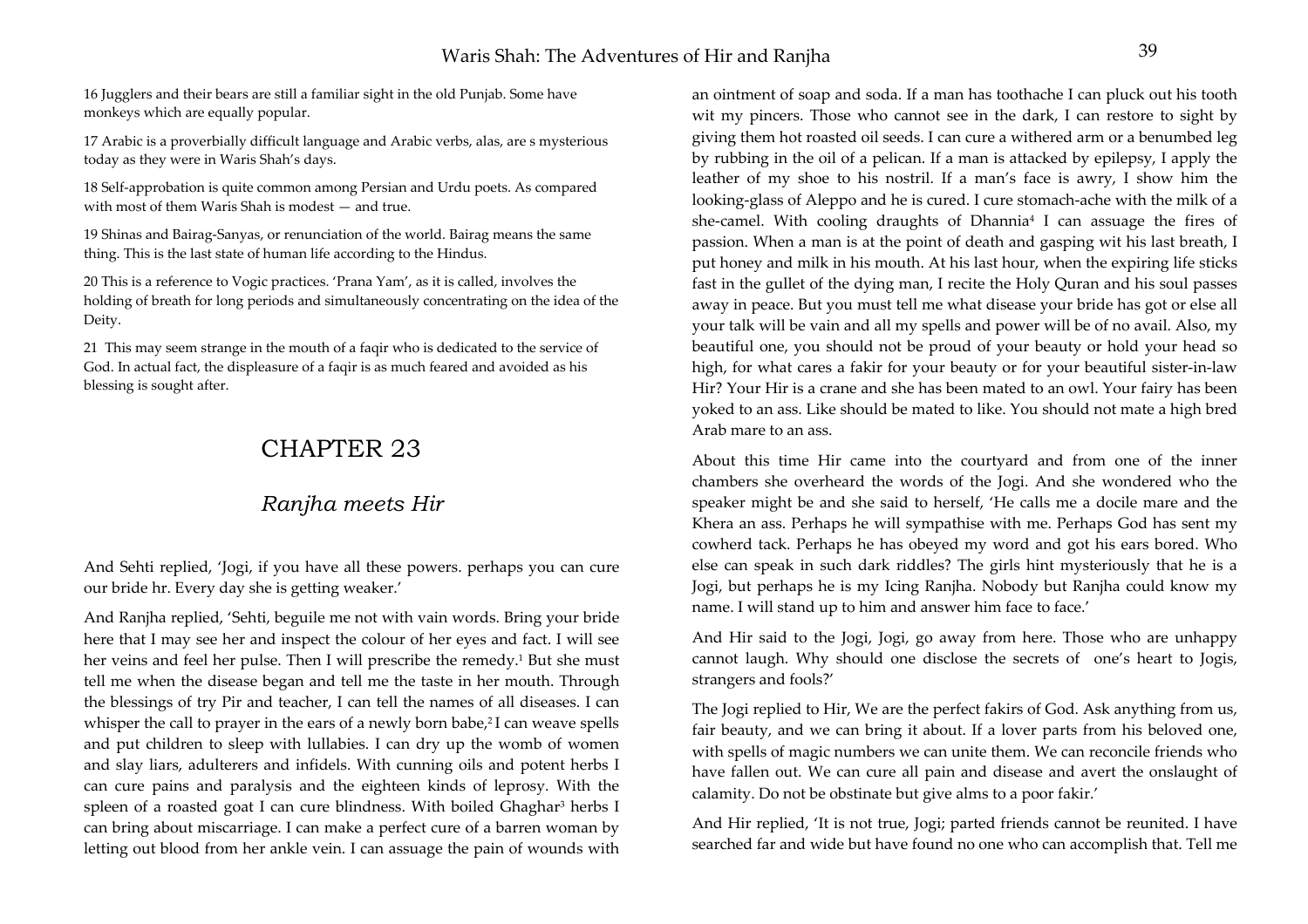when the true God will bring hack the lover I have lost. If anybody can remove the pain in my heart he may make shoes of my flesh. Oh poet Waris Shah! If I hear that my lover is returning, I will offer sweet cakes and light my lamps with rich butter for oil.'5

And the Jogi replied, 'I know all the secrets of the universe. On the Resurrection Day everything will be revealed. On that day the sky and clouds will cleave asunder. When Israfil blows his trumpet all the habitations of men will fall down. The supports of heaven will be rent asunder. The snake and the bull<sup>6</sup> will be flied with fear on that day. The mountains will fly into small pieces. All that will remain will be the seven last things; the Chair and the Throne of God, the Tablet of Destiny, and the Pen, Paradise, the Soul and Hell. Everything will vanish in an instant. Only lover and fakir will remain constant. Then tinning to Hir he said, 'If you will sit near me I will open the Holy Book and by casting magic' lots I will tell your horoscope. You were a little girl and your hair was hanging down your back. He was a boy with the early dawn of manhood on his lips. He played on a flute. Your eyes clashed in love and two hearts were captivated by each other. He was sold at the very shop of love and he grazed somebody's buffaloes in hopes of his reward, but you married and his hopes were drowned in the deep waters of despair. The Five Pirs had married you<sup>8</sup> to him and this second marriage was not lawful. Love has mined him and now he is roaming about disconsolate in forests and desolate places. He went to Tilla and got his ears bored and became a Jogi. He has today entered your village. He is not far from you. All this I have found in the book of the signs of the stars.'

And Hir stood up and said, This Jogi has read the signs of the stars correctly. He is a true pandit and Jotshi9 Tell me Jogi, where is my lover who stole my heart away and brought ruin on himself.'

The Jogi replied, 'Why are you searching outside, your lover is in your own house. Put off your veil, my beautiful bride and look if you cannot see your lost lover.'

And Hir said, 'Jogi, it cannot be true. He cannot be in the house.' Then she decided to draw aside her veil. She glanced at the Jogi and behold! It was her lost lover, And she said to him softly, Our secret must be hidden from the eyes of Sehti.'

The Jogi replied, 'Bride of the Kheras, do not teach wisdom to the wise. Be not proud of your beauty but be kind to old friends.'

#### Notes

1 Ranjha is speaking here more like a learned physician than a faqir. That, of course, is intended to impress his ignorant hearers.

2 This is a regular and well-known custom among Muslims everywhere. The azan or call to prayer is whispered in the ear of the new-born baby either by a priest *or* <sup>a</sup> relative.

3 Ghaghar is a creeper, the leaves of which are boiled and used for fomentation. It may also possibly be used for inducing abortion, although it would be unusual for a faqir to participate is bringing this about.

4 Dhannia is coriander seed. It is believed to have properties similar to bromide.

5 A proverb common to Punjabi and Urdu. 'Rich butter' here is intended for ghee or melted butter. Lighting lamps in mosque even with ordinary oil is still a well-known way of expression of gratitude to God for His favours. Punjabi mothers still promise lamp-lighting in mosques when they pray for their children,

6 The snake and the bull, according to tradition, support the earth (Usborne's note). This is Hindu tradition, which became common popular belief both among Hindus and the more ignorant among Muslims. See also Chapter 16, note 16.

7 An unauthorised but popular use of the Holy Quran.

8 This is the equivalent of marriage made in heaven, and equally difficult to prove.

9 Jotshi is an astrologer. 'Pandit' is a learned Brahmin, but is now used by both Hindus and Muslims for a wise and erudite person.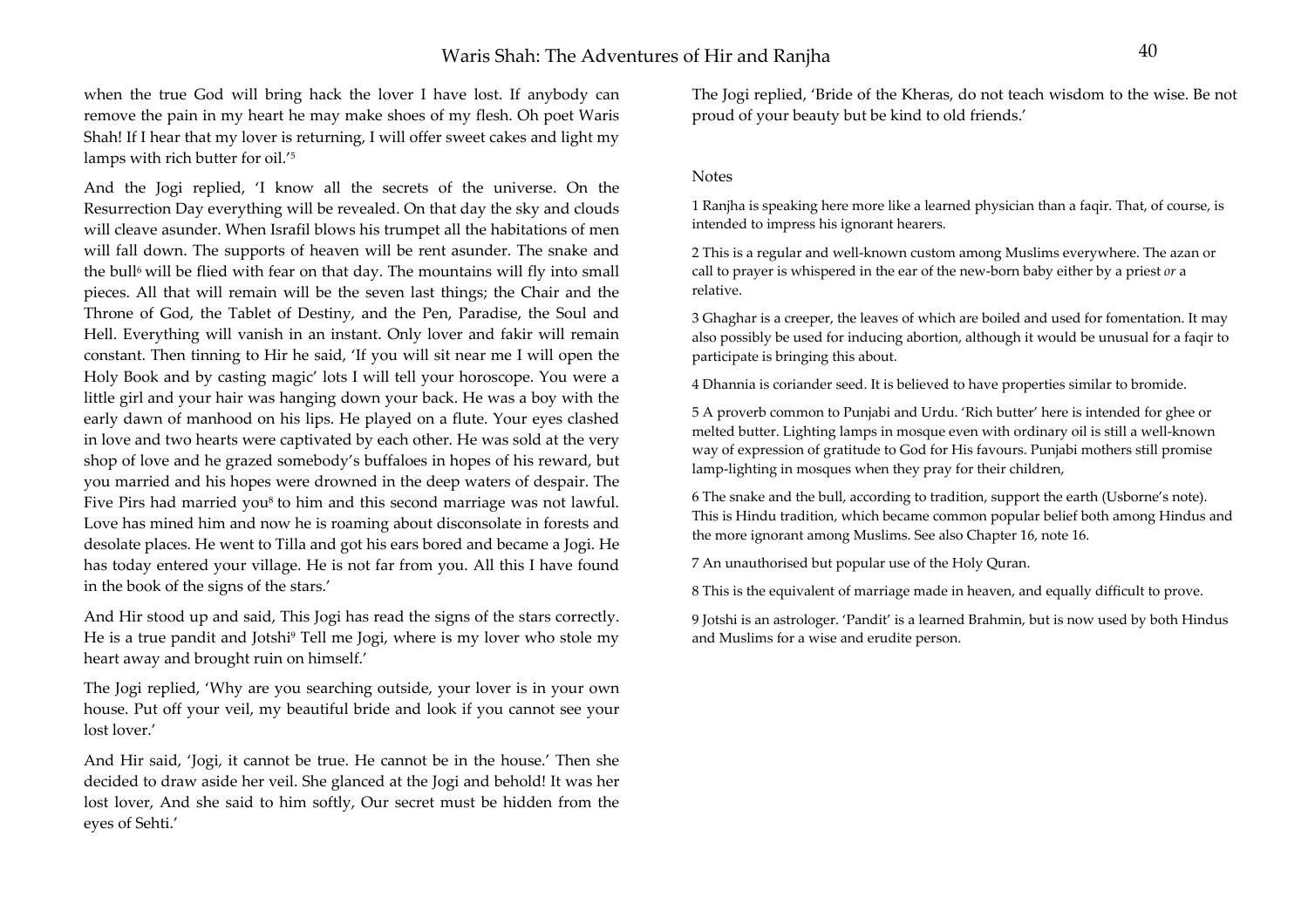# CHAPTER 24

## *Sehti quarrels with the Jogi and turns him out of the house*

When Sehti saw that the hearts of Hir and the Jogi had become one and that Hir had fallen under his spell, she began abusing the Jogi to her, 'Sister, all Jogis are liars. This snub-nosed squat dirty-faced wicked Jogi cannot be trusted.'

The Jogi replied, 'You should catch hold of the feet of the fakir in humility and with supplication instead of quarrelling with him. You are a lucky woman to be so fond of camels' and such 111cc. Ah! By the grace of God, my Pir tells me everything.'

Sehti flared up in wrath, 'You are a lewd slippery tongued person. What do you mean with your pointed remarks about camels. Are you charging inc with theft. Your shoulders seem itching for a beating. Fat fellows like you should be sent to look after ploughs and buffaloes.

The Jogi: 'A Jat woman is only good for four things, pressing wool, scaring sparrows, grazing lambs and nursing a baby. She loves quarrels and beats fakirs. She looks after her on family and abuses others.'

Sehti: 'I will beat you with cudgels and knock your teeth out.

Jogi: 'You are going the way to feel my stick round your legs. Girls with fringes<sup>2</sup> over their foreheads should not quarrel with holy fakirs. I can ruin you utterly, as I have saintly power in each finger tip.'

Hir glanced at the Jogi and made signs to him to stop quarrelling and she urged Sehti not to quarrel with the Jogi.

And Sehti replied, 'See, what has happened. The fakir has ensnared the bride of Saida. You have drunk grey<sup>3</sup> buffalo's milk and make eyes at your lover.

Hir flashed back at Sehti, Girls who quarrel with fairs like this must be wanting husbands very badly. You are always interfering when grown up boys come in sight. You are as obstinate as a negress.4

Sehti: 'Friends, my sister-in-law is murdering me. She is siding with the fakir. Either the Jogi is her lover or has brought some message from her lover.'

fir: 'My sister-in-law claims to be washed in milk and virtue, and now she calls me a leader of thieves. In very truth loose women have become grand ladies and ugly women are flaunting themselves as if they were peacocks in the garden of beauty. Look at this loose-tongued seductive darling of the Balooches. Look at her showing off! her airs and graces like a prostitute of Lahore5 A crawling deceitful reptile who devours men's hearts.'

Then Sehti lost her temper and said to her maid-servant Rabel, 'Let us give this fakir alms and turn him out Give him a handful of millet and tell him to go away.

So Rabel gave him a handful of millet and angrily bade him begone. Sehti had first charmed him with her blandishments. Then she turned him out and sent him packing. She entered the garden of the Ferringhees and set the well machinery going. She disturbed the sleeping snake.

The Jog1 was furious at being treated in this scurvy manner and burst forth in anger, 'You ate shaving my beard in giving me mere bird's food.' You have defiled my beggar's bowl and I shall have to wash my rosary..

And Rabel replied, Why do you find fault with millet? All Jats eat it. It is the food of the hungry and povertystricken. It is the father and mother of the poor.'

And Sehti threw some millet into his cup and the cup fell to the ground and broke.

And the Jogi cried, 'A great tyranny has been committed. You have ruined the fakir by breaking his cup. May your lover die, you tyrant of a woman. You taunted your sister-in-law with her lover. Why did you fall in love with Murad the camel-man? You fell into the hand of the Balooch like a stolen camel. He looted you of your boasted virginity.'

And Sehti replied, What do we Jats know about cups? Go spend a farthing and ask a potter to make you a new one.

And the Jogi wept when he saw the broken cup, and he said, My Pir gave it to me and it was very precious.' And he tried to pick the broken pieces up and in doing so he caught fir's eyes and he said to Sehti, You have broken my cup and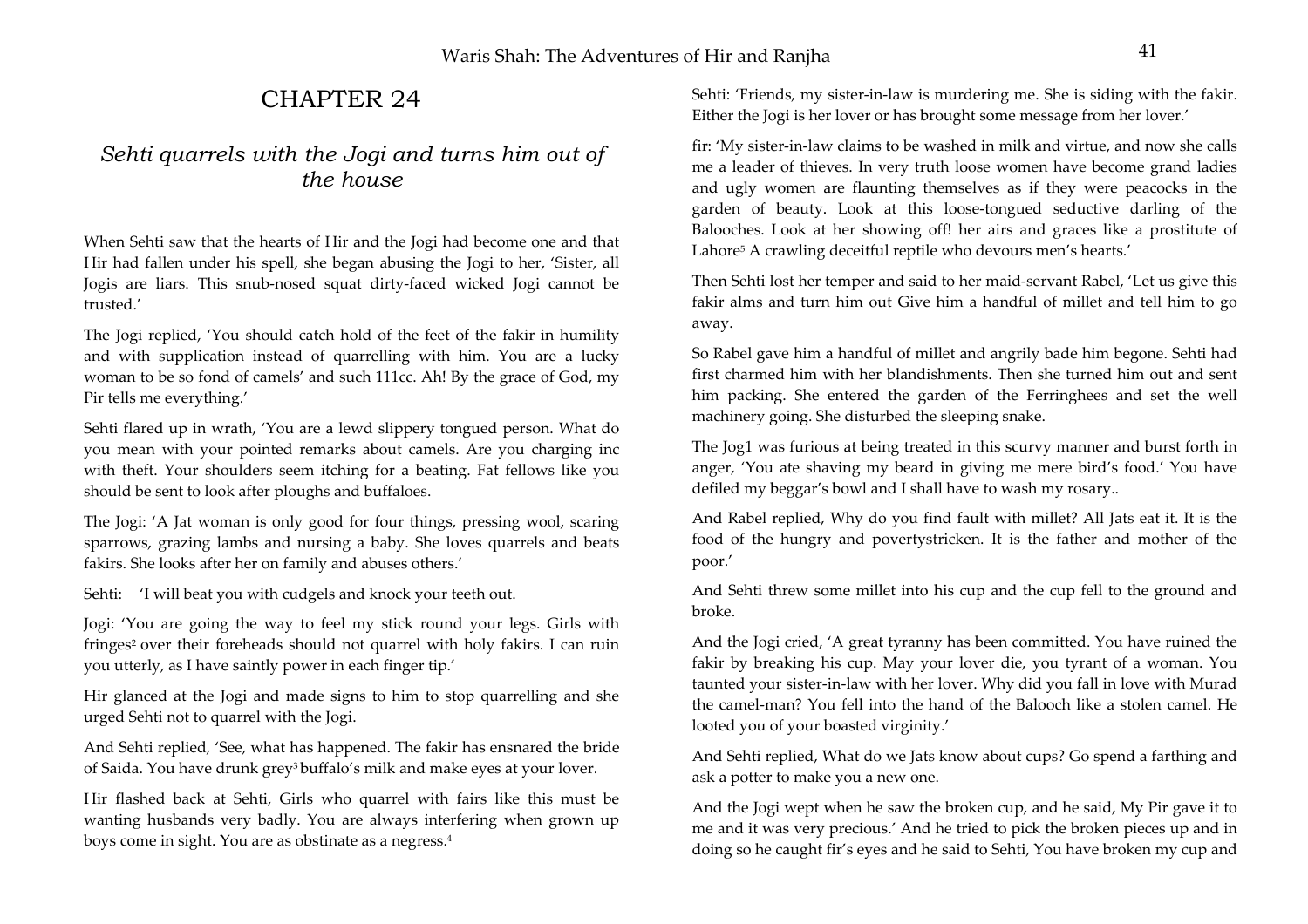tell me to get another made by a potter. Have you no fear of Almighty God? If I tell my Pir he will ruin your family.'

And Sehti replied, 'Your cup was broken by Fate. You can buy a tub at my expense if you like. Who can resist God's fate? Fate expelled Adam and Eve from Paradise and drove them down to earth. Fate overthrew Pharaoh in the river and Fate put a prince and a prophet like Joseph in the well. Fate has shaved your beard and bored your ears. No one can escape from Fate.'

And Hir said to Sehti, 'What strange perverseness is this? Why quarrel with holy fakirs whose only support is God? Why do you break his cup and illtreat him at my door? Why bring down ruin on happy homes and why burn those who have already been scorched by the fire of Love?'

And Sehti replied, '0 virtuous one whose sheet is as stainless as a praying mat! The whole house is yours and who are we? You are as important as if you had brought a shipload of clothes from your father's house. You flirting hussy and milker of buffaloes You are still running after men. You never speak A word to your husband Saida, but you are hand in glove with the Jogi.'

Hir replied, You have picked up a quarrel with the fakir. You are sure to run away with somebody. You won't stay long in your husband's house and you will be defamed in all the streets and bazaars of the tow'. Beware, the fakir is dangerous. Do not tease him or he will cause trouble. He is simply and quietly worshipping his Guru,. Take care that he does not invoke his aid. Otherwise his wrath will descend on us like a sudden invasion of Ahmad Shahs and God save Jandiala (the birthplace of the poet). Remember Alexander touched the feet of a fakir and then he conquered the fort of Daz. A fakir gave his blessing to Timurlane and sovereignty remained in his family for several generations. Go and fall at the feet of the fakir or his curse will fall on you.

Sehti replied, 'Sister, I have been scorched by your taunts and bitter words. I will take poison. I will either die or kill him or get you beaten. As sure as I am a woman, I will tell my brother of your disgraceful conduct with the shepherd.'

Finally, after many hot words on both sides, Sehti got so enraged that she and her maid snatched up the long pestle with which they grind rice and rushed

on the Jogi.They broke his beggar's bowl and rosary. They felled him to the ground. They broke his head with milk pots and crushed him even as Abu Samand fell on Nawab Hosain Khan at Ghunian."

Then the Jogi was wroth. He remembered his Pir. e girded up his loins and he smote his assailants even as the Pathans of Kasur looted the camp of Bakshi.11 He caught them by the hair and dragged them round the courtyard. He slapped them, beat them, and pinched them.

And Hir cried out from inside, 'For God's sake, Jogi, stay your hand.' And the women of the neighbourhood hearing the alternation assembled 'like a flock of Kabul dogs and they thrust the Jogi out of the courtyard.

And Ranjha complained bitterly to Hir of the way he had been used, and he entreated God, saying, 'Why hast Thou separated me from my beloved after bringing us together? What sin have I committed that I have been given a glimpse of Paradise and then turned out in the wilderness? What can I do? I have no money to give to the officers and no tribute to enable me to reach to the darbar32 And the Jogi wept bitterly and he said to himself, 'I will fast forty days and forty nights and I will recite powerful enchantment which will overcome all difficulties and will unite me to my beloved.' And he swore to take vengeance on Sehti, if the Five Pir would help him.

### Notes

1 This is, an oblique reference to Murad, Sehti's Baluch lover, the camel-driver about whom the shepherd had already told Ranjha.

2 Fringes is a reference to the 'Mehndhi, a fringe of delicately intertwined strands of hair all round the forehead of a virgin girl in the old Punjab. The 'Mehndhi', which is a symbol of virginity, disappears at the wedding and is not resumed after marriage. There is a touching ceremony at the bride's house when her Mehndhi is untied as a token of her goodbye to her unmarried past. Sehti was unmarried, and this is a reference to her virgin state.

3 A *grey buffalo is* believed to be *particularly rich* in milk with a high cream content.

*<sup>4</sup>*Negresses were famed for their courage *and* physical prowess and were often employed to guard great harems. The 'Qalmaquis' and 'Urda Begnis' were generally negresses who guarded Mughal harems.

5 Lalhore has always been a great centre of civilisation and culture, Lahore courtesan, were famous for their beauty and cultivated manner..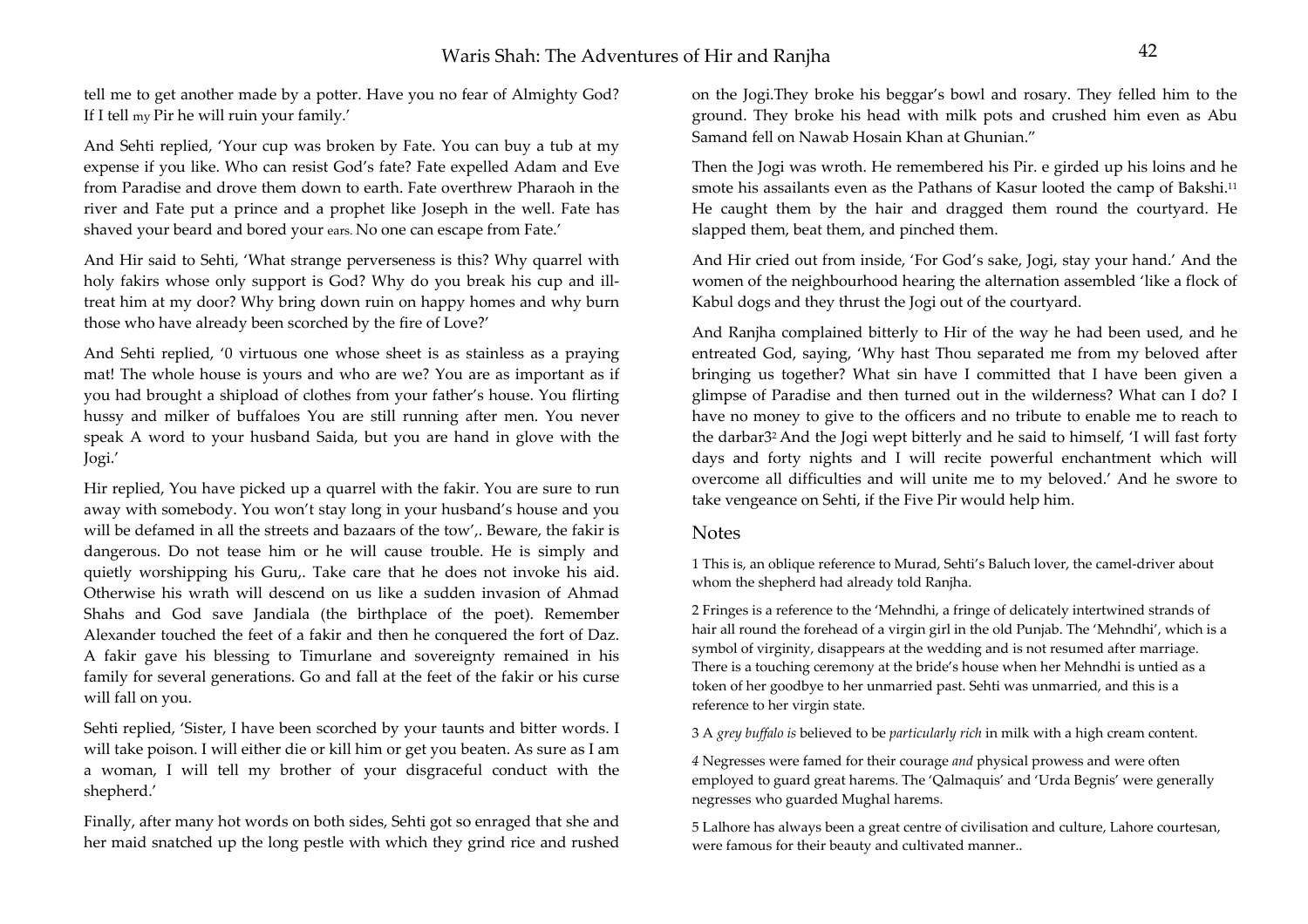6 Feringhees are the Europeans. This is the only reference to them in the poem. The Portuguese, the French, the Dutch, and the English came to India in the fifteenth and sixteenth centuries and were known as Feringhees, although it is probable that the term was applied particularly to the French. The garden of the Feringhees is an obscure phrase.

7 Birds food — a proud beggar indeed! Ranjha expected wheat and rice, instead of the millet grain given to him, which is even now considered inferior food in the Punjab countryside.

8 A reference to Ahmnad Shah Abdali who invaded India after Nadir Shah and broke the Mahratta power at the third Battle of Panipat in i1761, five years before Hir was written.

9 All this, of course, is poetic invention rather than history.

!0 Abu Samand . . Chunian — 'Abn Sarnand is a corruption of Abdus Saman who is said to have fought Nawab Hosain Khan, the Governor of Chunian and defeated him.

11 This is presumably a reference to some contemporary event.

I 2 This refer, to bribery and corruption in the administration, never entirely absent from India or any other country at any time. Tribute' refers to the Nazrana, a gift, usually presented to a ruler in olden times in the form of cash or other valuables. A number of kings and emperors were, however, accessible to their poor subjects easily and without Nazrana'.

13 This does not do any credit to Ranjha or the Five Pin but Ranjha is, of cease, only masquerading as a jogi and his faith in the willingness and ability of die Five Pirs to help him in his love is a matter of private belief.

# CHAPTER 25

## *Ranjha retires to Kalabagh*

And Ranjha meditated deeply in his heart, and lie collected ashes from the hearth and sat down on a hillock in the garden of Kalabagh. And he kindled fire and meditated on God, and sparks came from his body. He stopped his breath and meditated like a holy mahant,' and under the shadow of the tree he was absorbed in deep meditation. Then he recited spells and incantations and a voice came from the Five Pirs saying, 'Go to, my child, your grief is gone. You will meet your beloved in the morning.'

And Ranjha was pleased when he heard the voice of the Five Pin, and he said to himself, 'Now I shall meet my beloved.'

And it came to pass that on Friday all the girls of the village assembled to pay a visit to the garden in Kalabagh. They descended on the garden in their battalions of beauty as a flock of slender cranes. The earth trembled at the onset of these fairies. And they fell on the hut of the Jogi. They put out his fire, threw away his beggar's bowl and wallet and scattered his bhang.2 They broke his pestle and mortar. They threw away his turban, his chain and his tongs, his cup and his horn. They destroyed his possessions and looted him as armies have looted the Punjab<sup>3</sup> Then the Jogi gave a loud roar from inside the garden and with a stick in his hand advanced to attack them even as a garrison of a fort makes a night attack on its besiegers. And he cried in his wrath, 'Where is the caravan of these female devils.' The girls hearing the terrible roar of the Jogi, all ran away, all save one beautiful sparrow whom he caught.

She cried, 'Help, help,' and threw off all her clothes and ornaments to save her life. You are a demon,' she cried, 'and we are helpless fairies. If you touch us we shall die. What have you to tell me? What message have you to send? My aunt Hir has been your friend from the beginning. We all know she is your beloved. I will take her any message you give me.

The Jogi sighed when he heard the name of Hit and he sent a message through the girl to fur complaining how badly she had treated him, and the girl ran off and told Hir, saying, 'I had gone to play wit my girl friends and he told me his secret. All day lie fixes his eyes on the path leading to the village and all night he girds up his loins and counts the stars in despair. Tears flow from his eyes like the rains in summer. When you got into your Doli and hid yourself from your lover, all the world mocked at you. Your cruel treatment of Ranjha has pierced the heart of the whole world. Everybody says you belong to the shepherd. He is being tortured and taunted about you every day.'

And Hir replied to the girl 'Ranjha has been foolish to babble the secret of his heart to a woman. Did not Mansur get crucified for telling his secret? Did not Joseph get put In the well for telling his dream? Have not parrots been put in cages for chattering? True lovers conceal the insanity of their love. Those who disclose their secret are the losers on the battlefield of love. What has happened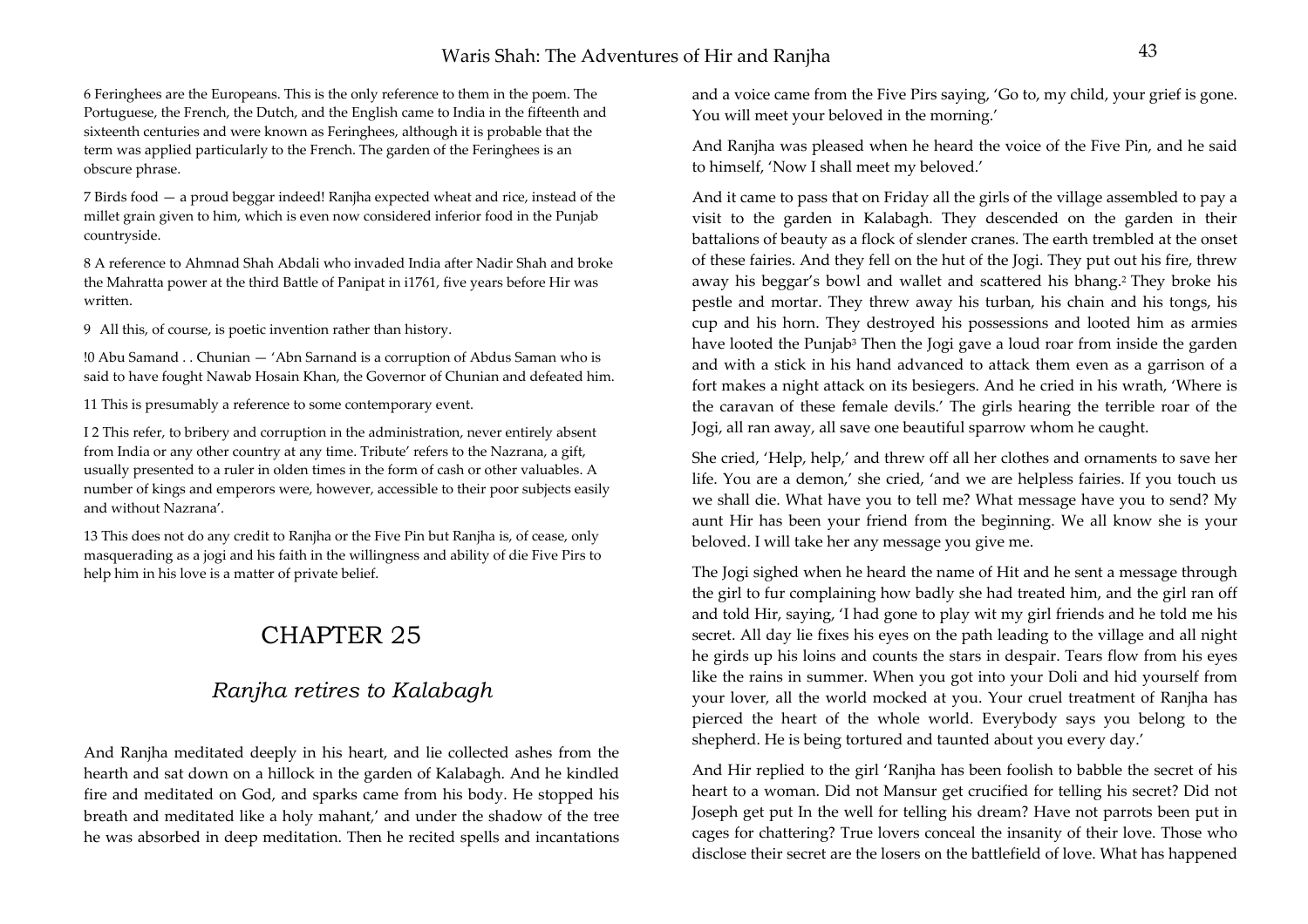to Ranjha's wits that he has spoilt the whole affair? Why should not I be proud of my beauty? I will darken my eye lashes' and with the power of my eyes make Ranjha and Saida fight over me. I will subdue the garden of Kalabagh and levy tribute on Jog.'

The next day in order to compass the object of her desire, Hir went to Sehti and clasped her feet and tried to win her over with soft words saying, 'Sister, forgive me, I entreat you, for all my faults and for having quarrelled with you. You may abuse me twice over for all I have abused you. If you will accomplish my desire and bring my lover back to me, I will be your slave for ever. My house and property, my gold and silver, all my cows and my buffaloes will be yours. Ranjha has been my lover from the beginning, when we were boy and girl together. He has humbled himself for my sake. He has renounced home and fortunes and has tended buffaloes. He has bored his ears and has become a Jogi for my sake.'

And Sehti tossed her head and said, 'You clasp my feet to achieve your own object. You turned me out of the house and now you come and beseech me with folded hands. Verily selfishness rules the actions of all peoples in this world.'

And Hir still further besought Sehti with honeyed words saying, 'Sister, speak kindly to me. You should sympathise with those who are in trouble. Let us go into the garden and become reconciled with the Jogi. Bhag Bhari,<sup>5</sup> help me to meet my Ranjha. Those who do good actions will be rewarded in Paradise. If you restore Hit to her lover, you will meet your own lover Murad?

#### **Notes**

1. A mahant is a saintly devotee, a Guru.

2 Bhang — this is the first time Ranjha is specifically mentioned as being in possession of bhang, Indian hemp, like many other devotees of the contemplative life.

3 All this seems to have been done out of fun and not fron, any malice or ill-will towards the Jogi.

#### 4 With antimony or kohl.

5 Bhag Bhari — this is an apostrophe to the woman with whom the poet Wails Shah fell in love. Ujsborne's note.) As explained in earlier notes, This need not necessarily have been her real name.

# CHAPTER 26

### *Sehti and Hir make friends*

AND Sehti's heart leapt with joy even as Satan dances with delight when a sinner forgets to say his morning prayers. And she said to fir, 'Go, I have forgiven your fault, as you have been faithful in love from the beginning. Let us go and bring about a reconciliation of the lovers.'

So Sehti filled a big dish with sugar and cream and covered it with a cloth and put five rupees therein. Then she went to the garden of Kalabagh and stood with her offering near the Jogi.

And the Jogi when he saw her coming muttered, 'Why does a blast from hell blow on holy men? We asked for ram and a hot wind has sprung up to scorch us.'

And Sehti salaamed with folded hands,' but Ranjha gave no reply. The heart of the lover however softened on seeing Sehti in a mood of entreaty.

And the Jogi said to Sehti, 'Women were created as the origin of discord from the very beginning of the world. Those who wedded them were mined while those who held aloof from women became saints and acceptable to God. It was woman who got Adam expelled f mm Paradise,<sup>2</sup>

And Sehti replied, 'It was not woman but the greed of man that expelled Adam from Paradise. The ahgel told him not to eat the grain of wheat and not to go near the forbidden tree and the same order was given to the peacock and the snake. But the lust of the belly prevailed. He ate wheat and he was expelled from Paradise.'

The Jogi replied, 'Why do you speak ill of men? Women have been bad from the beginning. Has not God said, "Verily, women, your deceit is great"? Their deceitfulness is mentioned in the Quran. When have they ever been faithful to anyone?'

And Sehti replied, 'Why abuse women? It is men who are bad. They are not content with their lawful wives but go hunting for the petticoats belonging to other men. It is men who arc shameless and black faced. They come to their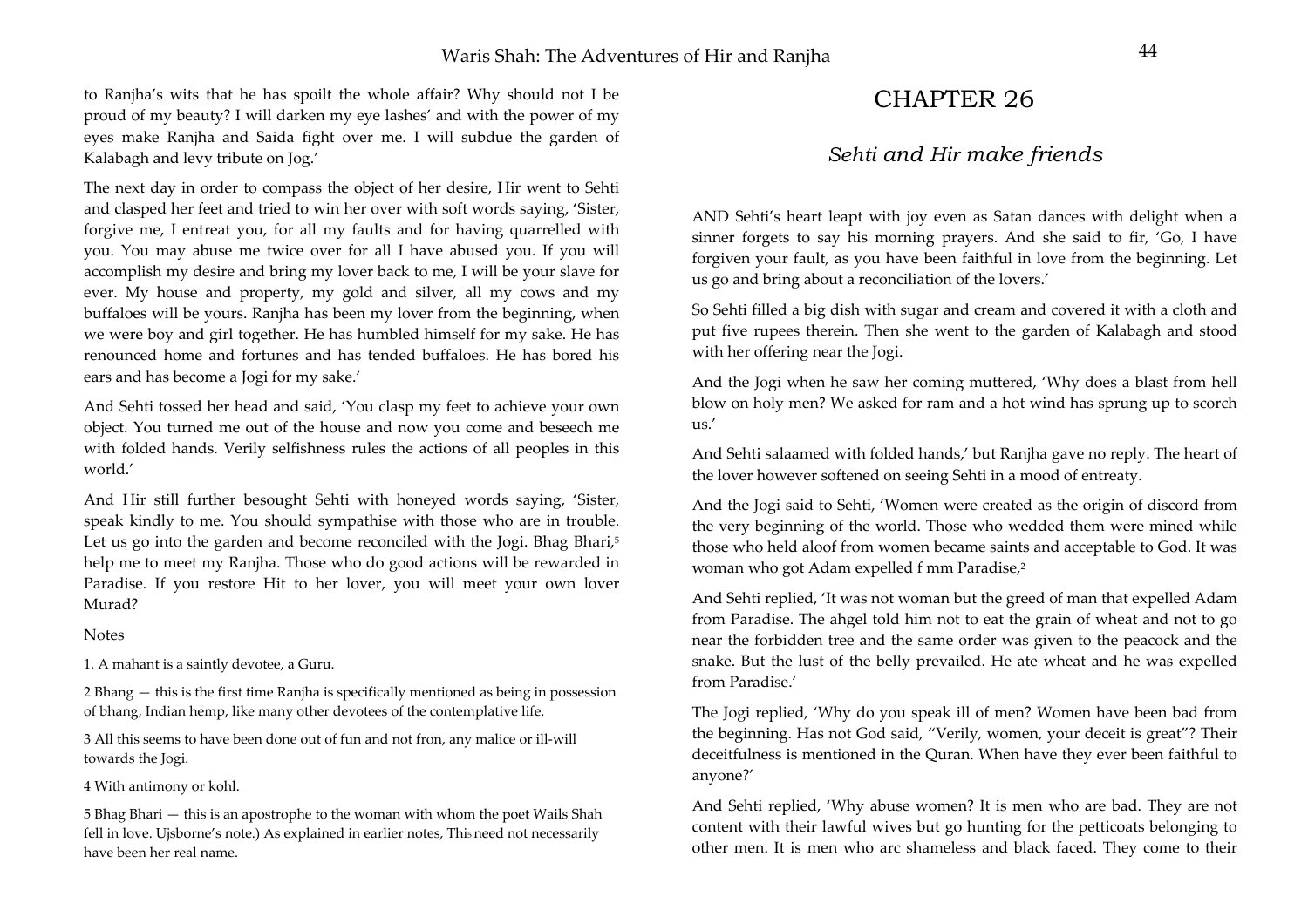### Waris Shah: The Adventures of Hir and Ranjha <sup>45</sup>

senses when they lose their wives and then they say, "It is Destiny." They sit at the feet of Mullahs and listen to the doctrines of Hypocrisy. How goes the well known saying, "To have a wife is equivalent to being in possession of Half Religion." Only he who is married can have prayers lawfully said over him when he dies.<sup>4</sup> God has said in the Ouran, MARRY."<sup>5</sup> A home looks well with a wife even as lamps look well on a dark night.

'Why do you find fault with those who gave you birth and why do you declare them to he the sisters of Satan? :lf there were no women in the world the universe would come to an end. Did not God create all things in couples. The earth and the sky, day and night man and woman. Is it not said in the Quran, 'We have created every living thing in pairs." Tell me, Jogi, why do you claim to 1,c a great Saint? You fill your belly and you gorge your appetite like a donkey and you forget to thank God. You send messages by little girls. Your ways are full of deceit. You call yourself a wise man and boast of your knowledge. Tell me what is in that basket underneath this sheet? How much money is there and what is tie vessel made of?'

And Ranjha replied, 'The dish is filled with sugar andrice and you have put five farthings<sup>5</sup> on the top of it. Co and see, if you have any doubt in your mind.'

So Sehti uncovered the dish and looked at it, and behold, it was full of sugar and rice. And when Sehti beheld the miracle which the fakir had performed, she besought him with folded hands saying, 'I have teen your slave from the beginning with all my heart and soul. I will follow your footsteps and serve you with devotion as your maid-servant. My heart, my property, all my girl friends and Hir herself belong to you. I now put all my trust in God's fair.'

And Ranjha said to Sehti, 'I have grazed buffaloes for many years for the sake of lift. Tell her that a grazer of buffaloes is calling her. Bring Hi; the Sial, to me, and then you will obtain your lover Murad. Say to her, 'Take off your veil, my beloved, and come. Tell me, for God's sake, what fault I have committed and show me your moon-like face. The long snakes of your locks have entangled me. The arrows of your eyelashes have pierced my heart. Love has swept aside the curtain of shame. I am being pounded incessantly as a partridge. Very lovely is the walking of my beloved. I have given up the world and become a fakir for your sake. Either come yourself into the garden or take me into your house, my beloved."'

And Sehti replied, 'I can live only if I meet Murad. I can only go with your message if you will bring me my lover. If you bring Murad I will fall at your feet. Hir's us love has ruined me and I am like roasted meat<sup>7</sup> day and night.'

And Ranjha replied, 'Sehti, be sure that God will bring your lover to you. I will recite such a powerful spell that he will come at once. God by his grace will bring him hundreds of miles in an instant.'

#### Notes

1 This is the Hindu way of greeting others.

2 This is the Christian legend. The Quran says, on the other hand, that it was Satan who led both Adam and Eve into trouble. Nor does Islam encourage or approve of celibacy. On the contrary, the Prophet has dissociated himself from those who do not want to marry. Celibacy and monasticism both represent Christian, not Muslin,, tradition.

3. See Chapter 1, note 10.

4 This is an exaggeration. Funeral prayers are by no means restricted to married men.

5 See Chapter 16, note 17.

6 This is Usborne's expression. A farthing is an English coin quite unknown to Ranjha or Sehti. The reference in the text is to a small local coin.

7 To become a 'kebab' or wasted meat Is the proverbial way of expressing grief or longing for the beloved. A lover becoming roasted meat while suffering the pangs of separation is a normal occurrence in Urdu and Persian poetry.

## CHAPTER 27

## *Sehti takes Ranjha's message to Hir and Hir meets Ranjha in the garden*

So Sehti went to Hir and gave her the message of the Jogi, saying, 'You got him to tend your buffaloes by deceit and now you have broken your promise and married Saida. He has turned fakir and covered his body with dust and ashes. Hir has mired his name and honour By the practice of great austerities, he has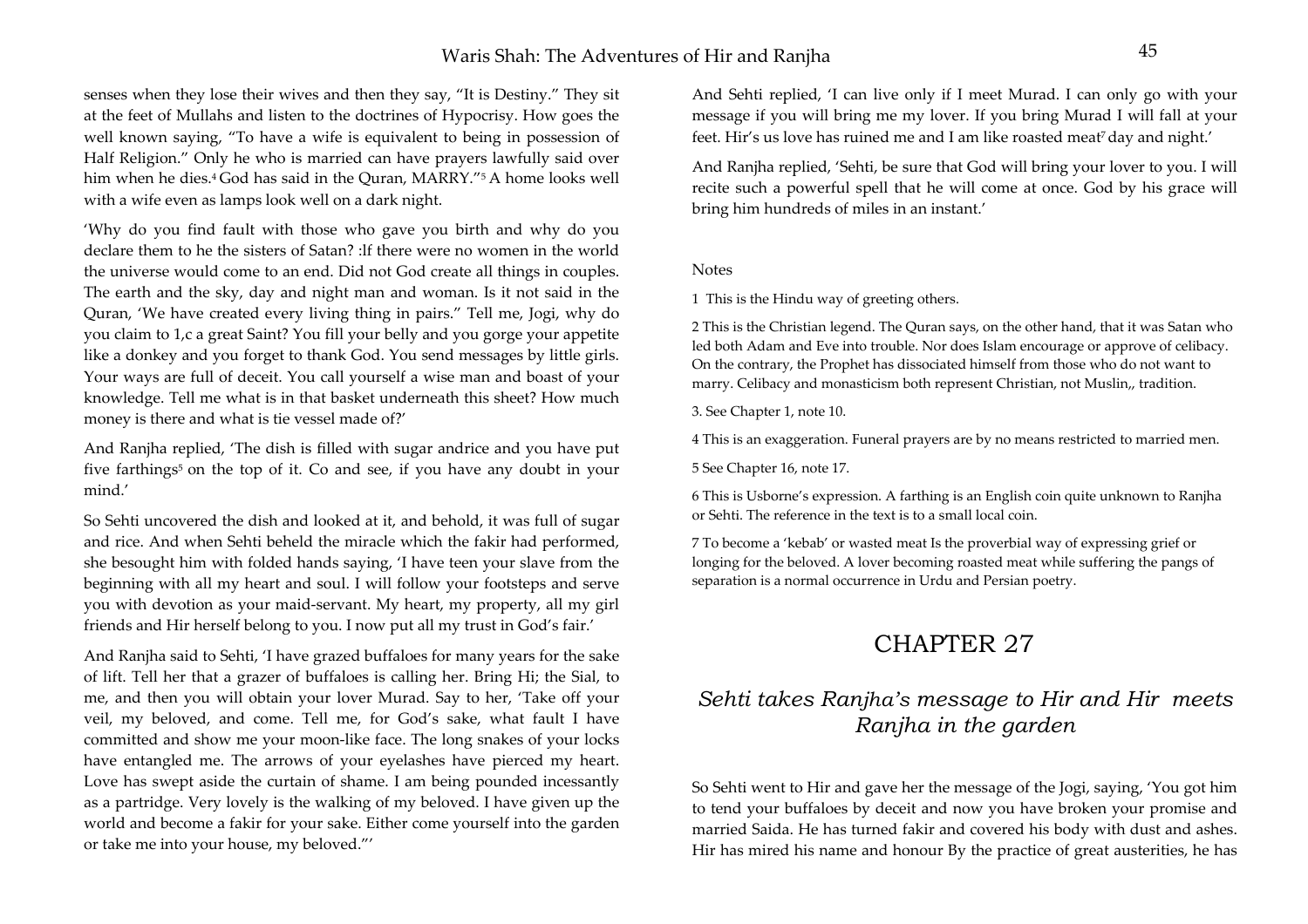obtained the help of the Five Pirs and he has shown Hir his power by a miracle. Go to him at once as a submissive subject with a present in your hand, for a new governor has been appointed to rule over us. I have seen each miracle of his more wonderful than the last. It is as if Christ had corn down from Heaven to earth.'l

Hir replied to Sehti, 'I will go and unveil myself to Ranjha and dispel his sorrow, for my life is the dust of his feet and my heart and soul belong to him. Ranjha is lying stricken sore with the pains of separation from h beloved. I will go like Jesus and bring him to life.'

So Hir took a bath and clothed herself in silk an scented her hair with attar of roses and all manner sweet scents. She painted her eyes with antimony an dabbed 'watna'2 and 'dandasa' on her face and lips, an the beauty of them was doubled. She put handfuls of earrings in her ear and anklets on her feet. Jewels shone on her forehead.3 She was as beautiful as a peacock.

And when Ranjha saw her coming, he said, 'This is either a fairy that I see or it is Hir, the Sial.'

And Hir salaamed with folded hands and caught Ranjha's feet, saying 'Embrace me, Ranjha, for the fire of separation is burning me. My heart has been burnt to a cinder. I return your deposit untouched. Since I plighted my troth to you 1 have embraced no other man. Let us go away together, my beloved, wherever you will. I obey your orders.' And Hir threw herself round his neck.

The moth was burnt in the flame. Out of the smoke the fire was kindled. Like mad things they swung together it the intoxication of Love. The poison of Love ran fire through their blood. The news of their meeting spread through all the world where the drums of Love were beaten.

Then Hir left Ranjha and consulted Sehti how she might arrange to meet him again, You will get Murad,' said she, 'and I will get my love. let us make some plan to meet our lovers, so that I may spend the rest of my life with Ranjha, for youth and beauty are but the guests of a few days. Let us enjoy them while we can.'

Now when Hir came, back to her house after seeing Ranjha in the garden, her girl friends Raeban and Saifan saw her heightened colour and they said to her, 'Sister, what has befallen you that your forehead shines like a rose. Your complexion is like the dawn on a golden oriole. When you set out you were as one dead and now your beauty is ravishingly alive. Your eyes gleam with happiness like the leaping water of a stream. Somebody has set the well of beauty in motion. Your breast is heaving under your red shirt. Somebody has kissed the lamp-black off your eyes. Somebody has been celebrating the high festival of Eid in the garden of Kalabagh. The hungry have been filled and fakir have fed to their heart's content. Pearls that Saida never touched have been polished by others today. Perhaps Ranjha has looted your garden of all its fruit.'

And Hir replied to her girl friends, 'Why are you teasing a poor girl like me? I have a touch of asthma and that is why the colour comes into my cheeks. I ran after a runaway calf and that is why the strings of my skirt are loose on both sides. My sides are red because I was lying face downwards looking over the top of my house. I was sucking at my lips and that is why the colour has come off them. I was looking down the path leading to my home and a calf came down the land and pressed me against the side of the house. That is why I have scratches on my body. I swear, nothing else has happened. Why do you tease me and say what is unseemly?' -

The girls replied, 'Sister, the colour of your eyes is red like blood. Your beauty is like the flower in spring. The Kheras have been put to confusion today.'

The girls replied, Ho ho, today the Punjab has fallen into the hands of Kandaharis<sup>5</sup>. Someone has looted your beauty today.' Hir replied, 'Sisters, why do you tease me with your taunts? I was knocked over by a buffalo in the way and he tore off all my bangles and earrings, he chased me with loud roars. I was going to run away in fright just as girls run away when they see their intended husbands.6 Thanks to my good fortune I met a fakir who took me safely back to the village.'

And the girls replied, 'Sister, this bull has been pursuing you for a very long time. It is curious he tramples on nobody's fields but yours, and only steals your grapes. This bull has come from Hazara and is at the present moment lying distraught in the garden crying, "HIR, HIR."'

 And Hir said, Sisters, I am not happy among the Kheras and God and the Prophet are my witnesses.'

.Notes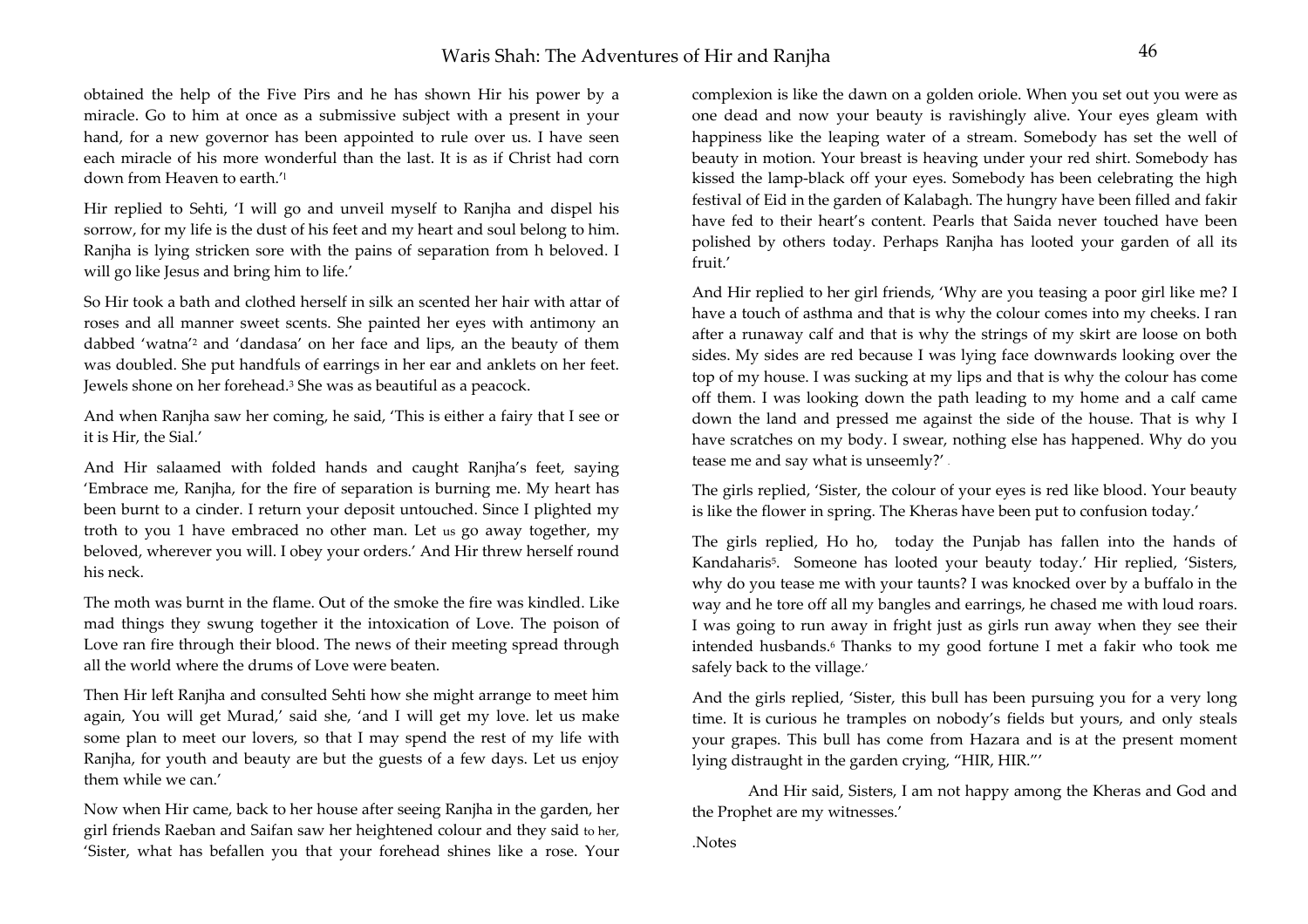1 The Second Coming of Christ on earth to reform a sinful world is part of Muslim legend.

2 W'atna is a special preparation rubbed on the skin to cleanse it. It is generally used by brides at their wedding. 'Dandasa' is, or used to be, the equivalent of lipstick in the rural Punjab. It is made from the bark of certain trees which, when rubbed on the teeth and lips, gives them a gentle red colour.

3 Jewels on Hir's forehead could either belong to a 'tikka', a'jhoomar' or a 'tawitari'. Another ornament, the 'donee' is worn a little further back on the head across the parting of the hair.

*<sup>4</sup>*Lamp-black is a reference to the antimony that Hir put on her eyes.

5 This is probably a reference to the invasion of Ahmad Shah Abdali, whose capital was Kandahar. See Chapter 4, note 8.

6 While boys and girls in the rural Punjab move about freely to do their daily work and can see or talk to each other, it is not usual for them to do so if they are betrothed to be married. After the 'mangni' or betrothal, a girl does not see her fiancé until marriage

# CHAPTER 28

### *Sehti and Hir plan a stratagem*

And Sehti and Hir consulted together how Hir might leave the Kheras amid be united to Ranjha. Sehti invented a cunning stratagem. She forsook all the tradition of the Faith. She consulted the book of the curses of God, and deceits in the volume of Satan.1

Sehti went to her mother and spoke to her about Hir, saying, 'Mother, Hir is not well. She is becoming thinner every day. She lies on her couch all day and looks miserable. She will not touch her spinning wheel or her wool basket. She neither eats nor drinks and her body withers away with grief. As elephants<sup>2</sup> are the pride of armies and cows and buffaloes are the pride of the farmyard, so sons wives are the pride of the house. But this bride whom we purchased<sup>5</sup> with so much difficulty is the beginning of our misfortune. She takes fire when she sees Saida, her lawful husband; and he runs away from her as from an evil spirit. We never see her happy or laughing. We have consulted Mullahs and physicians and hakims and they cost much money. Let us conquer the obstinacy of this wilful bride. Saida should chide her and beat her and we will not interfere.'

And Hir came before her mother-in-law like Umar the trickster and wove a cunning web of deceit saying, 'Mother, I am weary of staying indoors. May I go into the fields with Sehti? Let me see green gardens. My heart is weary sitting in the house.'

And her mother-in-law was silent and pondered the matter in her heart. And Sehti broke in saying, 'Sister, come into the held<sub>5</sub> with me. Mother, she is wasting away because she never leaves her house; we are spoiling the health of this rose-bud bride by keeping her indoors.'

And Sehti's mother replied, lilt may go and walk about and may be she will recover her health and strength. At present she lies day and night like a sick woman. Let Hir rid care from her mind and laugh with her lips, and let the bud of my hope blossom again.' She can go with you if she wishes and you may take her into the fields where she may enjoy the company of her girl friends. But remember, Hir, be prudent, and when you leave this house do not do what is unbecoming to a bride. Take God and the Prophet to witness.

Having thus obtained her mother's permission, Sehti assembled her girl friends together. 'Friends,' said Sehti, you must all get imp early, before daybreak, without telling your parents beforehand. To please the bride Hir, she is to be taken into the garden and she will also pick cotton in the fields.'

The girls sat up half the night weaving their plans. They were as beautiful as princess, and as wicked as the grandmother of Satan! They challenged each other to wrestle the next morning on the ~ll. There was Kammoo the sadler's wife, Samini the baker's wife, Bakhtawar the wife of the blackmith, Tajo the wife of the watchman, and the wife of the baiter; there was Nando the water carrier's wife and Daulati the girl with seven brothers, and many others. It was agreed that they should all go to the fields in the early morning.

So in the morning they all assembled together. Not a girl remained in the village. It was as if the Turks had drawn up their armies to invade Hindustan.7 There was Amir Khatun, Salaniati, Bholan and Imam Khatun Gujari, Rahtnate, Daulton and Bhagi the minstrel's wife, and Miran the singing girl, and Ghani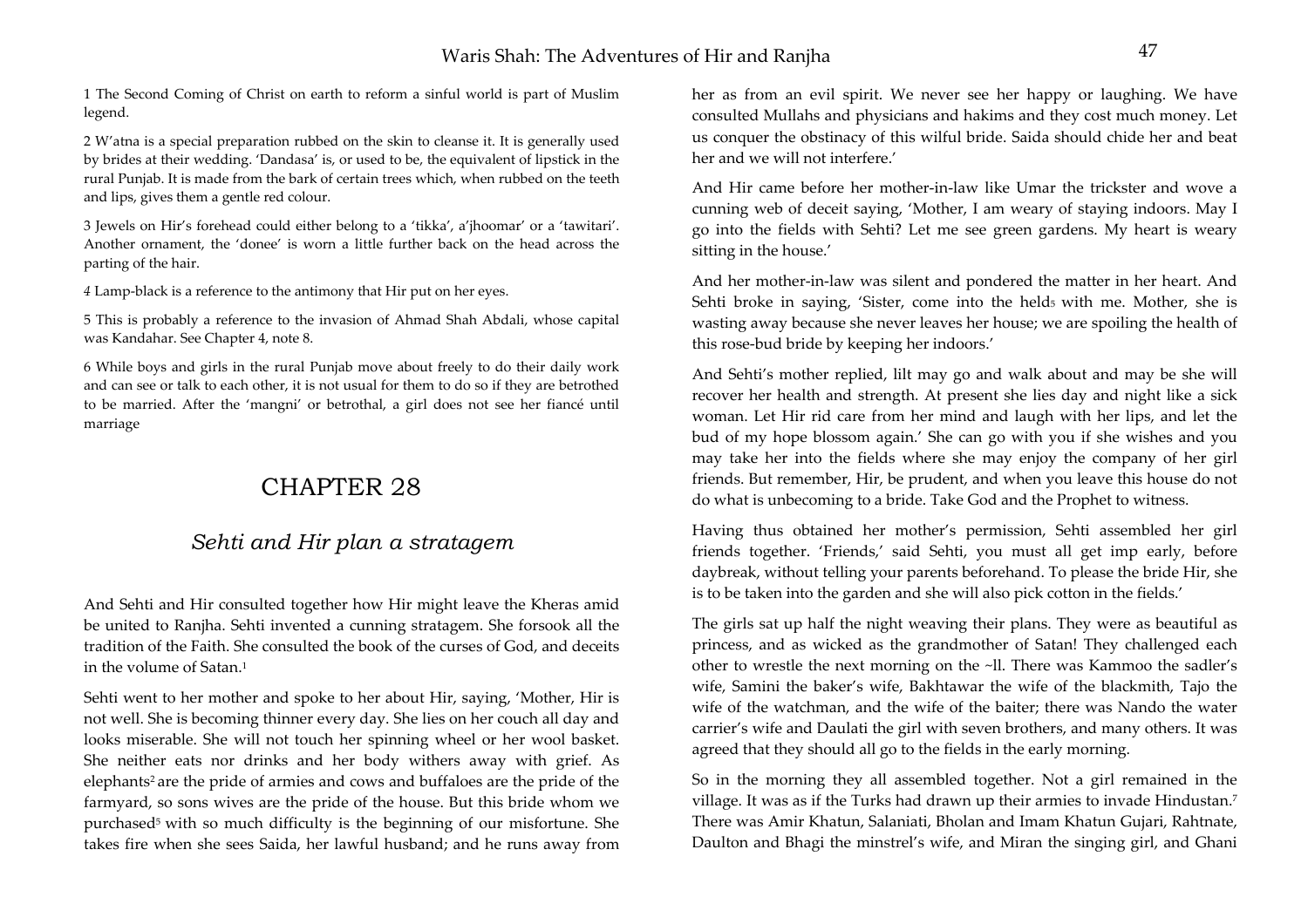Raur, the beautiful Jatti with Miinan her pretty friend. There was Sukhdev, and Mingtim and Sahiba, and Jhando, the wicked girl, who teased her friends, and Hir with her dark painted eyes, and Darshani and Datopti from the hills with their 'Achna Gachna', and queer hill jargon. Then, was Nur Begum from Khandahar who spoke Persian, and Kammoo from Baghdad who spoke Arabic, and Nur Bibi and Thakur Bibi<sup>8</sup> who sang ravishing songs.

They laughed and sang and played games together, and one of them tonic a sharp thorn from an acacia bush and pricked Hir's foot Sehti bit it with her teeth and caused blood to flow, and they pretended Hir had been bitten by a snake. And hr wept and cried and roiled on the ground saying, 'I am dying, call somebody to cure me.' Her face grew yellow and her eyes became pale, she clenched her teeth and fainted.

And Sehti raised a cry, 'The bride has been bitten by a black snake.' So the girls put her on a bed and brought her home and all the people of the village left their work and gathered together to see her. Never was such a crafty swindle found in any book. They shaved the very beard of Plato.<sup>9</sup> Satan came and salaamed and said, 'I have been outmatched by these girls.'

The people of the village when they saw Ilk said, 'A venomous snake has bitten her. Her breath comes quickly, the poison has run into every vein of her body Some said, 'Give her butter and milk,' others said, 'Search out an enchanter who knows powerful spells.'

And the Kheras brought hundreds of fakirs and hakims and enchanters and they gave her cunning drugs. They brought Tiriak<sup>10</sup> for snakes from Hazara and amulets and incense. They supplied milk of AK to the wound, powdered metals and curds of milk which no woman or man had ever cast eyes upon. They spent bags of money tying to cure the bride.

And Hir's mother-in-law beat her breast and said, 'These cures do no good. Hir is going to die. Hir's fate will soon be accomplished.'

And Sehti said, 'This snake will not be subdued by ordinary spells. There is a very cunning Jogi in the Kalabagh garden in whose flute there are thousands of spells. Cobras and Krites bow down before him and hooded snakes and crested snakes stand in awe of him. All evil spirits and Jinns" fly away at his word.'

So Ajju said to Saida, 'Son, brides are precious things. Go to the fakir and salaam him with folded hands.'

So Saida got ready his shoes and girt up his loins and took a stick in his hand and walked rapidly to the garden where the Jogi was. He was as yellow as a straw from anxiety about Hir. And he caught the feet of the Jogi and implored him saying, My wife went into a cotton field to pick cotton and a black snake bit her. She is writhing with pain day and night." We have tried all the physicians and enchanters but to no purpose. Sehti has told us of you and the whole family has sent me to call you.'

When the Jogi heard Saida's voice his heart leapt within him and he suspected that Sehti and Hir had invented some cunning stratagem. And the Jogi spoke to Saida and said, 'Who can avoid destiny? Snakes bite according to the decree of destiny. Holy men who live like hermits in the jungle have no concern with the affairs of this world and shrink from the company of women. The snakes of Jhang Sial obey no one's enchantment. What if the Jatti die? Then the fakir will be happy. Fakirs should not go near women. Why should we treat your Jatti? We have ruined our own family. Why should we concern ourselves with yours, you whore's son?'

And Saida fell at his feet and implored him to come and heal Hir, saying, 'She wept when she got mit of the marriage palanquin. She would have nothing to say to me or to any of my family. If I touch her she raises a cry. I cannot come near her bed as she shrinks from me in fear. She is always weeping.'

Whereupon the Jogi drew a square on the ground and thrust a knife therein and said, 'Sit down Jat, and swear on the Quran that you have never touched Hir.'

He put the knife to his throat and made him swear and Saida swore saying, 'May I be a leper if I ever touched Hir.'

Then suddenly the Jogi blazed with anger and roared at Saida, 'You have come into my holy hut with your shoes on. You have profaned this holy place.' And he thrust him out and beat him even as cattle are thrust out of the cattle-pen.

He dealt so severely with Saida that he was covered with blood'2 and Saida ran to his house weeping and told his story to his father, 'He is not a Jogi but a robber and a dacoit.'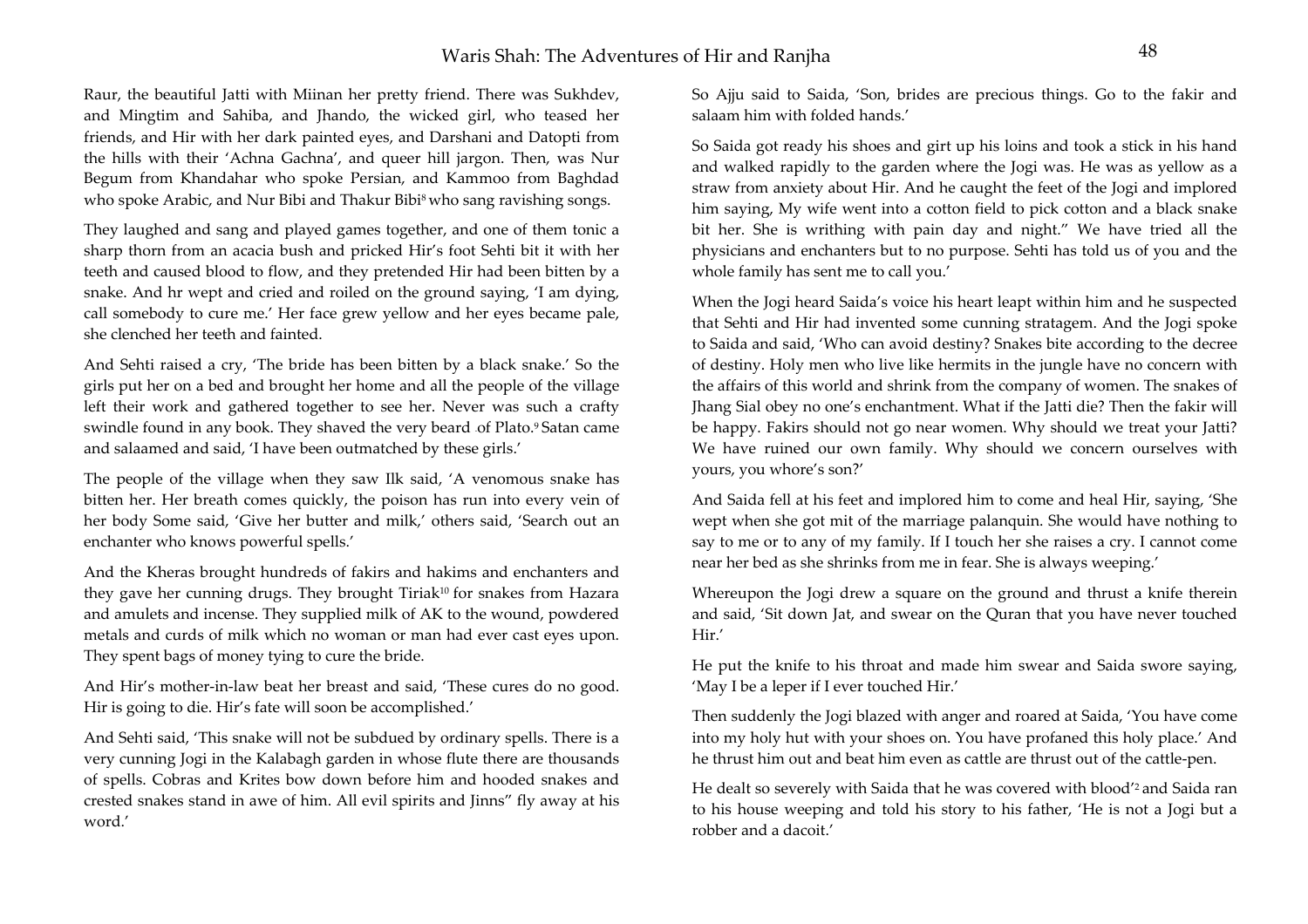And Ajju was wroth and said 'As he has treated my son so will I treat him. I will have speedy vengeance upon him.' Thereupon Sehti said, 'Father, you should go yourself to the Jogi. Perhaps Saida stood with pride before him and not with proper humility.'

#### **Notes**

1 The book of the curses of God, and the volume of Satan are only metaphors. There are no such books.

2 Elephants have also been the ruin of armies, as for instance, in the three battles of Panipat, or the battles between Alexander and Porus, and Mahmud of Ghazna and Anand al. Indeed, a number of decisive battles In Indian history are battles between the horse and the elephant, a fast-moving, quick manoeuvring mobile force defeating a slow and stationary opponent

3 'Purchase' here is only a strong expression used by Sehti to lend emphasis to her point, and is not to be taken literally.

4 Umar was a famous trickster mentioned in the stories of Faizi, brother of AbuI Fazl, a Minister of the Emperor Akbar (Usborne's note) Umar Ayyar, with his famous Zambeel is a popular character in the 'Dastan-i-Amir Hatnza or the story of the legendary exploits of Amir Hamza, the uncle of the Prophet. The 'Zambeel' or bag of Umar Ayyar is credited by legend with a capacity for holding innumerable articles of innumerable sorts and sizes without any limit whatsoever.

5 A fond and touching wish of a mother-in-law who wants to see her son happy.

6 If Satan ever had a grandmother!

7 This may be a reference to the original conquest of the subcontinent by Turks like Mahmud of Ghana and his successors, or possibly to their cousins the Mongols under Genghis Khan and Timur.

8 These are a mixture of Hindu and Muslim names. It is not unlikely that one or more of these girls spoke Persian, as Muslim women were taught the Persian classics like Sadi's *Gulistan* in pre-British days, when the old educational system was still in force. A village girl speaking Arabic would. however, be an unusual phenomenon.

9 Punjabi idiom, Plato and 'Luqman' (Aesop) represent the height of wisdom.

10 Tiriak — Tiryaq or antidote.

11 Jinns — Genie.

12 It must be presumed to have ken an imaginary snake with very slow poison.

13 Strange proceedings on the part of a faqir even though a fake one, although quite understandable from a jealous rival, faqir or no faqir.

# CHAPTER 29

### *Ranjha is called in to cure Hir's snake bite*

So Ajju, said, 'I will go if all of you wish it.' So Ajju went and stood before the Jogi with folded hands and besought him to come and cure Hir. And the Jogi at last consented, and as he went to the house of Ajju a partridge sang on the right for good luck. Thus the Kheras themselves worked their own destruction and shaved their own beards. The wolf had been called in to guard the flock. Ajju thought himself a great man as he had brought the fakir.

'Sister,' said the women, 'let us rejoice that Hir's life has been saved. The physician she longed for has now come. All the pain and trouble has gone. The perfect Saint has come, even he that deserted his home and became a cowherd and then a Jogi. The man whose name was abhorred by the Kheras has been brought by Hir's own father-in-law.'

Meanwhile, Sehti took charge of the Jogi and lodged him in the hut belonging to the village minstrel. And he gave his orders that bread must be cooked for the holy man. 'No man or woman must come near or cast their shadow on it. A separate place must be prepared and Hir's couch placed on it. I will burn incense at night. I will read enchantments over her. None must be allowed to come near her as the snake is a powerful<sup>1</sup> one and his bite is difficult to cure. Only Sehti may come; only a virgin girl must be allowed to cross the threshold.' And the Kheras did as the Jogi bade them and put Hir in the cottage with the Jogi, and Sehti was with them.

 But Ranjha's heart was heavy within him as he sat in the hut and at midnight he remembered the Five Pirs. He kissed the handkerchief of Shakarganj and took the ring of Lal Shahbaz; he smelt the sweet savour that came from the cudgel of Sayyad Jalal of Bokhara, -and he grasped the dagger given him by Makhdum Jabnian. And Ranjha prayed, 'May the Five Pin bless my enterprise and make the way easy. And Pit Bahauddin shook the earth, and the way was opened unto Ranjha, and a voice spoke, 'Jat, arise, go on your way. Why are you sleeping? The way has been opened for you.'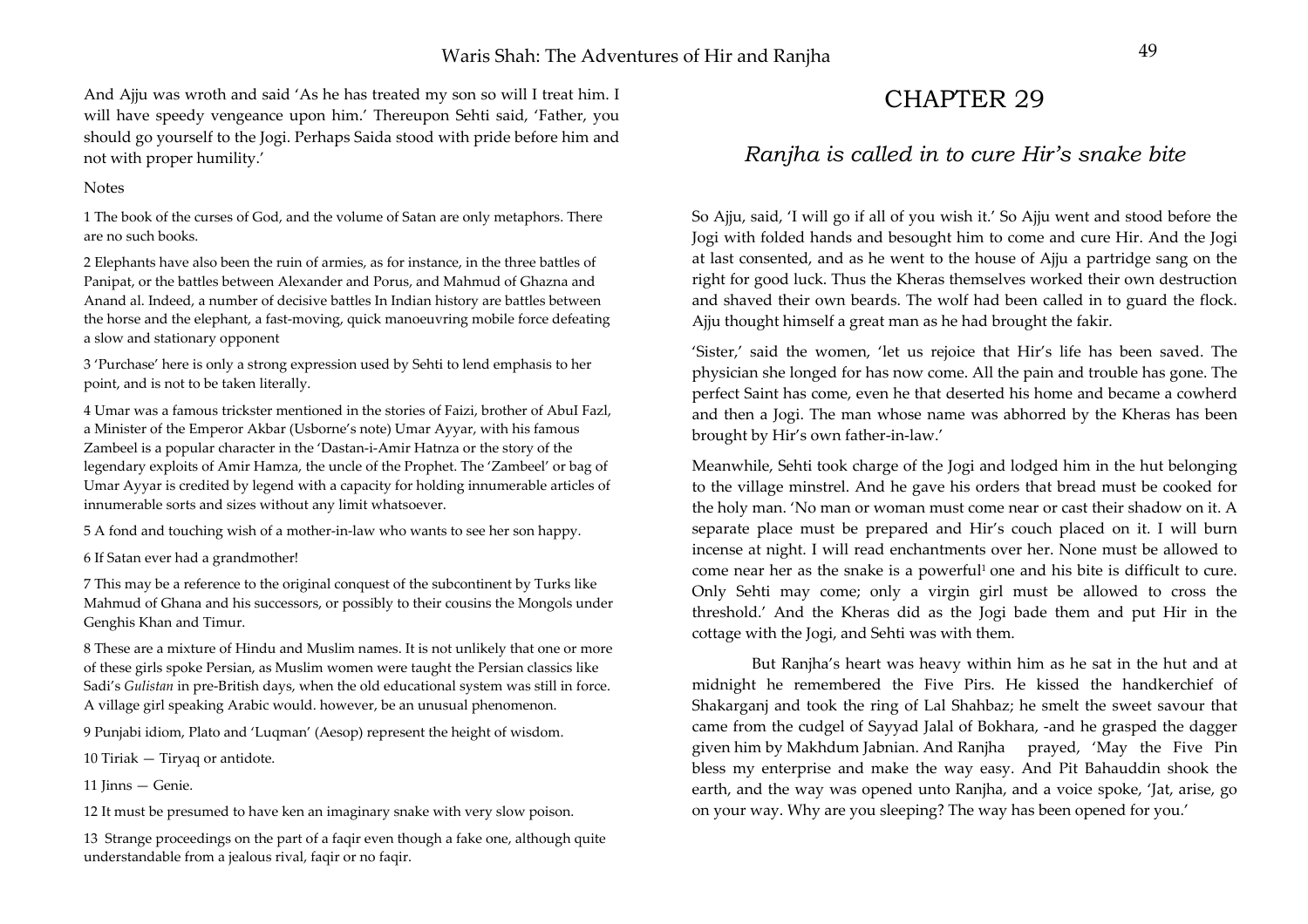And Ranjha went outside the house and made ready to depart, and Sehti came to him and salaamed to him saying, 'For the love of God, take my poor boat ashore. . I have set all the plans of the Kheras at naught and tarnished the reputation of the whole family. For the sake of your love, I have given Hir into your hand. Now give me my over Murad. This is the only request I have to make to you. And Ranjha lifted his hands and prayed to God, 'Oh God restore this Jatti's lover to her. She has brought to accomplishment my desire. She has brought about the union of lovers and for the sake of love has become of ill fame throughout all the world.'

And the Five Pirs prayed, 'Oh God unite the girl to her lover.'

 So God2 showed his kindness and Murad, her lover stood before her. And Murad spoke and said, 'Girl, make haste and see this fairy-like camel.' And the camel of Murad grunted as her master spoke. And Murad said, 'Some spell or enchantment fell on me, someone caught the nose string of my camel and brought me to your door. I was riding in the long line of camels half asleep. Then a voice from heaven came into my ear; my camel heard it and grunted. She sped as quick as an arrow or a storm wind. My string of camels has been lost. You have exercised some sorcery over me. My camel is the grand-daughter of the best camel in the world. Come up, my bride, and mount on my camel. Is not her month soft? Her back i5 as firm as a mountain. She has been moulded by angels.'

So Murad took Sehti on his camel and Ranjha took Hir. Thus the bridegrooms set forth with their brides.

#### **Notes**

1 The snake could hardly have been a powerful one; a powerful snake would have killed her long before.

2 Waris Shah is so intent upon bringing about a union of true lovers that he does not hesitate even to invoke the Almighty's own interference in their favour. Inwardly, he must have wished for some such miracle for himself and Bhag Bhari as well, but it does not seem to have happened.

3 An Arab poet seems to have arranged it differently

I love her, and she loves me,

And her she-camel loves my he-camel. (Al Hamasah)

The idea, of course, is that the she-camel will perforce bring the sweetheart to the poet, because she wants to meet her camel lover.

4 Every good camelman thinks so even if he does not say it.

# CHAPTER 30

### *The discovery of Hir's escape with Ranjha*

The next morning the ploughmen yoked their oxen and went fort to plough, and so, the house of the sick bride was empty. They looked inside and outside and they woke up the watchman who was asleep near the door. There was a great stir in the town and everybody said, 'Those wicked girls hr and Sehti have brought disgrace on the whole village. They have cut off our nose<sup>1</sup> and we shall be defamed through the whole world.'

So the Kheras drew up their arms on hearing the news. The soldiers took spears and daggers and set out to pursue them. The people said to Ajju, 'Your house has been ruined today. The stain will not be washed away for many generations.' And the women beat their sides and wept. Now the armies of the Kheras succeeded in overtaking Murad. But the Balcoches drew up their forces and drove back the Kheras. They rushed on them with spears and arrows and routed them, even as Alexander muted Darius.

Now there was a man-eating lion in the jungle through which Hir and Ranjha had to pass. He smelt them and came towards them with a mar. And Hir said, 'Ranjha, the lion is coming, remember the Pirs for God's sake.'

And Ranjha remembered the Five Pits and they came in the twinkling of an eye. They said, 'Go to, my son, arid you will be victorious. Abandon all pride and beseech the lion with entreaty. And if he will not listen to your entreaty, slay him.'

And Ranjha said, Gallant lion, I beseech you by Pir and fakir, do not kill us who are helpless. In the name of Hazrat Pir Dastgir<sup>2</sup>I beseech you go away.

And the lion replied, 'Ranjha listen to me. For the last seven days, I have not had food. I have been much troubled by hunger and thirst. Now God has sent me a victim.' The lion roared, 'I will eat both of you.' And he leapt towards Ranjha.

And Ranjha said to Hir, 'You stay here, beloved. I will go and kill the lion and will then come back to you.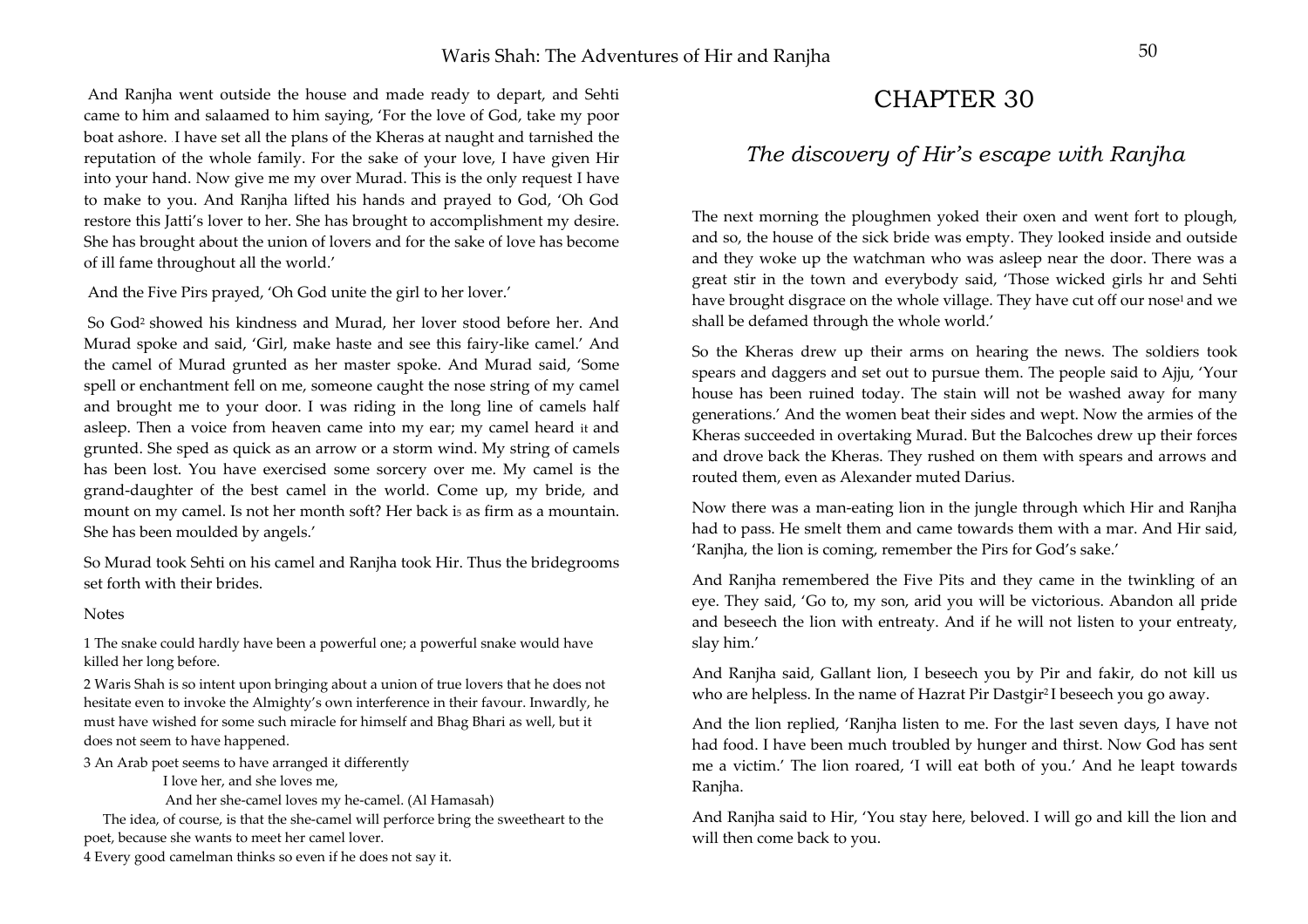The lion ground his teeth on hearing the words of Ranjha. And lie said, 'What does this mortal say? And he made another spring at Ranjha. Then Ranjha took the cudgel of Jahanian and thrust it into the side of the lion and he drove the dagger of Sayyid Jalal Bokhari into his belly. And ten Ranjha skinned the lion and put his nails and flesh in his wallet. And they set forth and came into the country of Raja Adali, and slumber overcame Ranjha, and despite the warnings of Hir he fell asleep. And sleep overcame Hir also.

Destiny overwhelmed both the lovers. For the Kheras came in pursuit and found Ranjha asleep, his, head resting on Hir. They took Hir away and beat Ranjha unmercifully with whips until his body was swollen.

And he advised Ranjha to seek for justice from Raja Adali. And Ranjha cried out aloud,<sup>3</sup> and the Raja heard it and said, 'What is this noise?' And the Raja's servants said, 'A Jogi has come asking for justice.'

#### Notes

1 That is, disgraced us. The physical cuffing of the nose is not involved here, although in certain other cases it could happen. An unfaithful wife, for example. was supposed to have her nose cut to prevent her from attracting any more paramours. It is also said of a blunt knife that it is not good enough to cut the nose of a recalcitrant wife.

2 Hazrat Pir Dastgir — 'The Lord of Pirs' notes Usborne. The name, which means 'the Saint with the helping hand' is popularly given to Syed Abdul Qadir Gilani, the founder of the Qadiriyya Sect of the Sufis whose shrine in Baghdad is famous all over the Muslim world, See Invocation, note 2.

3 Rulers in the Indo-Pakistan subcontinent in the old days were proverbially easy of access to seekers of justice. The Emperor Jehangir, and before him Sultan Ferozeshah Tughlaq, is famous for his 'chain of justice which was connected with the imperial bedroom and could be pulled at any time of night or day by anyone who wanted to appeal to the Emperor in person for redress.

# CHAPTER 31

### *Ranjha and Hir before the Raja*

RANJHA came before the Raja and his body was sore with the blows of the Kheras' whips and he said, May you and your kingdom live long. The fame of your justice1 has spread even to Turkey and Syria. I have been beaten in your kingdom and have committed no fault.

So the Baja issued orders to his armies and they overtook the Kheras and brought them before the Darbar of the Raja.

And Ranjha said, 'I am a poor fakir and these dacoits and robbers have taken away my wife from me.'

And the Kheras replied, 'This thug<sup>2</sup> of the Manjha<sup>3</sup> is very clever; he knows all kinds of powerful enchantments One day our daughter-in-law was bitten by a snake, and Sehti told us there was a Jogi in the garden of Kalabagh who was cunning in spells and could cure her; and oh Raja, this saint and fakir of God decamped with both of the women one night. He is a thief and should be killed.' You should not be deceived by his rosaries and beads. He is a cunning rogue and clever in disguises.'

And Ranjha said, 'They saw she was beautiful and they took her away. Hir is mine and I am Hir's. The Five Pir gave us in marriage. I have been dealt with in a tyrannous fashion and ask for justice.'

And the Raja was angry with the Kheras and said, 'You have committed a great sin in troubling this holy fair. I will cut your nose and ears off and hang you if the Qazi<sup>5</sup> says you are liars. I will crucify you on the stake.'

So they came before the Qazi, and the Qazi said, 'Let each side make a statement on oath and I will administer the justice of Umer Khattab.'6

So the Kheras spoke saying. 'Hit was the daughter of Chuchak the Sial Many were the suitors for her hand, but her father betrothed her to the son of Ajju. We took a marriage procession and brought back our bride and spent munch money. Thousands of people, Hindus and Mohammadans, were present at the marriage ceremony. The proper rites were performed. The Mullah read the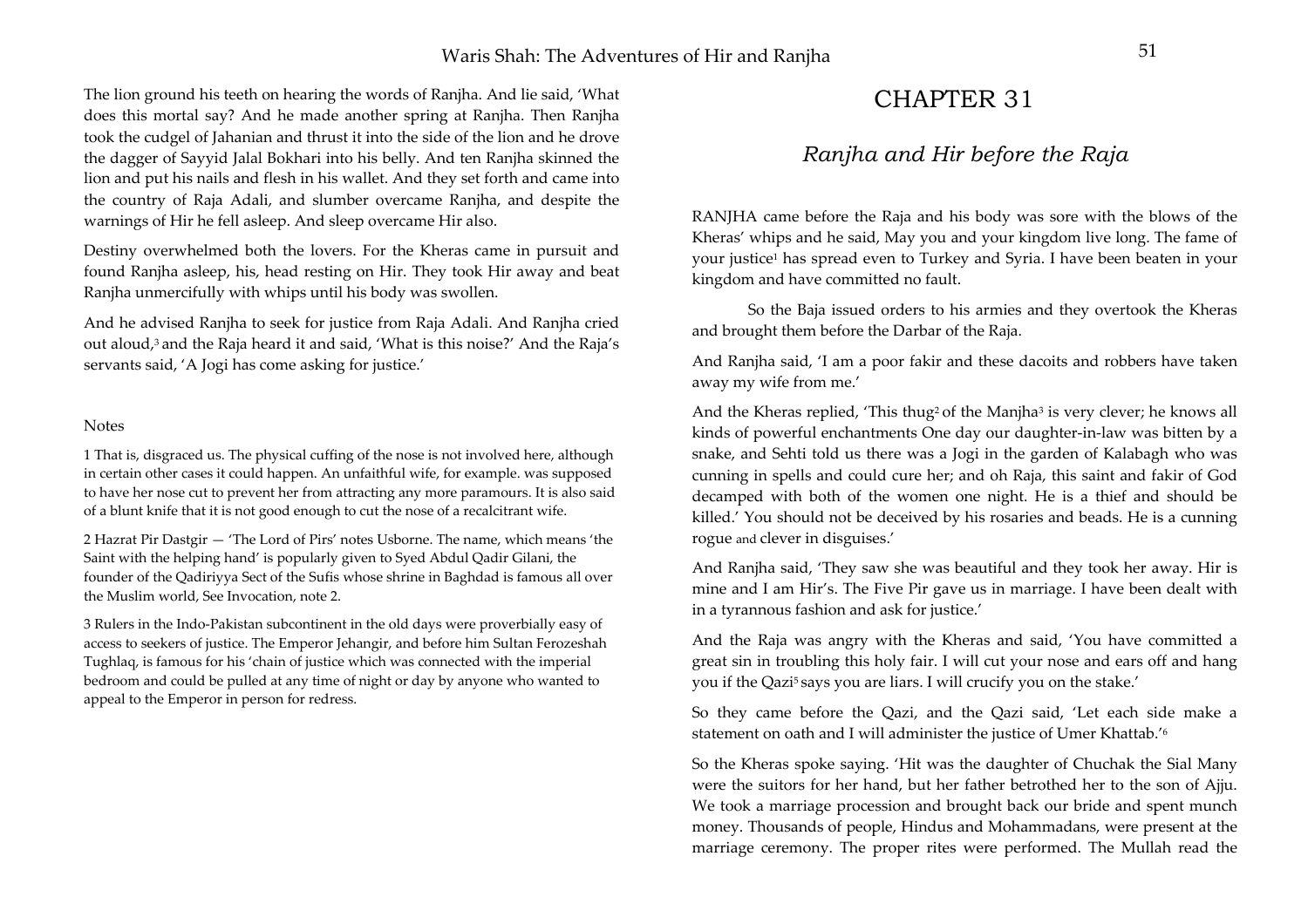## Waris Shah: The Adventures of Hir and Raniha

Quran and witnesses were present. The whole countryside knows she was given to us in marriage. 'This swindler took her away as Ravan ran away with Sita.<sup>7</sup> He came when there was a great famine and grain was very dear. He grazed Chuchak's buffaloes and then claimed the hand of his daughter. His horn and beggar's bowl are all lies. He Is a swindler who can bring down the very stalls with spells.'

Then the Qazi tuned to Ranjha and said, 'Fakir, have you got any witnesses? Without witnesses to the marriage she can be no wife.'

And Ranjha replied, 'Listen to my words, you who know the law and the principles of religion. On the day our souls said yes, I was betrothed to Hir. In the Tablet of Destiny, God has written the union of our souls<sup>8</sup> What need have we of earthly love when our souls have attained the Divine Love?'

The Qazi replied, 'Speak the truth, and have done with these falsehoods. You have brought shame on the Sials and the Kheras. Give up your evil ways or you will taste my whip.'9

And Ranjha replied, 'See what harm these Qazis do in the world. They preach the doctrine of the wicked and live on stolen property. If you sympathise so much with the Kheras, Qazi, give them your own daughter.'

And the Qazi was angered and snatched Hir from Ranjha and gave her to the Kheras saying, 'This fakir is a swindler and a pious fraud. Whereat Hir was sore perplexed and her countenance became pale and lifeless.

And Ranjha said, 'Go away. Separation is worse than death. These dacoits have looted me. What do people know of the pain I suffer? I am a poor fakir and have no money to give to the officers in whose hands the decision lies. He has Hir and l have the pain'

And Hir sighed with grief and said, 0 God, see how we are consumed as with fire. Fire is before us and snakes arid tigers behind us and our power is of no avail. 0 Master, either unite me with Ranjha or slay both of us. The people of this country have exercised tyranny against us. 0 God, consume this city with fire. Let your wrath fall on this city even as it fell on Pharaoh whom you drowned, even as it fell on Solomon and caused him to be dethroned.'

Thus did Hit invoke curses on the city. And Ranjha lifted up his hands likewise and invoked curses on the city saying, '0 God all powerful and mighty give these tyrants their reward at once. Put the city to fire. Burn the whole city, save only the herds and the cattle.'

See the power of God. Owing to the sighs of the lovers, the city caught lire. Fire broke out in all four quarters of the city. It destroyed houses both small and great. The news spread all over the country. Then the Raja said, What act of oppression has been done?'

So the astrologers cast their lots and said to the Raja, The pens of your officials are free from sin. But God has listened to the sighs of the lovers. Hence this misfortune has overwhelmed us. Fire has descended from Heaven and it has burnt the palaces, forts and ditches of the city If you will call up and conciliate the lovers, perhaps God will forgive all those who have sinned.'

So the Raja sent out his soldiers, and they caught the Kheras arid brought them into his presence. And the Raja took Hir from the Kheras saying, 'I will hang you all10 Hir the Jatti belongs to Ranjha. Why do you oppress strangers?'

And the Kheras went away disappointed.

So Ranjha and Hir stood before the Raja, and he said to then, 'Gods curse on those who tell lies. I will kill those who oppress the poor. I will cut oil the nose of those who take bribes. You may go to your rightful husband. Grasp the skirts of his clothing and the arm of him that belongs by right to you and see that you never desert the true faith.'

#### Notes

1 The word 'Adali', which seems to be a nickname, is presumably derived from Adl, meaning justice. Adali, or Adil, would mean just. It is difficult to identify this Raja, who has probably been invented by the poet for the purpose of the story.

2 Thug — robber. The thugs used to strangle their victims before robbing them out of regard for their feelings, it is said. Thuggi was one of the evils combated by Lord William Bentinck who was Governor-General o~ India under the East India Company for some time in the first half of the nineteenth century. For further details see Meadows Taylor's *History of the Thugs.* 

*<sup>3</sup>*'Manjha' is the area covered by the greater part of the Lahore, Amritsar and Ferozepur Districts of the old Punjab, now divided between India and Pakistan.

4 Death for theft sounds draconic, but the punishment may have been administered when the offence became frequent or pronounced.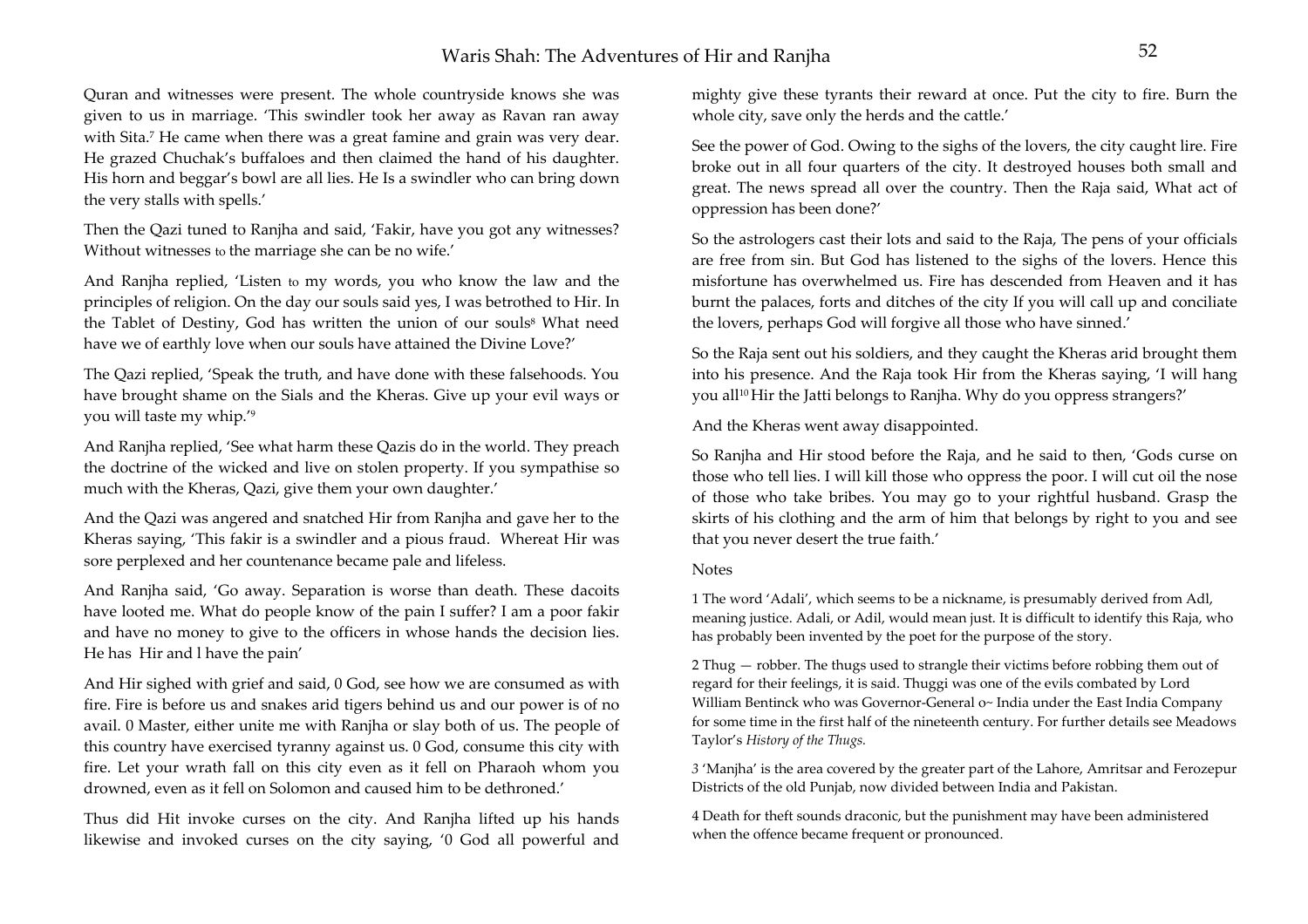5 Qazi — It is very considerate of the Raja, obviously a Hindu to entrust matters pertaining to Muslims to a Qazi, a Muslim Judge. Such examples are not wanting in actual fact.

6 Umar Khattab, the Second Caliph of Islam. His correct name is Umar Ibn al Khattab, that is, Umar son of Khattab. He was famous for his passion for justice and his genius for administration.

7 This reference to the Ravan-Sita episode, which is the subject of the 'Ramayana, is intended to curry favour with the Raja, who is a Hindu.

8 A marriage made in heaven. It is a pity such unions are not always recognised on earth!

9 The Qazi i5 much milder than his Raja who had threatened to crucify the whole lot!

10 The Raja's bark is certainly worse than his bite.

# CHAPTER 32

# *The poisoning of Hir and the death of Ranjha*

Thus God showed His mercy and the Raja caused the two lovers to meet again. And Ranjha called down blessings on the Raja saying, God be praised and may weal and wealth come to your kingdom. May all troubles flee away and may you rule over horses, camels, elephants, batteries, Hindustan' and Sind.'

So Ranjha set off towards his home taking Hir with him and he said to her, 'Girl, you have been bestowed by God and the Five Pirs on me.'

And Hir replied, If I enter the country like this, people will say I an' a runaway woman, and that you have been the ruin of the houses of fathers and fathers-in-law. Of what avail will such a victory be? The women will say I have not been properly married. My aunts will taunt me and ask inc why I have come back in this way.'

And after they had gone sonic distance on their way hr said, 'This is the valley where we met. This is where we beat Kaidu, bound him with ropes and dragged him along the ground. This is where we used to talk together and this is where destiny overcame us. When the marriage procession of the Kheras came up it was as if the Rood of Noah had overwhelmed us.'

Now the shepherds were grazing their buffaloes hi the jungle and they espied Hir and Ranjha and when they drew dose, they recognised them, and the shepherds said to Ranjha, 'Who has bored your ears?'

And they went and told the Sials, 'Behold the shepherd has brought the girl Hir back. He has shaved the beard of the Kheras without water'2

And the Sials said, Do not let them go away. Bring Hir to her aunts and tell Ranjha to bring a marriage procession in order to wed Hir.' And they brought Ilk and Ranjha to the Sials.

Now at the same time a barber came up on an embassy from the Kheras to demand back Hir, and the Sials said to the barber, 'You must make some good excuse to the Kheras for us and give this message and say, "We gave you Hir in marriage. Alter that she was dead to us. You never showed us the face of our daughter afterwards. She and you are both dead to us. Why are you now asking us about her? From of old time you were mean. You are publishing your own disgrace by making these inquiries. The army of the enemy has looted you. Why are you now beating your drums? The conquerors have already divided the spoils of victory. You have ruined our daughter. We will take in exchange a girl from you by way of satisfaction."' And they sent back the barber with taunts saying, 'Do not come again on an embassy to us.

Then the brotherhood brought Hir and Ranjha to their, home and laid a rich couch for them to sit on and all the family was happy. They took the Jogi's rings out of his ears. They shaved' him and put a rich turban on his head, they gave him a silk shirt and sat him on the tluone,<sup>5</sup> even as Joseph was placed on the throne after having been brought out of the pit<sup>6</sup> They ensnared The heart of Ranjha with their cunning, for they were communing in their heart how they might kill Hir. Kaidu was for ever plotting evil against them. Thus they became responsible for the murder and they themselves caused the blot on their own fame.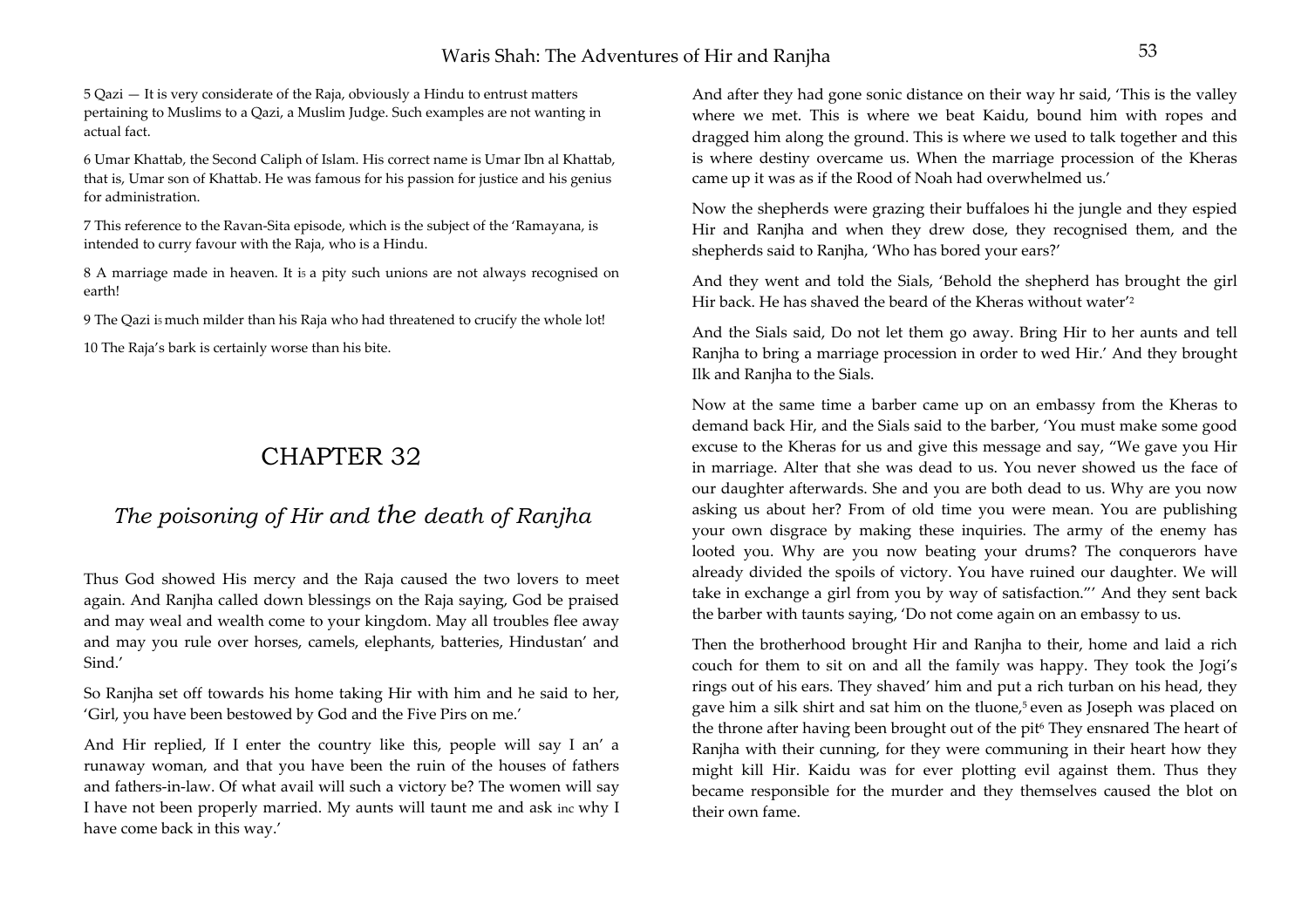Meanwhile, Ranjha at the suggestion of the Sials had gone to his home, and he told his brethren to prepare a marriage procession so that he might go and marry Hit Many baskets of fruit and sweets were put on the heads of the barbers. They prepared bands of minstrels and fireworks, and Ranjha's brothers' wives danced with happiness and sang songs. Ah, put not your trust in life. Man is even as a goat in the hands of the butcher.

Meanwhile, somebody whispered into Hir's ears that her parents were going to send her back to the Kheras and that they had already sent a message to have her fetched away. And Kaidu chided Hir saying, 'If the Kheras come there will be trouble, many quarrels and much disturbance. The witnesses of the marriage will come and they will confound your made-up tales.'

And Kaidu and the Sials held counsel together, and Kaidu said 'Brethren of the Sials, such things have never before been said of our tribe as will be said now. For men will say, "Go and look at the faithfulness of these Sials. They marry their daughters to one man and then contemplate giving her in marriage to another."'

And the brethren made the answer, 'Brother, you are right. Our honour and your honour are one. All over the world we are taunted with the story of Hir. We shall lose fame and gain great disgrace if we send the girl off with the shepherd. Let us poison Hir, even if we become sinful in the sight of God. Does not Hir always remain sickly and in poor health?'

So Kaidu in his evil cunning came and sat down beside Hir and said, 'My daughter, you must be brave and patient.'

Hir replied, 'Uncle, what need have I of patience?'

And Kaidu replied, 'Ranjha has been killed. Death with a glittering sword has overtaken him.' And hearing Kaidu's words Hir sighed deeply and fainted away. And the Sials gave her sherbet and mixed poison with it and thus brought ruin and disgrace on their name. The parents of Hir killed her. This was the doing of God.' When the fever of death was upon her, she cried out for Ranjha saying, 'Bring Ranjha here that I may see him once again.'

And Kaidu said, 'Ranjha has been killed, keep quiet or it will go ill with you.'

So Hir breathed her last crying, 'Ranjha, Ranjha.'

And they buried her and sent a message to Ranjha saying, 'The hour of destiny has arrived. We had hoped otherwise but no one can escape the destiny of death. Even as it is written in the Holy Quran, "Everything is mortal save only God."

And they sent a messenger with the letter and he left Jhang and arrived at Hazara, and he entered the house of Ranjha and wept as he handed the letter.

Ranjha asked him, 'Why this dejected air? Why are you sobbing? Is my beloved ill? Is my property safe?"

And the messenger sighed and said, <sup>4</sup>That dacoit death from whom no one can escape has looted your property. Hir has been dead for the last eight watches. They baffled her body and buried her yesterday and as soon as they began the last funeral rites, they sent me to give you the news.

On hearing these words Ranjha heaved a sigh and the breath of life forsook him.

Thus both lovers passed away from this mortal world and entered into the halls of eternity Both remained firm in love arid passed away steadfast in true love.

Death comes to all. Even Noah the father of many children, the master of the storm, the king of religion and the world, died at the last of a good old age and was buried.

The world is but a play and fields and forests all will melt away in the final day of dissolution. Only the poet's poetry remains m everlasting remembrance, for no one has written such a beautiful Hir.

### Notes

1 The Arab historians speak of Hind and Sind separately. Sind, In their description, is bounded by Multan, Jaisalmere and Gujrat and Hind, or Hindustan, begins where Sind ends. The Arabic title of the famous *Chach Nameh* one of the earliest histories of Sind, is *The History of Hind and Sind* (Tarikh-ul-Hind was Sind).

2 The use of soap for shaving is a much later invention in the Punjab. Even now, shaving with water without soap is common with village barbers. Here, 'shaving without water is intended to express ridicule, as barbers, even in the Punjab, do not shave beards without water. Indeed, they may even use soap -

3 Ste Introduction, note 25.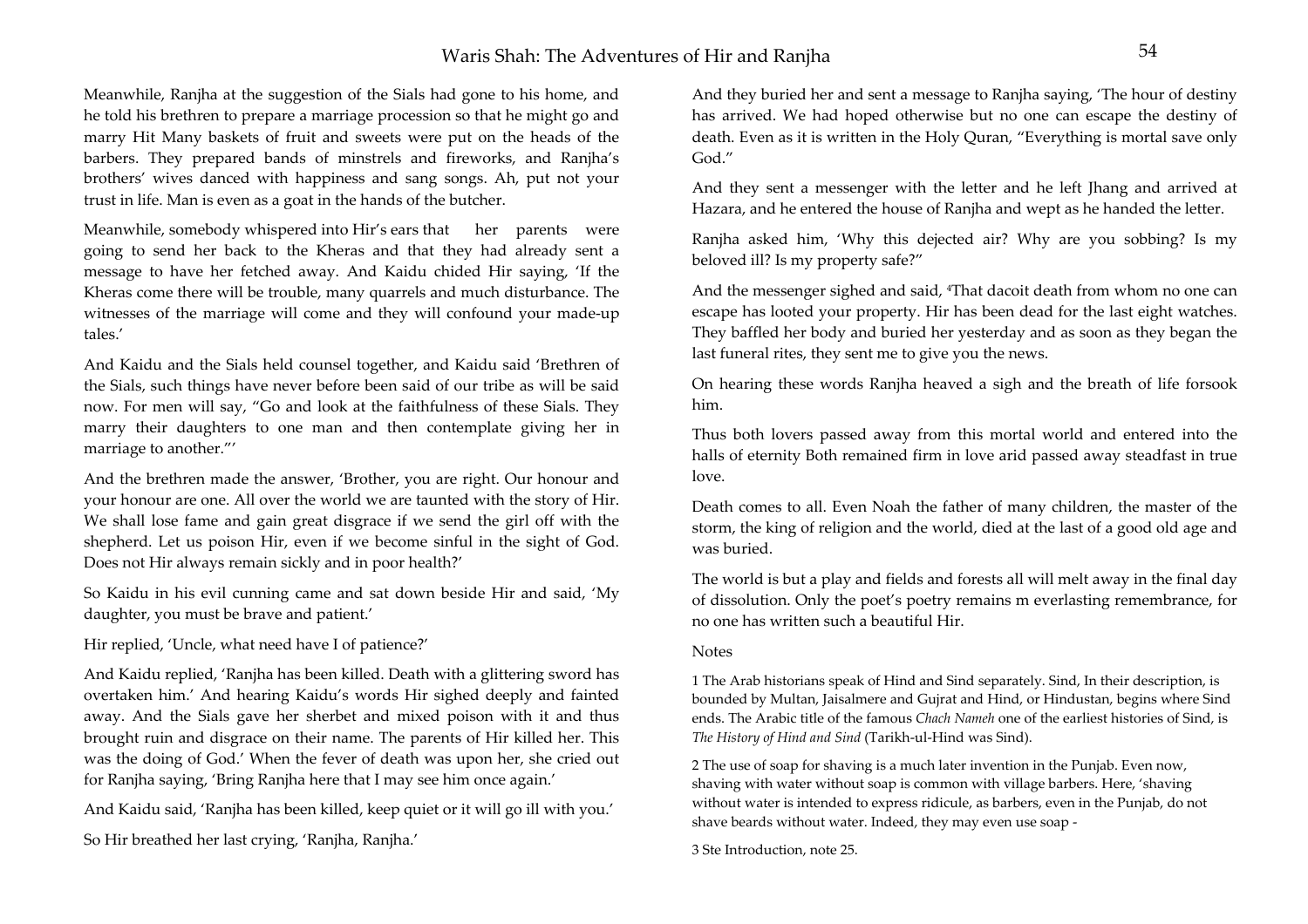4 He must have looked unkempt and they wanted to make him look his handsome self.

5 Throne' here probably refers to the 'pearha', an article of furniture common in Punjabi homes.

6 Prison.

7 Shakespeare

As flies to wanton boys are we to the gods

They kill us for their sport.

Tribal pride was apparently more powerful than the laws of God. This is a frequent phenomenon.

9 This is a highly deterministic view of human action

10 Quran, Chapter 27, Sura Ar-Rahman verses 26 and 27.

11 The word property' is used here in the sense of something held dear. Ranjha is not trying to speak of women as chattels.

### EPILOGUE

Poets and sinners offer counsel in the world. The counsel of the wise is held of no account. No one speaks the truth. Lying has become the custom of the world. With gangs of ruffians men commit iniquity. Tyrants have sharp swords in their hands. There is no Governor, Ruler or Emperor.

The country and the people have all been reduced to rump. There is grea<sup>t</sup> disturbance throughout the country. Everybody carries a sword in his hand. The curtain of all modesty has been lifted. People commit deeds of shame in the open bazaar. Thieves have become headmen and harlots have become mistresses of the household. Bards of devils have multiplied exceedingly all over the land. The nobles have fallen in their estate. Men of menial rank flourish. The peasantry are waxen fat.1

The Jats have become rulers in the country. Everybody has become lord of his own castle. When love came to me I felt a desire to write this story in verse. I wrote it in the year 1180 Hijri in the southern country. 2

When I produced the tale among learned men it became known to the world. Waris, those who have recited the Holy Kalima have attained salvation. Kharal Hans is a well known place. Here I composed this story. Poets, you should determine the worth of any poem. I have let my horse loose in the arena. Other poets have wasted their efforts in writing on petty themes.3 I have composed a grand poem.'

Oh wise man, you should note that there is a secret under the guise of my words. I have written this Hir with care and meditation. Young people read it with pleasure. I have planted a flower to give a sweet savour. Thank God my purpose is achieved. I have worked at it anxiously day and night. I have no capital of good works. Of what can I be proud? I have no hope without Thy grace. I am only a poor sinner. Without the favour of the Prophet I am helpless. I am ashamed of my unworthiness. The sinner trembles at the thought of the last trumpet even as the faithful air afraid for the faith and as pilgrims long for the sight of the Kaaba, even as the General thinks that the state of his army and his servants are afraid of their pay being cut for neglect of duty.

Of all the wretched Punjab I am most concerned for Kasur. I am concerned for my faith and conscience even as Moses was frightened on Holy Sinai. Ghazis